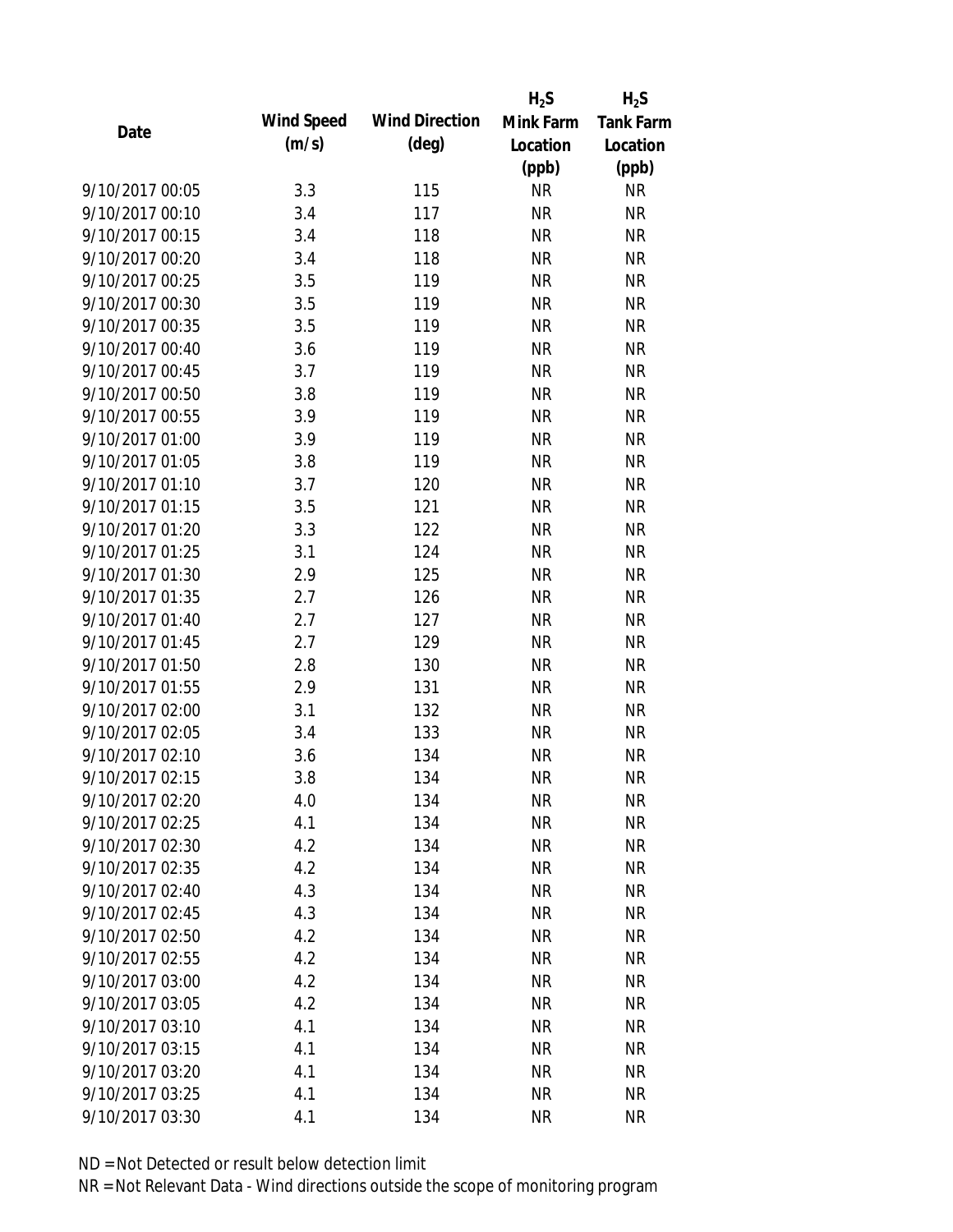|                 |            |                       | $H_2S$    | $H_2S$           |
|-----------------|------------|-----------------------|-----------|------------------|
| Date            | Wind Speed | <b>Wind Direction</b> | Mink Farm | <b>Tank Farm</b> |
|                 | (m/s)      | $(\text{deg})$        | Location  | Location         |
|                 |            |                       | (ppb)     | (ppb)            |
| 9/10/2017 03:35 | 4.1        | 134                   | <b>NR</b> | <b>NR</b>        |
| 9/10/2017 03:40 | 4.1        | 134                   | <b>NR</b> | <b>NR</b>        |
| 9/10/2017 03:45 | 4.1        | 134                   | <b>NR</b> | <b>NR</b>        |
| 9/10/2017 03:50 | 4.1        | 134                   | <b>NR</b> | <b>NR</b>        |
| 9/10/2017 03:55 | 4.1        | 134                   | <b>NR</b> | <b>NR</b>        |
| 9/10/2017 04:00 | 4.1        | 135                   | <b>NR</b> | <b>NR</b>        |
| 9/10/2017 04:05 | 4.2        | 135                   | <b>NR</b> | <b>NR</b>        |
| 9/10/2017 04:10 | 4.2        | 135                   | <b>NR</b> | <b>NR</b>        |
| 9/10/2017 04:15 | 4.3        | 135                   | <b>NR</b> | <b>NR</b>        |
| 9/10/2017 04:20 | 4.3        | 134                   | <b>NR</b> | <b>NR</b>        |
| 9/10/2017 04:25 | 4.3        | 134                   | <b>NR</b> | <b>NR</b>        |
| 9/10/2017 04:30 | 4.4        | 134                   | <b>NR</b> | <b>NR</b>        |
| 9/10/2017 04:35 | 4.3        | 134                   | <b>NR</b> | <b>NR</b>        |
| 9/10/2017 04:40 | 4.3        | 134                   | <b>NR</b> | <b>NR</b>        |
| 9/10/2017 04:45 | 4.2        | 134                   | <b>NR</b> | <b>NR</b>        |
| 9/10/2017 04:50 | 4.1        | 134                   | <b>NR</b> | <b>NR</b>        |
| 9/10/2017 04:55 | 3.9        | 134                   | <b>NR</b> | <b>NR</b>        |
| 9/10/2017 05:00 | 3.6        | 133                   | <b>NR</b> | <b>NR</b>        |
| 9/10/2017 05:05 | 3.3        | 132                   | <b>NR</b> | <b>NR</b>        |
| 9/10/2017 05:10 | 3.0        | 131                   | <b>NR</b> | <b>NR</b>        |
| 9/10/2017 05:15 | 2.7        | 129                   | <b>NR</b> | <b>NR</b>        |
| 9/10/2017 05:20 | 2.4        | 128                   | <b>NR</b> | <b>NR</b>        |
| 9/10/2017 05:25 | 2.3        | 126                   | <b>NR</b> | <b>NR</b>        |
| 9/10/2017 05:30 | 2.2        | 124                   | <b>NR</b> | <b>NR</b>        |
| 9/10/2017 05:35 | 2.2        | 123                   | <b>NR</b> | <b>NR</b>        |
| 9/10/2017 05:40 | 2.3        | 122                   | <b>NR</b> | <b>NR</b>        |
| 9/10/2017 05:45 | 2.4        | 122                   | <b>NR</b> | <b>NR</b>        |
| 9/10/2017 05:50 | 2.4        | 122                   | <b>NR</b> | <b>NR</b>        |
| 9/10/2017 05:55 | 2.5        | 122                   | <b>NR</b> | <b>NR</b>        |
| 9/10/2017 06:00 | 2.5        | 122                   | <b>NR</b> | <b>NR</b>        |
| 9/10/2017 06:05 | 2.6        | 122                   | <b>NR</b> | <b>NR</b>        |
| 9/10/2017 06:10 | 2.7        | 122                   | <b>NR</b> | <b>NR</b>        |
| 9/10/2017 06:15 | 2.8        | 121                   | <b>NR</b> | <b>NR</b>        |
| 9/10/2017 06:20 | 2.8        | 121                   | <b>NR</b> | <b>NR</b>        |
| 9/10/2017 06:25 | 2.9        | 120                   | <b>NR</b> | <b>NR</b>        |
| 9/10/2017 06:30 | 3.1        | 119                   | <b>NR</b> | <b>NR</b>        |
| 9/10/2017 06:35 | 3.2        | 119                   | <b>NR</b> | <b>NR</b>        |
| 9/10/2017 06:40 | 3.3        | 118                   | <b>NR</b> | <b>NR</b>        |
| 9/10/2017 06:45 | 3.3        | 118                   | <b>NR</b> | <b>NR</b>        |
| 9/10/2017 06:50 | 3.4        | 118                   | NR        | <b>NR</b>        |
| 9/10/2017 06:55 | 3.3        | 118                   | <b>NR</b> | <b>NR</b>        |
| 9/10/2017 07:00 | 3.2        | 117                   | <b>NR</b> | <b>NR</b>        |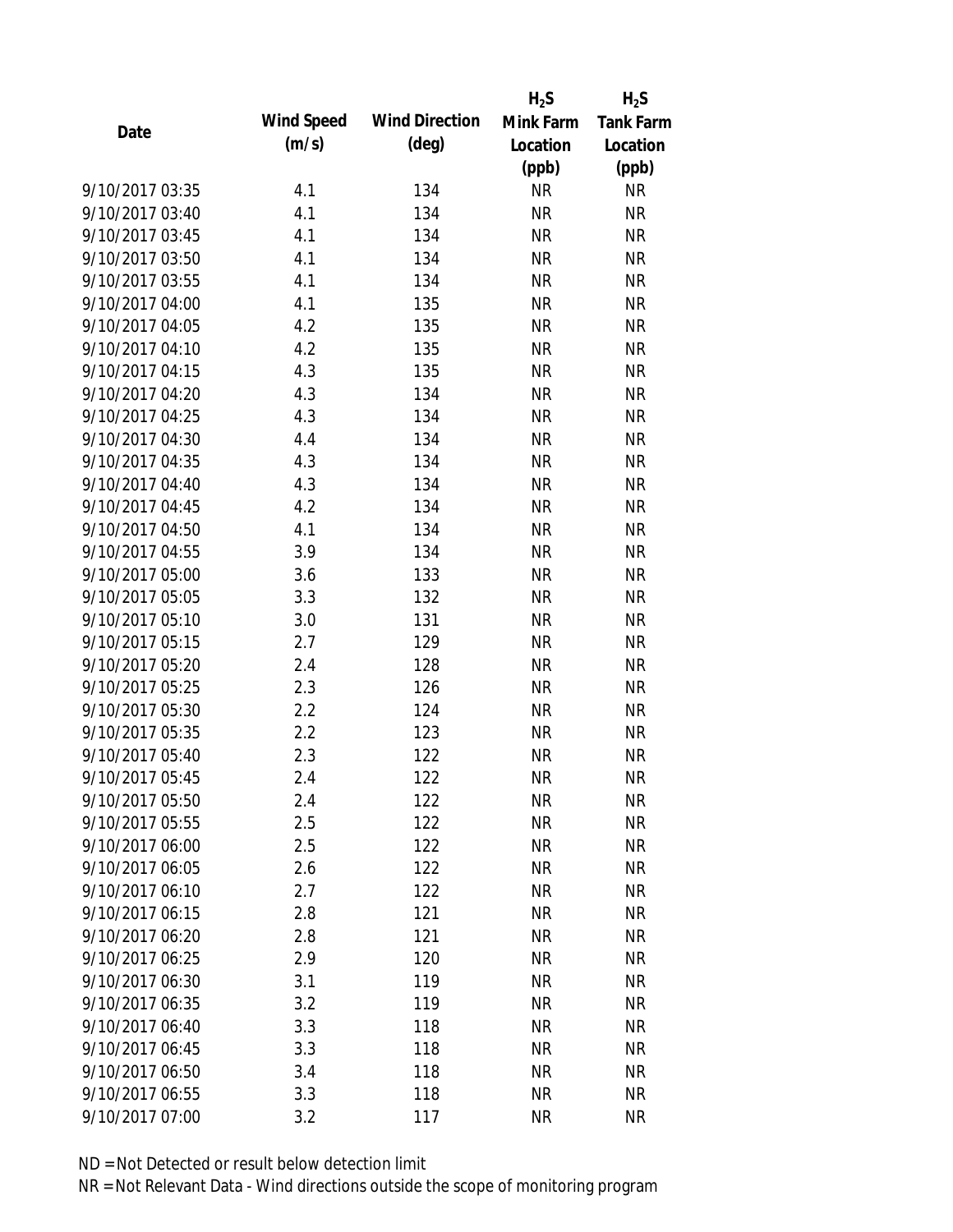|                 |            |                       | $H_2S$    | $H_2S$           |
|-----------------|------------|-----------------------|-----------|------------------|
| Date            | Wind Speed | <b>Wind Direction</b> | Mink Farm | <b>Tank Farm</b> |
|                 | (m/s)      | $(\text{deg})$        | Location  | Location         |
|                 |            |                       | (ppb)     | (ppb)            |
| 9/10/2017 07:05 | 3.0        | 117                   | <b>NR</b> | <b>NR</b>        |
| 9/10/2017 07:10 | 2.9        | 116                   | <b>NR</b> | <b>NR</b>        |
| 9/10/2017 07:15 | 2.7        | 115                   | <b>NR</b> | <b>NR</b>        |
| 9/10/2017 07:20 | 2.5        | 115                   | <b>NR</b> | <b>NR</b>        |
| 9/10/2017 07:25 | 2.3        | 114                   | <b>NR</b> | <b>NR</b>        |
| 9/10/2017 07:30 | 2.3        | 114                   | <b>NR</b> | <b>NR</b>        |
| 9/10/2017 07:35 | 2.2        | 115                   | <b>NR</b> | <b>NR</b>        |
| 9/10/2017 07:40 | 2.2        | 115                   | <b>NR</b> | <b>NR</b>        |
| 9/10/2017 07:45 | 2.2        | 116                   | <b>NR</b> | <b>NR</b>        |
| 9/10/2017 07:50 | 2.3        | 117                   | <b>NR</b> | <b>NR</b>        |
| 9/10/2017 07:55 | 2.3        | 117                   | <b>NR</b> | <b>NR</b>        |
| 9/10/2017 08:00 | 2.3        | 118                   | <b>NR</b> | <b>NR</b>        |
| 9/10/2017 08:05 | 2.3        | 118                   | <b>NR</b> | <b>NR</b>        |
| 9/10/2017 08:10 | 2.4        | 118                   | <b>NR</b> | <b>NR</b>        |
| 9/10/2017 08:15 | 2.4        | 118                   | <b>NR</b> | <b>NR</b>        |
| 9/10/2017 08:20 | 2.5        | 119                   | <b>NR</b> | <b>NR</b>        |
| 9/10/2017 08:25 | 2.6        | 120                   | <b>NR</b> | <b>NR</b>        |
| 9/10/2017 08:30 | 2.8        | 121                   | <b>NR</b> | <b>NR</b>        |
| 9/10/2017 08:35 | 2.8        | 123                   | <b>NR</b> | <b>NR</b>        |
| 9/10/2017 08:40 | 2.9        | 125                   | <b>NR</b> | <b>NR</b>        |
| 9/10/2017 08:45 | 3.0        | 126                   | <b>NR</b> | <b>NR</b>        |
| 9/10/2017 08:50 | 3.1        | 128                   | <b>NR</b> | <b>NR</b>        |
| 9/10/2017 08:55 | 3.3        | 130                   | <b>NR</b> | <b>NR</b>        |
| 9/10/2017 09:00 | 3.4        | 131                   | <b>NR</b> | <b>NR</b>        |
| 9/10/2017 09:05 | 3.5        | 132                   | <b>NR</b> | <b>NR</b>        |
| 9/10/2017 09:10 | 3.7        | 133                   | <b>NR</b> | <b>NR</b>        |
| 9/10/2017 09:15 | 3.7        | 134                   | <b>NR</b> | <b>NR</b>        |
| 9/10/2017 09:20 | 3.8        | 135                   | ΝR        | <b>NR</b>        |
| 9/10/2017 09:25 | 3.8        | 136                   | <b>NR</b> | <b>NR</b>        |
| 9/10/2017 09:30 | 3.8        | 137                   | <b>NR</b> | <b>NR</b>        |
| 9/10/2017 09:35 | 3.8        | 137                   | <b>NR</b> | <b>NR</b>        |
| 9/10/2017 09:40 | 3.8        | 137                   | <b>NR</b> | <b>NR</b>        |
| 9/10/2017 09:45 | 3.8        | 136                   | <b>NR</b> | <b>NR</b>        |
| 9/10/2017 09:50 | 3.7        | 135                   | <b>NR</b> | <b>NR</b>        |
| 9/10/2017 09:55 | 3.7        | 135                   | <b>NR</b> | <b>NR</b>        |
| 9/10/2017 10:00 | 3.6        | 135                   | <b>NR</b> | <b>NR</b>        |
| 9/10/2017 10:05 | 3.4        | 134                   | <b>NR</b> | <b>NR</b>        |
| 9/10/2017 10:10 | 3.2        | 132                   | <b>NR</b> | <b>NR</b>        |
| 9/10/2017 10:15 | 3.0        | 130                   | <b>NR</b> | <b>NR</b>        |
| 9/10/2017 10:20 | 2.9        | 127                   | <b>NR</b> | <b>NR</b>        |
| 9/10/2017 10:25 | 2.7        | 122                   | <b>NR</b> | <b>NR</b>        |
| 9/10/2017 10:30 | 2.6        | 119                   | <b>NR</b> | <b>NR</b>        |
|                 |            |                       |           |                  |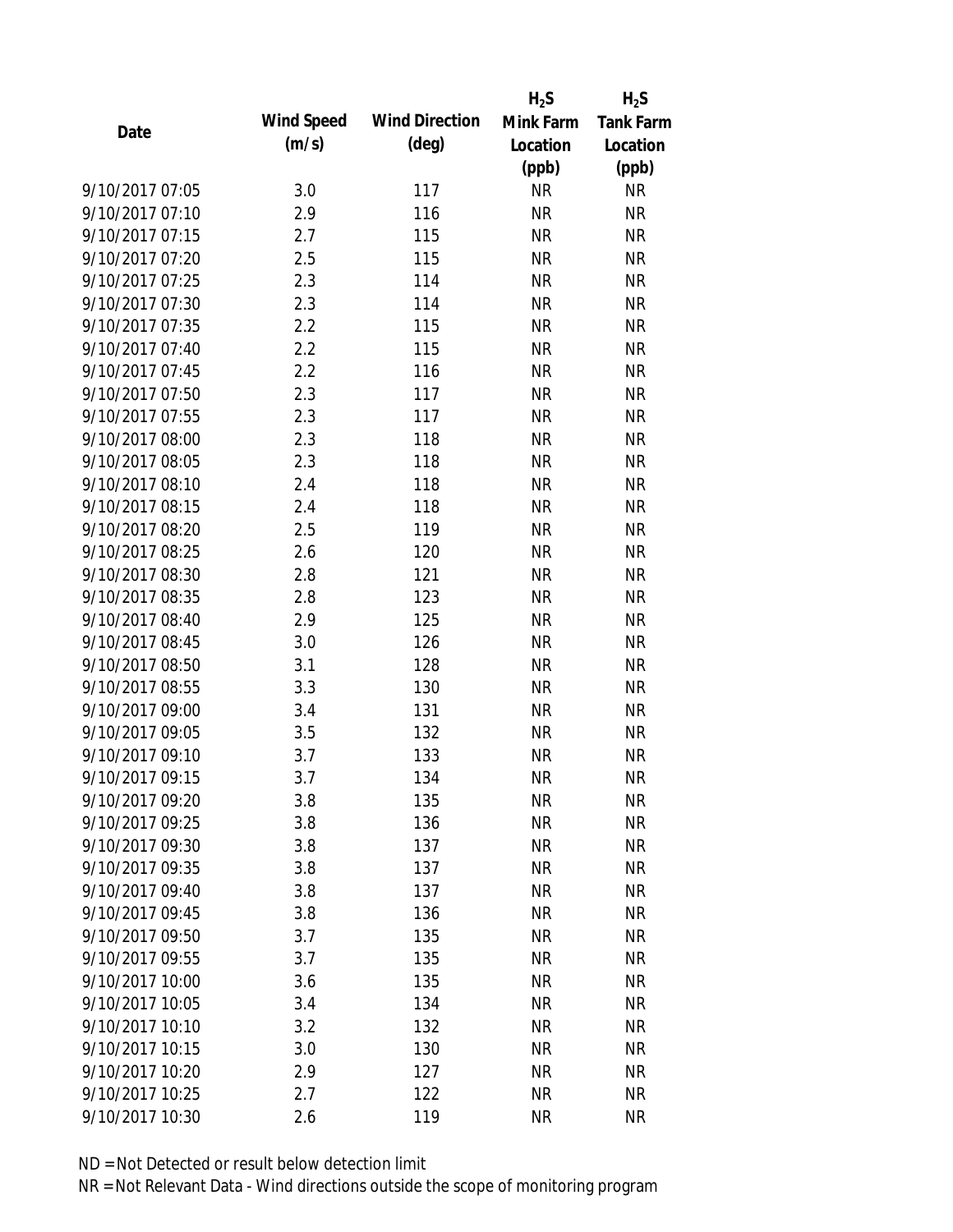|                 |            |                       | $H_2S$    | $H_2S$           |
|-----------------|------------|-----------------------|-----------|------------------|
| Date            | Wind Speed | <b>Wind Direction</b> | Mink Farm | <b>Tank Farm</b> |
|                 | (m/s)      | $(\text{deg})$        | Location  | Location         |
|                 |            |                       | (ppb)     | (ppb)            |
| 9/10/2017 10:35 | 2.5        | 116                   | <b>NR</b> | <b>NR</b>        |
| 9/10/2017 10:40 | 2.5        | 113                   | <b>NR</b> | <b>NR</b>        |
| 9/10/2017 10:45 | 2.6        | 114                   | <b>NR</b> | <b>NR</b>        |
| 9/10/2017 10:50 | 2.6        | 116                   | <b>NR</b> | <b>NR</b>        |
| 9/10/2017 10:55 | 2.7        | 119                   | <b>NR</b> | <b>NR</b>        |
| 9/10/2017 11:00 | 2.8        | 122                   | <b>NR</b> | <b>NR</b>        |
| 9/10/2017 11:05 | 2.8        | 125                   | <b>NR</b> | <b>NR</b>        |
| 9/10/2017 11:10 | 2.9        | 128                   | <b>NR</b> | <b>NR</b>        |
| 9/10/2017 11:15 | 2.9        | 129                   | <b>NR</b> | <b>NR</b>        |
| 9/10/2017 11:20 | 2.9        | 128                   | <b>NR</b> | <b>NR</b>        |
| 9/10/2017 11:25 | 2.8        | 126                   | <b>NR</b> | <b>NR</b>        |
| 9/10/2017 11:30 | 2.8        | 124                   | <b>NR</b> | <b>NR</b>        |
| 9/10/2017 11:35 | 2.8        | 120                   | <b>NR</b> | <b>NR</b>        |
| 9/10/2017 11:40 | 2.8        | 116                   | <b>NR</b> | <b>NR</b>        |
| 9/10/2017 11:45 | 2.8        | 111                   | <b>NR</b> | <b>NR</b>        |
| 9/10/2017 11:50 | 2.9        | 107                   | <b>NR</b> | <b>NR</b>        |
| 9/10/2017 11:55 | 2.9        | 102                   | <b>NR</b> | <b>NR</b>        |
| 9/10/2017 12:00 | 3.0        | 100                   | <b>NR</b> | <b>NR</b>        |
| 9/10/2017 12:05 | 3.1        | 99                    | <b>NR</b> | <b>NR</b>        |
| 9/10/2017 12:10 | 3.1        | 98                    | <b>NR</b> | <b>NR</b>        |
| 9/10/2017 12:15 | 3.1        | 98                    | <b>NR</b> | <b>NR</b>        |
| 9/10/2017 12:20 | 3.1        | 99                    | <b>NR</b> | <b>NR</b>        |
| 9/10/2017 12:25 | 3.0        | 100                   | <b>NR</b> | <b>NR</b>        |
| 9/10/2017 12:30 | 2.9        | 99                    | <b>NR</b> | <b>NR</b>        |
| 9/10/2017 12:35 | 2.8        | 97                    | <b>NR</b> | <b>NR</b>        |
| 9/10/2017 12:40 | 2.8        | 96                    | <b>NR</b> | <b>NR</b>        |
| 9/10/2017 12:45 | 2.7        | 98                    | <b>NR</b> | <b>NR</b>        |
| 9/10/2017 12:50 | 2.6        | 99                    | <b>NR</b> | <b>NR</b>        |
| 9/10/2017 12:55 | 2.6        | 101                   | <b>NR</b> | <b>NR</b>        |
| 9/10/2017 13:00 | 2.6        | 106                   | <b>NR</b> | <b>NR</b>        |
| 9/10/2017 13:05 | 2.6        | 111                   | <b>NR</b> | <b>NR</b>        |
| 9/10/2017 13:10 | 2.6        | 117                   | <b>NR</b> | <b>NR</b>        |
| 9/10/2017 13:15 | 2.6        | 122                   | <b>NR</b> | <b>NR</b>        |
| 9/10/2017 13:20 | 2.6        | 125                   | <b>NR</b> | <b>NR</b>        |
| 9/10/2017 13:25 | 2.6        | 128                   | <b>NR</b> | <b>NR</b>        |
| 9/10/2017 13:30 | 2.6        | 128                   | <b>NR</b> | <b>NR</b>        |
| 9/10/2017 13:35 | 2.6        | 126                   | <b>NR</b> | <b>NR</b>        |
| 9/10/2017 13:40 | 2.5        | 121                   | <b>NR</b> | <b>NR</b>        |
| 9/10/2017 13:45 | 2.5        | 113                   | <b>NR</b> | <b>NR</b>        |
| 9/10/2017 13:50 | 2.5        | 106                   | NR        | <b>NR</b>        |
| 9/10/2017 13:55 | 2.5        | 98                    | <b>NR</b> | <b>NR</b>        |
| 9/10/2017 14:00 | 2.5        | 92                    | <b>NR</b> | <b>NR</b>        |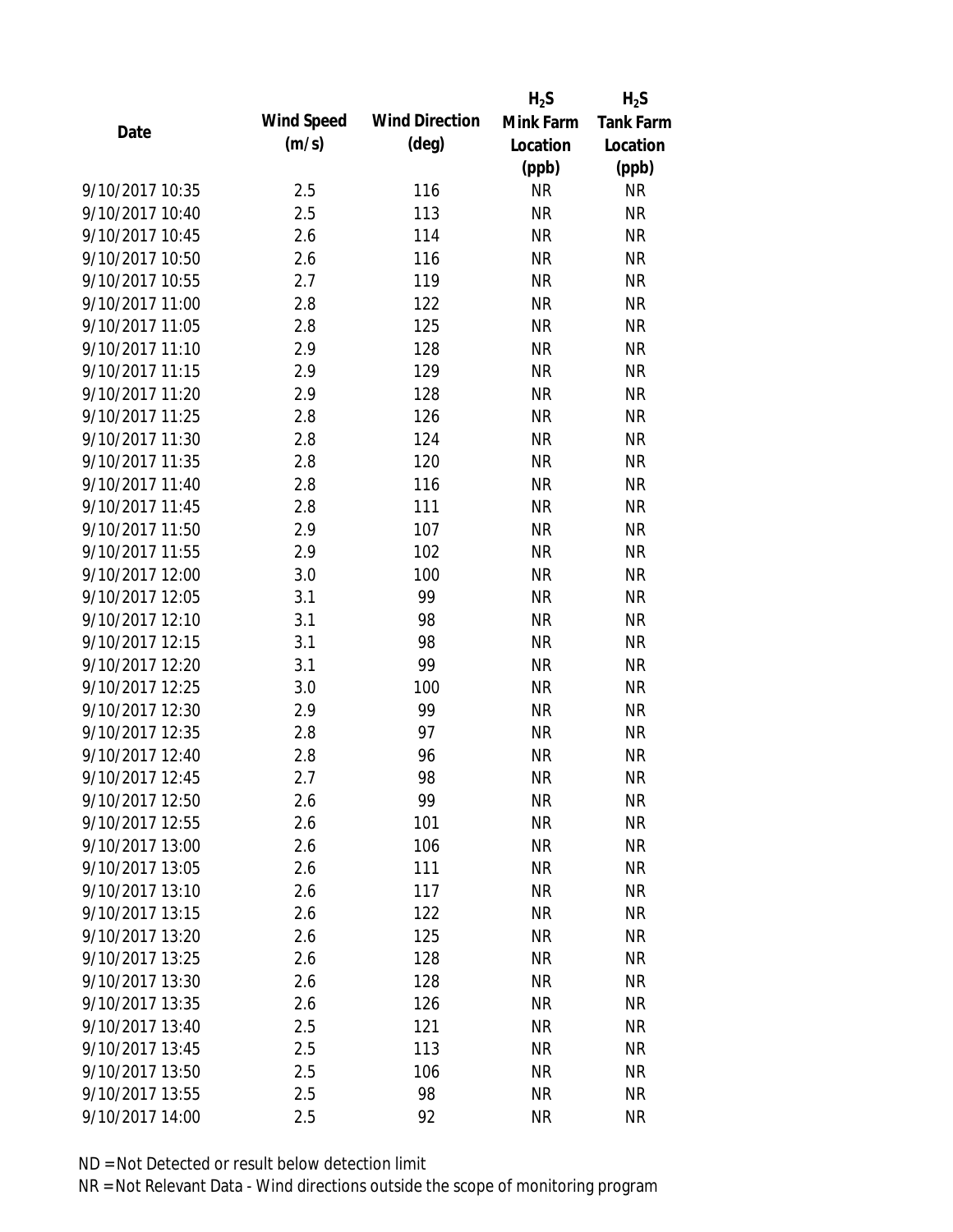|                 |            |                       | $H_2S$    | $H_2S$           |
|-----------------|------------|-----------------------|-----------|------------------|
| Date            | Wind Speed | <b>Wind Direction</b> | Mink Farm | <b>Tank Farm</b> |
|                 | (m/s)      | $(\text{deg})$        | Location  | Location         |
|                 |            |                       | (ppb)     | (ppb)            |
| 9/10/2017 14:05 | 2.4        | 89                    | <b>NR</b> | <b>NR</b>        |
| 9/10/2017 14:10 | 2.5        | 88                    | <b>NR</b> | <b>NR</b>        |
| 9/10/2017 14:15 | 2.5        | 91                    | <b>NR</b> | <b>NR</b>        |
| 9/10/2017 14:20 | 2.5        | 93                    | <b>NR</b> | <b>NR</b>        |
| 9/10/2017 14:25 | 2.5        | 96                    | <b>NR</b> | <b>NR</b>        |
| 9/10/2017 14:30 | 2.5        | 99                    | <b>NR</b> | <b>NR</b>        |
| 9/10/2017 14:35 | 2.5        | 102                   | <b>NR</b> | <b>NR</b>        |
| 9/10/2017 14:40 | 2.5        | 103                   | <b>NR</b> | <b>NR</b>        |
| 9/10/2017 14:45 | 2.5        | 104                   | <b>NR</b> | <b>NR</b>        |
| 9/10/2017 14:50 | 2.4        | 108                   | <b>NR</b> | <b>NR</b>        |
| 9/10/2017 14:55 | 2.4        | 112                   | <b>NR</b> | <b>NR</b>        |
| 9/10/2017 15:00 | 2.3        | 115                   | <b>NR</b> | <b>NR</b>        |
| 9/10/2017 15:05 | 2.2        | 118                   | <b>NR</b> | <b>NR</b>        |
| 9/10/2017 15:10 | 2.2        | 122                   | <b>NR</b> | <b>NR</b>        |
| 9/10/2017 15:15 | 2.2        | 125                   | <b>NR</b> | <b>NR</b>        |
| 9/10/2017 15:20 | 2.2        | 124                   | <b>NR</b> | <b>NR</b>        |
| 9/10/2017 15:25 | 2.2        | 123                   | <b>NR</b> | <b>NR</b>        |
| 9/10/2017 15:30 | 2.3        | 122                   | <b>NR</b> | <b>NR</b>        |
| 9/10/2017 15:35 | 2.4        | 121                   | <b>NR</b> | <b>NR</b>        |
| 9/10/2017 15:40 | 2.4        | 120                   | <b>NR</b> | <b>NR</b>        |
| 9/10/2017 15:45 | 2.4        | 120                   | <b>NR</b> | <b>NR</b>        |
| 9/10/2017 15:50 | 2.5        | 123                   | <b>NR</b> | <b>NR</b>        |
| 9/10/2017 15:55 | 2.6        | 125                   | <b>NR</b> | <b>NR</b>        |
| 9/10/2017 16:00 | 2.6        | 125                   | <b>NR</b> | <b>NR</b>        |
| 9/10/2017 16:05 | 2.5        | 125                   | <b>NR</b> | <b>NR</b>        |
| 9/10/2017 16:10 | 2.5        | 125                   | <b>NR</b> | <b>NR</b>        |
| 9/10/2017 16:15 | 2.5        | 123                   | <b>NR</b> | <b>NR</b>        |
| 9/10/2017 16:20 | 2.4        | 121                   | <b>NR</b> | <b>NR</b>        |
| 9/10/2017 16:25 | 2.4        | 120                   | <b>NR</b> | <b>NR</b>        |
| 9/10/2017 16:30 | 2.3        | 121                   | <b>NR</b> | <b>NR</b>        |
| 9/10/2017 16:35 | 2.3        | 121                   | <b>NR</b> | <b>NR</b>        |
| 9/10/2017 16:40 | 2.4        | 120                   | <b>NR</b> | <b>NR</b>        |
| 9/10/2017 16:45 | 2.3        | 119                   | <b>NR</b> | <b>NR</b>        |
| 9/10/2017 16:50 | 2.3        | 114                   | <b>NR</b> | <b>NR</b>        |
| 9/10/2017 16:55 | 2.3        | 108                   | <b>NR</b> | <b>NR</b>        |
| 9/10/2017 17:00 | 2.3        | 99                    | <b>NR</b> | <b>NR</b>        |
| 9/10/2017 17:05 | 2.3        | 90                    | <b>NR</b> | <b>NR</b>        |
| 9/10/2017 17:10 | 2.3        | 80                    | <b>NR</b> | <b>NR</b>        |
| 9/10/2017 17:15 |            | 72                    | <b>NR</b> | <b>NR</b>        |
| 9/10/2017 17:20 | 2.4        |                       |           | <b>NR</b>        |
|                 | 2.4        | 67                    | NR        |                  |
| 9/10/2017 17:25 | 2.5        | 63                    | <b>NR</b> | <b>NR</b>        |
| 9/10/2017 17:30 | 2.5        | 63                    | <b>NR</b> | <b>NR</b>        |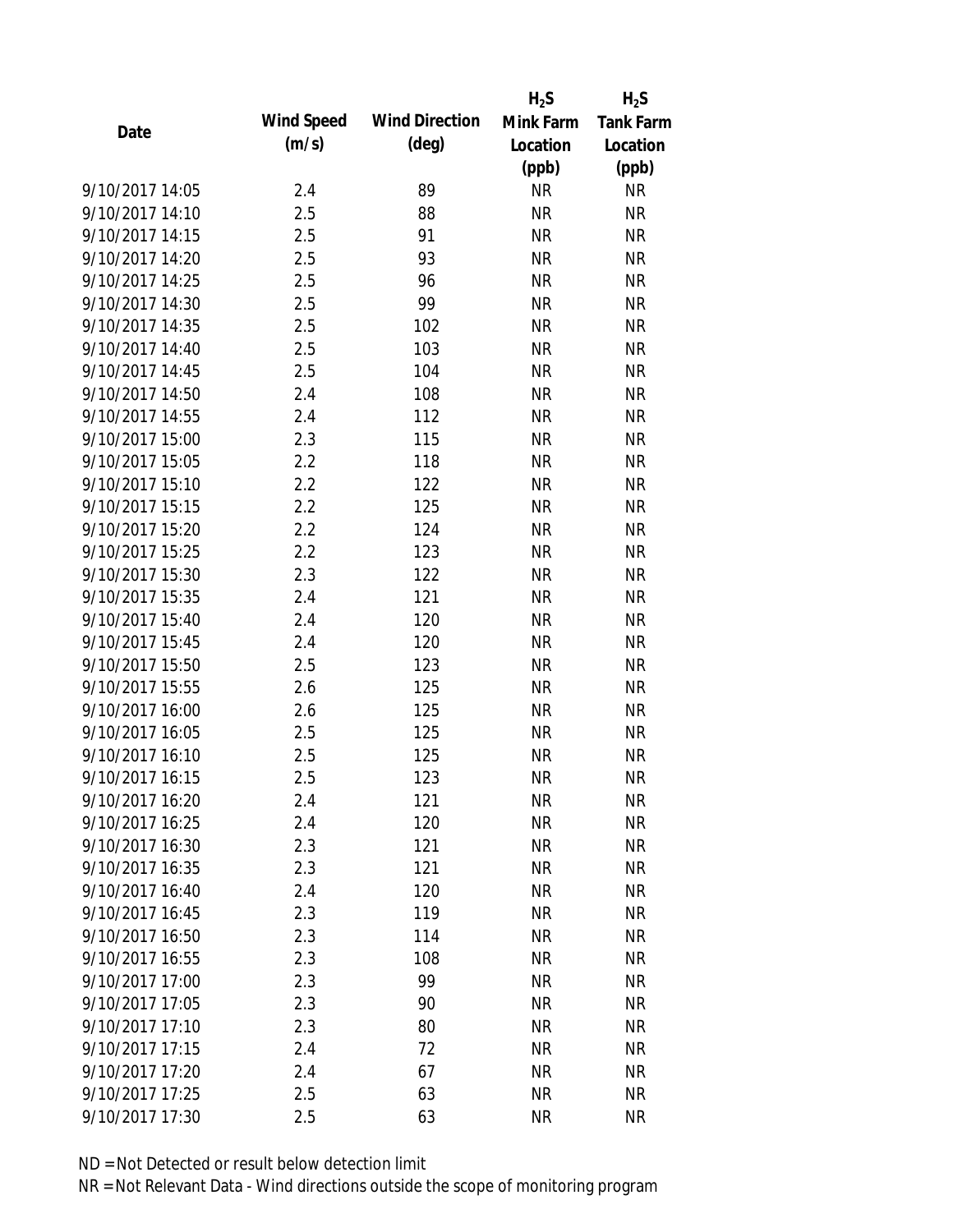|                 |            |                       | $H_2S$    | $H_2S$           |
|-----------------|------------|-----------------------|-----------|------------------|
| Date            | Wind Speed | <b>Wind Direction</b> | Mink Farm | <b>Tank Farm</b> |
|                 | (m/s)      | $(\text{deg})$        | Location  | Location         |
|                 |            |                       | (ppb)     | (ppb)            |
| 9/10/2017 17:35 | 2.5        | 67                    | <b>NR</b> | <b>NR</b>        |
| 9/10/2017 17:40 | 2.4        | 71                    | <b>NR</b> | <b>NR</b>        |
| 9/10/2017 17:45 | 2.4        | 76                    | <b>NR</b> | <b>NR</b>        |
| 9/10/2017 17:50 | 2.4        | 81                    | <b>NR</b> | <b>NR</b>        |
| 9/10/2017 17:55 | 2.4        | 85                    | <b>NR</b> | <b>NR</b>        |
| 9/10/2017 18:00 | 2.4        | 86                    | <b>NR</b> | <b>NR</b>        |
| 9/10/2017 18:05 | 2.4        | 84                    | <b>NR</b> | <b>NR</b>        |
| 9/10/2017 18:10 | 2.4        | 82                    | <b>NR</b> | <b>NR</b>        |
| 9/10/2017 18:15 | 2.3        | 79                    | <b>NR</b> | <b>NR</b>        |
| 9/10/2017 18:20 | 2.3        | 75                    | <b>NR</b> | <b>NR</b>        |
| 9/10/2017 18:25 | 2.2        | 72                    | <b>NR</b> | <b>NR</b>        |
| 9/10/2017 18:30 | 2.2        | 70                    | <b>NR</b> | <b>NR</b>        |
| 9/10/2017 18:35 | 2.1        | 70                    | <b>NR</b> | <b>NR</b>        |
| 9/10/2017 18:40 | 2.1        | 70                    | <b>NR</b> | <b>NR</b>        |
| 9/10/2017 18:45 | 2.0        | 71                    | <b>NR</b> | <b>NR</b>        |
| 9/10/2017 18:50 | 2.0        | 73                    | <b>NR</b> | <b>NR</b>        |
| 9/10/2017 18:55 | 1.9        | 74                    | <b>NR</b> | <b>NR</b>        |
| 9/10/2017 19:00 | 2.0        | 76                    | <b>NR</b> | <b>NR</b>        |
| 9/10/2017 19:05 | 2.0        | 78                    | <b>NR</b> | <b>NR</b>        |
| 9/10/2017 19:10 | 2.1        | 80                    | <b>NR</b> | <b>NR</b>        |
| 9/10/2017 19:15 | 2.1        | 82                    | <b>NR</b> | <b>NR</b>        |
| 9/10/2017 19:20 | 2.2        | 84                    | <b>NR</b> | <b>NR</b>        |
| 9/10/2017 19:25 | 2.2        | 85                    | <b>NR</b> | <b>NR</b>        |
| 9/10/2017 19:30 | 2.2        | 86                    | <b>NR</b> | <b>NR</b>        |
| 9/10/2017 19:35 | 2.2        | 88                    | <b>NR</b> | <b>NR</b>        |
| 9/10/2017 19:40 | 2.3        | 88                    | <b>NR</b> | <b>NR</b>        |
| 9/10/2017 19:45 | 2.3        | 89                    | <b>NR</b> | <b>NR</b>        |
| 9/10/2017 19:50 | 2.3        | 90                    | <b>NR</b> | <b>NR</b>        |
| 9/10/2017 19:55 | 2.3        | 90                    | <b>NR</b> | <b>NR</b>        |
| 9/10/2017 20:00 | 2.3        | 90                    | <b>NR</b> | <b>NR</b>        |
| 9/10/2017 20:05 | 2.3        | 91                    | <b>NR</b> | <b>NR</b>        |
| 9/10/2017 20:10 | 2.3        | 91                    | <b>NR</b> | <b>NR</b>        |
| 9/10/2017 20:15 | 2.2        | 91                    | <b>NR</b> | <b>NR</b>        |
| 9/10/2017 20:20 | 2.2        | 91                    | <b>NR</b> | <b>NR</b>        |
| 9/10/2017 20:25 | 2.2        | 91                    | <b>NR</b> | <b>NR</b>        |
| 9/10/2017 20:30 | 2.2        | 91                    | <b>NR</b> | <b>NR</b>        |
| 9/10/2017 20:35 | 2.2        | 92                    | <b>NR</b> | <b>NR</b>        |
| 9/10/2017 20:40 | 2.2        | 92                    | <b>NR</b> | <b>NR</b>        |
| 9/10/2017 20:45 | 2.2        | 92                    | <b>NR</b> | <b>NR</b>        |
| 9/10/2017 20:50 | 2.2        | 92                    | NR        | <b>NR</b>        |
| 9/10/2017 20:55 | $2.2\,$    | 92                    | <b>NR</b> | <b>NR</b>        |
| 9/10/2017 21:00 | 2.2        | 91                    | <b>NR</b> | <b>NR</b>        |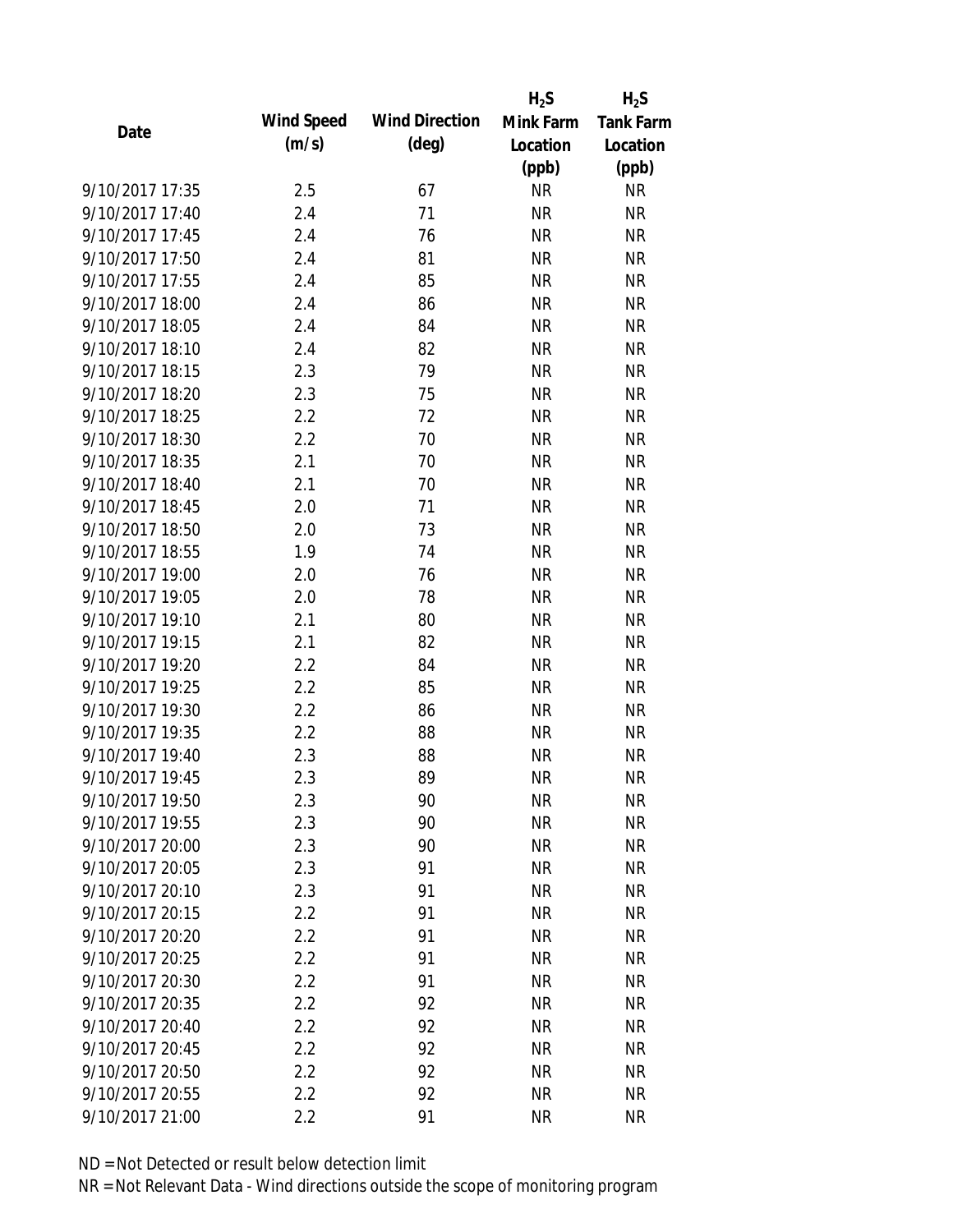|                 |            |                       | $H_2S$    | $H_2S$           |
|-----------------|------------|-----------------------|-----------|------------------|
| Date            | Wind Speed | <b>Wind Direction</b> | Mink Farm | <b>Tank Farm</b> |
|                 | (m/s)      | $(\text{deg})$        | Location  | Location         |
|                 |            |                       | (ppb)     | (ppb)            |
| 9/10/2017 21:05 | 2.2        | 91                    | <b>NR</b> | <b>NR</b>        |
| 9/10/2017 21:10 | 2.2        | 90                    | <b>NR</b> | <b>NR</b>        |
| 9/10/2017 21:15 | 2.2        | 90                    | <b>NR</b> | <b>NR</b>        |
| 9/10/2017 21:20 | 2.1        | 90                    | <b>NR</b> | <b>NR</b>        |
| 9/10/2017 21:25 | 2.1        | 90                    | <b>NR</b> | <b>NR</b>        |
| 9/10/2017 21:30 | 2.1        | 91                    | <b>NR</b> | <b>NR</b>        |
| 9/10/2017 21:35 | 2.1        | 91                    | <b>NR</b> | <b>NR</b>        |
| 9/10/2017 21:40 | 2.1        | 92                    | <b>NR</b> | <b>NR</b>        |
| 9/10/2017 21:45 | 2.1        | 93                    | <b>NR</b> | <b>NR</b>        |
| 9/10/2017 21:50 | 2.1        | 94                    | <b>NR</b> | <b>NR</b>        |
| 9/10/2017 21:55 | 2.1        | 95                    | <b>NR</b> | <b>NR</b>        |
| 9/10/2017 22:00 | 2.1        | 96                    | <b>NR</b> | <b>NR</b>        |
| 9/10/2017 22:05 | 2.1        | 96                    | <b>NR</b> | <b>NR</b>        |
| 9/10/2017 22:10 | 2.1        | 96                    | <b>NR</b> | <b>NR</b>        |
| 9/10/2017 22:15 | 2.1        | 95                    | <b>NR</b> | <b>NR</b>        |
| 9/10/2017 22:20 | 2.1        | 93                    | <b>NR</b> | <b>NR</b>        |
| 9/10/2017 22:25 | 2.1        | 91                    | <b>NR</b> | <b>NR</b>        |
| 9/10/2017 22:30 | 2.1        | 89                    | <b>NR</b> | <b>NR</b>        |
| 9/10/2017 22:35 | 2.1        | 88                    | <b>NR</b> | <b>NR</b>        |
| 9/10/2017 22:40 | 2.1        | 87                    | <b>NR</b> | <b>NR</b>        |
| 9/10/2017 22:45 | 2.0        | 86                    | <b>NR</b> | <b>NR</b>        |
| 9/10/2017 22:50 | 2.0        | 86                    | <b>NR</b> | <b>NR</b>        |
| 9/10/2017 22:55 | 2.1        | 87                    | <b>NR</b> | <b>NR</b>        |
| 9/10/2017 23:00 | 2.1        | 87                    | <b>NR</b> | <b>NR</b>        |
| 9/10/2017 23:05 | 2.2        | 86                    | <b>NR</b> | <b>NR</b>        |
| 9/10/2017 23:10 | 2.3        | 85                    | <b>NR</b> | <b>NR</b>        |
| 9/10/2017 23:15 | 2.3        | 84                    | <b>NR</b> | <b>NR</b>        |
| 9/10/2017 23:20 | 2.3        | 83                    | ΝR        | <b>NR</b>        |
| 9/10/2017 23:25 | 2.2        | 82                    | <b>NR</b> | <b>NR</b>        |
| 9/10/2017 23:30 | 2.2        | 82                    | <b>NR</b> | <b>NR</b>        |
| 9/10/2017 23:35 | 2.1        | 84                    | <b>NR</b> | <b>NR</b>        |
| 9/10/2017 23:40 | 2.1        | 87                    | <b>NR</b> | <b>NR</b>        |
| 9/10/2017 23:45 | 2.1        | 91                    | <b>NR</b> | <b>NR</b>        |
| 9/10/2017 23:50 | 2.2        | 96                    | <b>NR</b> | <b>NR</b>        |
| 9/10/2017 23:55 | 2.3        | 100                   | <b>NR</b> | <b>NR</b>        |
| 9/10/2017 24:00 | 2.4        | 105                   | <b>NR</b> | <b>NR</b>        |
| 9/11/2017 00:05 | 2.6        | 108                   | <b>NR</b> | <b>NR</b>        |
| 9/11/2017 00:10 | 2.7        | 111                   | <b>NR</b> | <b>NR</b>        |
| 9/11/2017 00:15 | 2.8        | 114                   | <b>NR</b> | <b>NR</b>        |
| 9/11/2017 00:20 | 2.9        | 116                   | NR        | <b>NR</b>        |
| 9/11/2017 00:25 | 3.0        | 118                   | <b>NR</b> | <b>NR</b>        |
| 9/11/2017 00:30 | 3.1        | 119                   | <b>NR</b> | <b>NR</b>        |
|                 |            |                       |           |                  |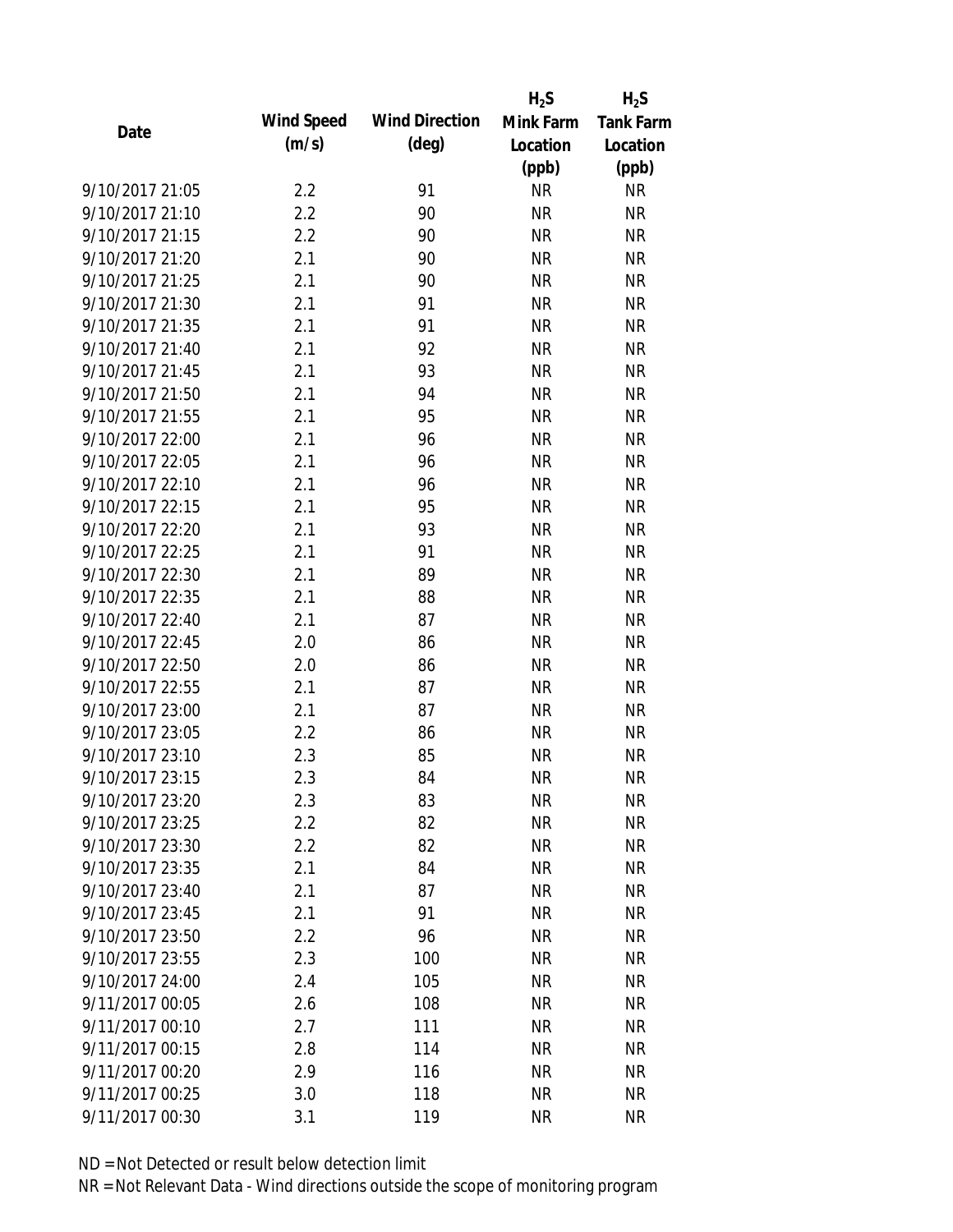|                 |            |                       | $H_2S$    | $H_2S$           |
|-----------------|------------|-----------------------|-----------|------------------|
| Date            | Wind Speed | <b>Wind Direction</b> | Mink Farm | <b>Tank Farm</b> |
|                 | (m/s)      | $(\text{deg})$        | Location  | Location         |
|                 |            |                       | (ppb)     | (ppb)            |
| 9/11/2017 00:35 | 3.3        | 119                   | <b>NR</b> | <b>NR</b>        |
| 9/11/2017 00:40 | 3.4        | 120                   | <b>NR</b> | <b>NR</b>        |
| 9/11/2017 00:45 | 3.5        | 120                   | <b>NR</b> | <b>NR</b>        |
| 9/11/2017 00:50 | 3.6        | 120                   | <b>NR</b> | <b>NR</b>        |
| 9/11/2017 00:55 | 3.7        | 120                   | <b>NR</b> | <b>NR</b>        |
| 9/11/2017 01:00 | 3.7        | 120                   | <b>NR</b> | <b>NR</b>        |
| 9/11/2017 01:05 | 3.7        | 120                   | <b>NR</b> | <b>NR</b>        |
| 9/11/2017 01:10 | 3.5        | 120                   | <b>NR</b> | <b>NR</b>        |
| 9/11/2017 01:15 | 3.5        | 120                   | <b>NR</b> | <b>NR</b>        |
| 9/11/2017 01:20 | 3.3        | 119                   | <b>NR</b> | <b>NR</b>        |
| 9/11/2017 01:25 | 3.1        | 118                   | <b>NR</b> | <b>NR</b>        |
| 9/11/2017 01:30 | 3.0        | 117                   | <b>NR</b> | <b>NR</b>        |
| 9/11/2017 01:35 | 2.9        | 116                   | <b>NR</b> | <b>NR</b>        |
| 9/11/2017 01:40 | 2.7        | 115                   | <b>NR</b> | <b>NR</b>        |
| 9/11/2017 01:45 | 2.6        | 115                   | <b>NR</b> | <b>NR</b>        |
| 9/11/2017 01:50 | 2.5        | 114                   | <b>NR</b> | <b>NR</b>        |
| 9/11/2017 01:55 | 2.4        | 113                   | <b>NR</b> | <b>NR</b>        |
| 9/11/2017 02:00 | 2.3        | 113                   | <b>NR</b> | <b>NR</b>        |
| 9/11/2017 02:05 | 2.2        | 112                   | <b>NR</b> | <b>NR</b>        |
| 9/11/2017 02:10 | 2.1        | 111                   | <b>NR</b> | <b>NR</b>        |
| 9/11/2017 02:15 | 2.1        | 111                   | <b>NR</b> | <b>NR</b>        |
| 9/11/2017 02:20 | 2.0        | 110                   | <b>NR</b> | <b>NR</b>        |
| 9/11/2017 02:25 | 2.0        | 109                   | <b>NR</b> | <b>NR</b>        |
| 9/11/2017 02:30 | 2.1        | 108                   | <b>NR</b> | <b>NR</b>        |
| 9/11/2017 02:35 | 2.1        | 107                   | <b>NR</b> | <b>NR</b>        |
| 9/11/2017 02:40 | 2.2        | 107                   | <b>NR</b> | <b>NR</b>        |
| 9/11/2017 02:45 | 2.3        | 108                   | <b>NR</b> | <b>NR</b>        |
| 9/11/2017 02:50 | 2.5        | 109                   | <b>NR</b> | <b>NR</b>        |
| 9/11/2017 02:55 | 2.6        | 110                   | <b>NR</b> | <b>NR</b>        |
| 9/11/2017 03:00 | 2.7        | 112                   | <b>NR</b> | <b>NR</b>        |
| 9/11/2017 03:05 | 2.9        | 114                   | <b>NR</b> | <b>NR</b>        |
| 9/11/2017 03:10 | 3.0        | 115                   | <b>NR</b> | <b>NR</b>        |
| 9/11/2017 03:15 | 3.1        | 117                   | <b>NR</b> | <b>NR</b>        |
| 9/11/2017 03:20 | 3.2        | 118                   | <b>NR</b> | <b>NR</b>        |
| 9/11/2017 03:25 | 3.2        | 119                   | <b>NR</b> | <b>NR</b>        |
| 9/11/2017 03:30 | 3.2        | 119                   | <b>NR</b> | <b>NR</b>        |
| 9/11/2017 03:35 | 3.0        | 118                   | <b>NR</b> | <b>NR</b>        |
| 9/11/2017 03:40 | 2.8        | 118                   | <b>NR</b> | <b>NR</b>        |
| 9/11/2017 03:45 | 2.7        | 117                   | <b>NR</b> | <b>NR</b>        |
| 9/11/2017 03:50 | 2.4        | 116                   | NR        | <b>NR</b>        |
| 9/11/2017 03:55 | 2.3        | 115                   | <b>NR</b> | <b>NR</b>        |
| 9/11/2017 04:00 | 2.2        | 114                   | <b>NR</b> | <b>NR</b>        |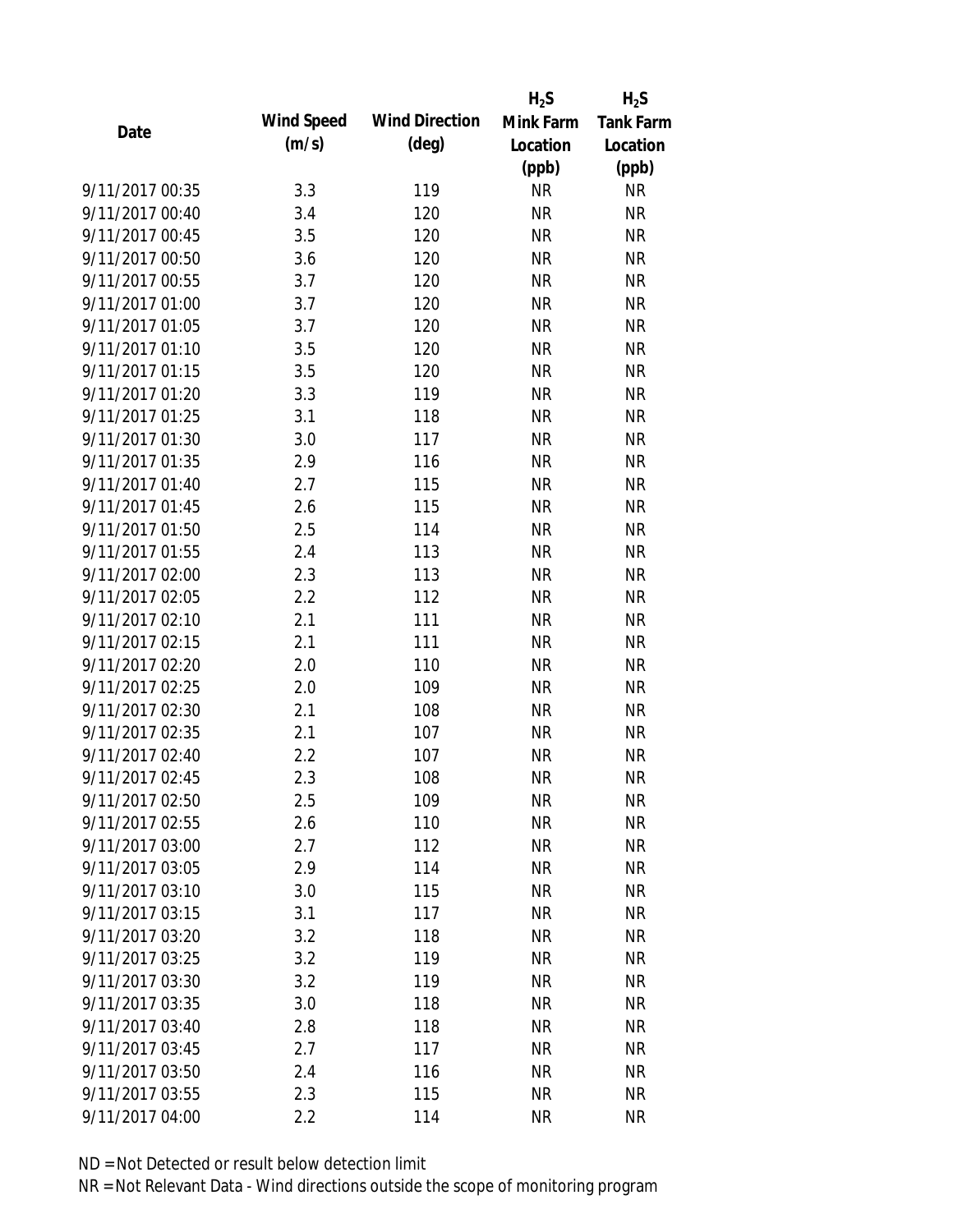|                 |            |                       | $H_2S$    | $H_2S$           |
|-----------------|------------|-----------------------|-----------|------------------|
| Date            | Wind Speed | <b>Wind Direction</b> | Mink Farm | <b>Tank Farm</b> |
|                 | (m/s)      | $(\text{deg})$        | Location  | Location         |
|                 |            |                       | (ppb)     | (ppb)            |
| 9/11/2017 04:05 | 2.1        | 113                   | <b>NR</b> | <b>NR</b>        |
| 9/11/2017 04:10 | 2.1        | 112                   | <b>NR</b> | <b>NR</b>        |
| 9/11/2017 04:15 | 2.1        | 111                   | <b>NR</b> | <b>NR</b>        |
| 9/11/2017 04:20 | 2.1        | 110                   | <b>NR</b> | <b>NR</b>        |
| 9/11/2017 04:25 | 2.1        | 111                   | <b>NR</b> | <b>NR</b>        |
| 9/11/2017 04:30 | 2.2        | 111                   | <b>NR</b> | <b>NR</b>        |
| 9/11/2017 04:35 | 2.2        | 113                   | <b>NR</b> | <b>NR</b>        |
| 9/11/2017 04:40 | 2.3        | 114                   | <b>NR</b> | <b>NR</b>        |
| 9/11/2017 04:45 | 2.5        | 116                   | <b>NR</b> | <b>NR</b>        |
| 9/11/2017 04:50 | 2.6        | 117                   | <b>NR</b> | <b>NR</b>        |
| 9/11/2017 04:55 | 2.6        | 118                   | <b>NR</b> | <b>NR</b>        |
| 9/11/2017 05:00 | 2.6        | 119                   | <b>NR</b> | <b>NR</b>        |
| 9/11/2017 05:05 | 2.6        | 119                   | <b>NR</b> | <b>NR</b>        |
| 9/11/2017 05:10 | 2.7        | 120                   | <b>NR</b> | <b>NR</b>        |
| 9/11/2017 05:15 | 2.7        | 120                   | <b>NR</b> | <b>NR</b>        |
| 9/11/2017 05:20 | 2.7        | 120                   | <b>NR</b> | <b>NR</b>        |
| 9/11/2017 05:25 | 2.6        | 120                   | <b>NR</b> | <b>NR</b>        |
| 9/11/2017 05:30 | 2.6        | 119                   | <b>NR</b> | <b>NR</b>        |
| 9/11/2017 05:35 | 2.6        | 118                   | <b>NR</b> | <b>NR</b>        |
| 9/11/2017 05:40 | 2.5        | 118                   | <b>NR</b> | <b>NR</b>        |
| 9/11/2017 05:45 | 2.5        | 117                   | <b>NR</b> | <b>NR</b>        |
| 9/11/2017 05:50 | 2.5        | 117                   | <b>NR</b> | <b>NR</b>        |
| 9/11/2017 05:55 | 2.5        | 117                   | <b>NR</b> | <b>NR</b>        |
| 9/11/2017 06:00 | 2.5        | 117                   | <b>NR</b> | <b>NR</b>        |
| 9/11/2017 06:05 | 2.5        | 117                   | <b>NR</b> | <b>NR</b>        |
| 9/11/2017 06:10 | 2.6        | 118                   | <b>NR</b> | <b>NR</b>        |
| 9/11/2017 06:15 | 2.6        | 118                   | <b>NR</b> | <b>NR</b>        |
| 9/11/2017 06:20 | 2.6        | 118                   | ΝR        | <b>NR</b>        |
| 9/11/2017 06:25 | 2.6        | 118                   | <b>NR</b> | <b>NR</b>        |
| 9/11/2017 06:30 | 2.5        | 118                   | <b>NR</b> | <b>NR</b>        |
| 9/11/2017 06:35 | 2.5        | 117                   | <b>NR</b> | <b>NR</b>        |
| 9/11/2017 06:40 | 2.4        | 116                   | <b>NR</b> | <b>NR</b>        |
| 9/11/2017 06:45 | 2.3        | 115                   | <b>NR</b> | <b>NR</b>        |
| 9/11/2017 06:50 | 2.1        | 113                   | <b>NR</b> | <b>NR</b>        |
| 9/11/2017 06:55 | 2.0        | 110                   | <b>NR</b> | <b>NR</b>        |
| 9/11/2017 07:00 | 1.8        | 106                   | <b>NR</b> | <b>NR</b>        |
| 9/11/2017 07:05 | 1.6        | 103                   | <b>NR</b> | <b>NR</b>        |
| 9/11/2017 07:10 | 1.5        | 100                   | <b>NR</b> | <b>NR</b>        |
| 9/11/2017 07:15 | 1.4        | 98                    | <b>NR</b> | <b>NR</b>        |
| 9/11/2017 07:20 | 1.4        | 97                    | ΝR        | <b>NR</b>        |
| 9/11/2017 07:25 | 1.4        | 97                    | <b>NR</b> | <b>NR</b>        |
| 9/11/2017 07:30 | 1.4        | 99                    | <b>NR</b> | <b>NR</b>        |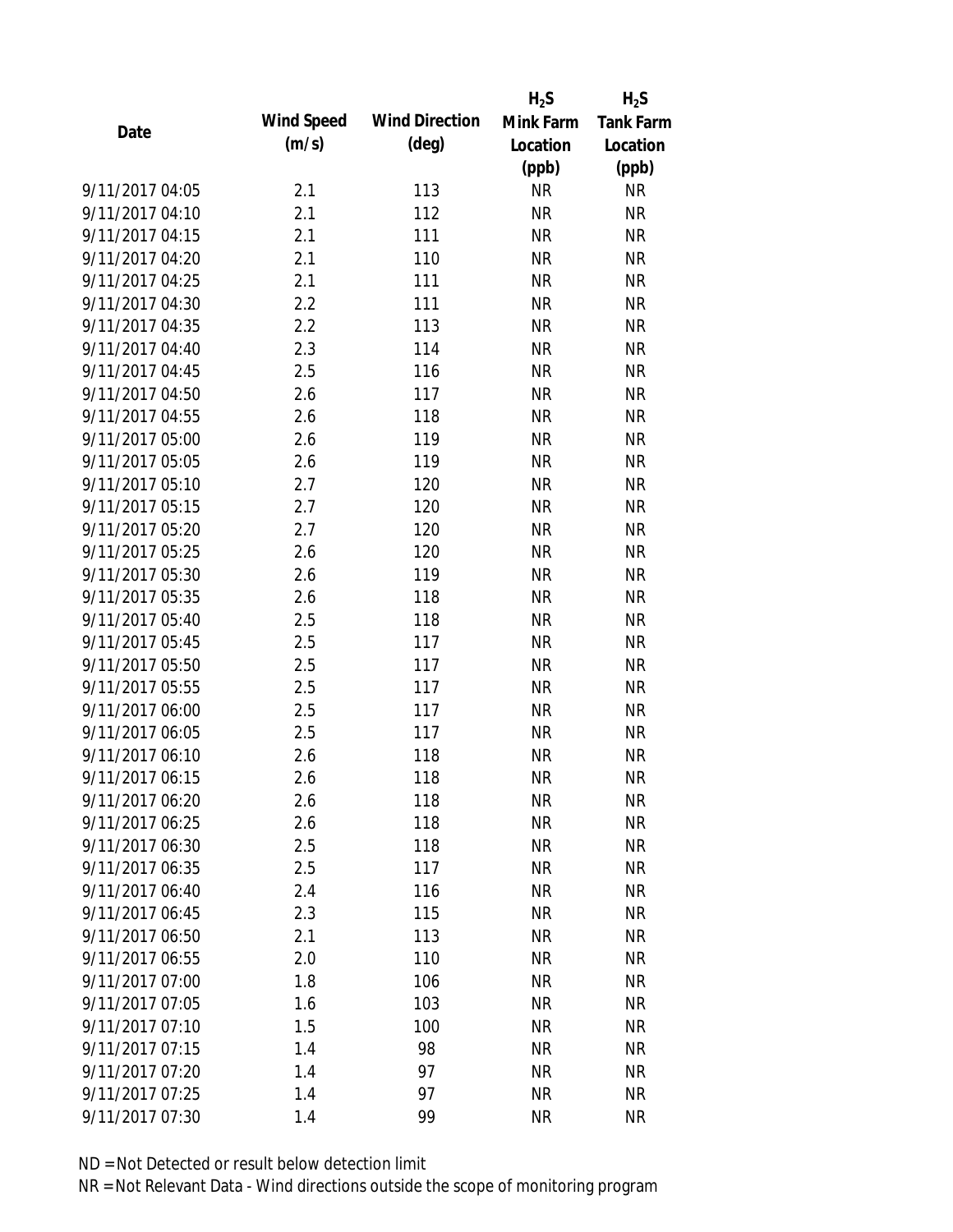|                 |            |                       | $H_2S$    | $H_2S$           |
|-----------------|------------|-----------------------|-----------|------------------|
| Date            | Wind Speed | <b>Wind Direction</b> | Mink Farm | <b>Tank Farm</b> |
|                 | (m/s)      | $(\text{deg})$        | Location  | Location         |
|                 |            |                       | (ppb)     | (ppb)            |
| 9/11/2017 07:35 | 1.4        | 101                   | <b>NR</b> | <b>NR</b>        |
| 9/11/2017 07:40 | 1.4        | 103                   | <b>NR</b> | <b>NR</b>        |
| 9/11/2017 07:45 | 1.4        | 105                   | <b>NR</b> | <b>NR</b>        |
| 9/11/2017 07:50 | 1.4        | 108                   | <b>NR</b> | <b>NR</b>        |
| 9/11/2017 07:55 | 1.3        | 109                   | <b>NR</b> | <b>NR</b>        |
| 9/11/2017 08:00 | 1.3        | 111                   | <b>NR</b> | <b>NR</b>        |
| 9/11/2017 08:05 | 1.3        | 113                   | <b>NR</b> | <b>NR</b>        |
| 9/11/2017 08:10 | 1.4        | 116                   | <b>NR</b> | <b>NR</b>        |
| 9/11/2017 08:15 | 1.4        | 118                   | <b>NR</b> | <b>NR</b>        |
| 9/11/2017 08:20 | 1.4        | 120                   | <b>NR</b> | <b>NR</b>        |
| 9/11/2017 08:25 | 1.4        | 121                   | <b>NR</b> | <b>NR</b>        |
| 9/11/2017 08:30 | 1.3        | 121                   | <b>NR</b> | <b>NR</b>        |
| 9/11/2017 08:35 | 1.2        | 123                   | <b>NR</b> | <b>NR</b>        |
| 9/11/2017 08:40 | 1.1        | 125                   | <b>NR</b> | <b>NR</b>        |
| 9/11/2017 08:45 | 1.0        | 128                   | <b>NR</b> | <b>NR</b>        |
| 9/11/2017 08:50 | 0.8        | 134                   | <b>NR</b> | <b>NR</b>        |
| 9/11/2017 08:55 | 0.8        | 141                   | <b>NR</b> | <b>NR</b>        |
| 9/11/2017 09:00 | 0.8        | 146                   | <b>NR</b> | <b>NR</b>        |
| 9/11/2017 09:05 | 0.8        | 149                   | <b>NR</b> | <b>NR</b>        |
| 9/11/2017 09:10 | 0.8        | 151                   | <b>NR</b> | <b>NR</b>        |
| 9/11/2017 09:15 | 0.9        | 152                   | <b>NR</b> | <b>NR</b>        |
| 9/11/2017 09:20 | 1.0        | 152                   | <b>NR</b> | <b>NR</b>        |
| 9/11/2017 09:25 | 1.1        | 153                   | <b>NR</b> | <b>NR</b>        |
| 9/11/2017 09:30 | 1.2        | 158                   | <b>NR</b> | <b>NR</b>        |
| 9/11/2017 09:35 | 1.1        | 166                   | <b>NR</b> | <b>NR</b>        |
| 9/11/2017 09:40 | 1.1        | 175                   | <b>NR</b> | $\mathbf{1}$     |
| 9/11/2017 09:45 | 1.0        | 185                   | <b>NR</b> | 1                |
| 9/11/2017 09:50 | 0.9        | 193                   | <b>NR</b> | 1                |
| 9/11/2017 09:55 | 0.9        | 196                   | <b>NR</b> | 1                |
| 9/11/2017 10:00 | 0.8        | 196                   | <b>NR</b> | 1                |
| 9/11/2017 10:05 | 0.7        | 197                   | <b>NR</b> | 1                |
| 9/11/2017 10:10 | 0.7        | 198                   | <b>NR</b> | 1                |
| 9/11/2017 10:15 | 0.7        | 198                   | <b>NR</b> | 1                |
| 9/11/2017 10:20 | 0.7        | 198                   | <b>NR</b> | 1                |
| 9/11/2017 10:25 | 0.8        | 204                   | <b>NR</b> | 1                |
| 9/11/2017 10:30 | 0.9        | 211                   | <b>NR</b> | 1                |
| 9/11/2017 10:35 | 0.9        | 216                   | <b>NR</b> | 1                |
| 9/11/2017 10:40 | 1.0        | 222                   | <b>NR</b> | 1                |
| 9/11/2017 10:45 | 1.0        | 227                   | <b>NR</b> | $\overline{2}$   |
| 9/11/2017 10:50 | 1.1        | 230                   | 1         | $\overline{2}$   |
| 9/11/2017 10:55 | 1.1        | 226                   | <b>NR</b> | $\overline{2}$   |
| 9/11/2017 11:00 | 1.0        | 218                   | <b>NR</b> | $\overline{2}$   |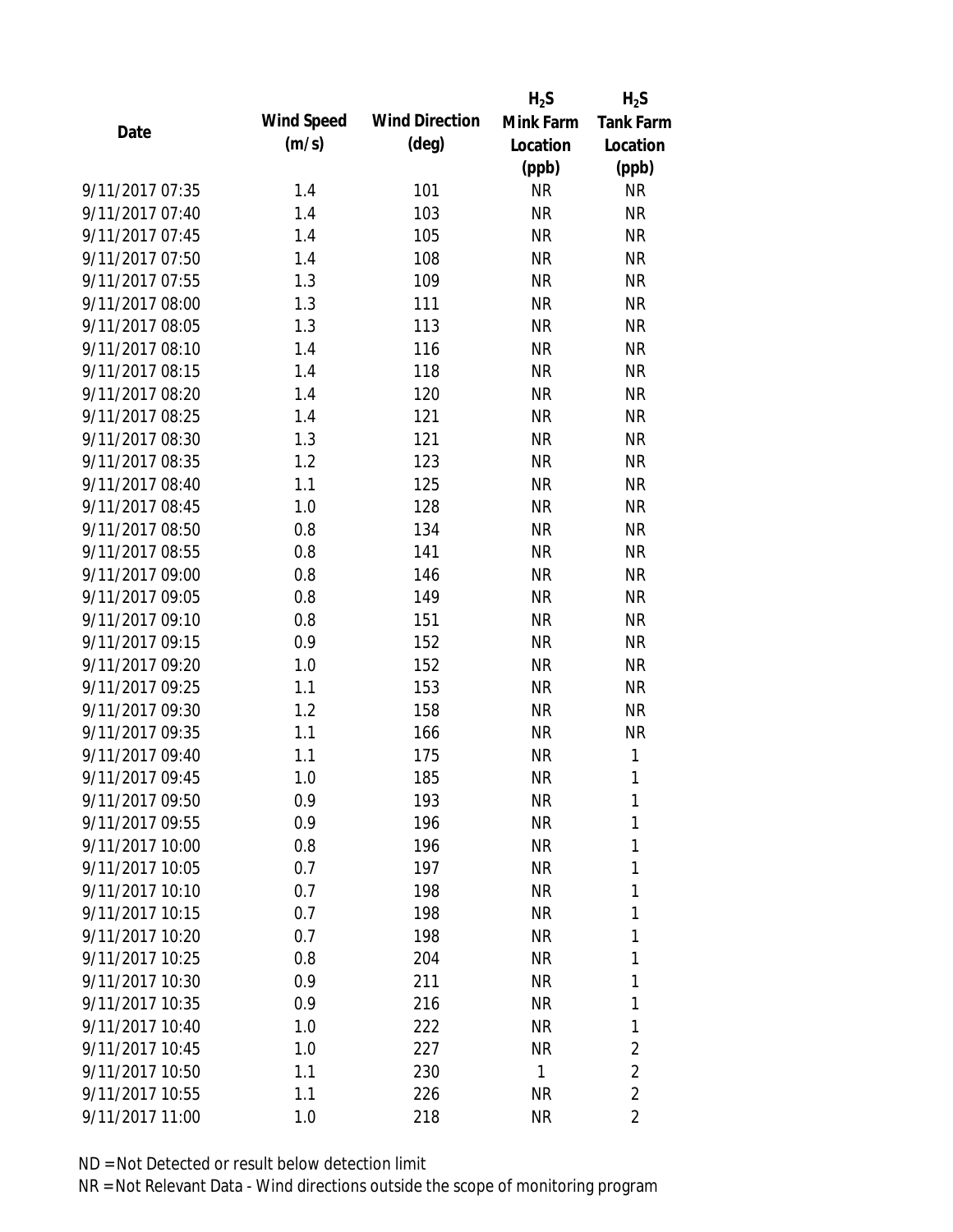|                 |            |                       | $H_2S$       | $H_2S$           |
|-----------------|------------|-----------------------|--------------|------------------|
| Date            | Wind Speed | <b>Wind Direction</b> | Mink Farm    | <b>Tank Farm</b> |
|                 | (m/s)      | $(\text{deg})$        | Location     | Location         |
|                 |            |                       | (ppb)        | (ppb)            |
| 9/11/2017 11:05 | 1.1        | 213                   | <b>NR</b>    | $\overline{2}$   |
| 9/11/2017 11:10 | 1.0        | 203                   | <b>NR</b>    | $\overline{2}$   |
| 9/11/2017 11:15 | 1.1        | 196                   | <b>NR</b>    | $\overline{2}$   |
| 9/11/2017 11:20 | 1.1        | 191                   | <b>NR</b>    | $\overline{2}$   |
| 9/11/2017 11:25 | 1.1        | 190                   | <b>NR</b>    | $\overline{2}$   |
| 9/11/2017 11:30 | 1.1        | 197                   | <b>NR</b>    | $\overline{2}$   |
| 9/11/2017 11:35 | 1.1        | 209                   | <b>NR</b>    | $\overline{2}$   |
| 9/11/2017 11:40 | 1.1        | 237                   | $\mathbf{1}$ | $\overline{2}$   |
| 9/11/2017 11:45 | 1.2        | 207                   | <b>NR</b>    | $\mathbf{1}$     |
| 9/11/2017 11:50 | 1.2        | 179                   | <b>NR</b>    | $\mathbf{1}$     |
| 9/11/2017 11:55 | 1.3        | 152                   | <b>NR</b>    | <b>NR</b>        |
| 9/11/2017 12:00 | 1.4        | 125                   | <b>NR</b>    | <b>NR</b>        |
| 9/11/2017 12:05 | 1.4        | 92                    | <b>NR</b>    | <b>NR</b>        |
| 9/11/2017 12:10 | 1.5        | 46                    | <b>NR</b>    | <b>NR</b>        |
| 9/11/2017 12:15 | 1.5        | 51                    | <b>NR</b>    | <b>NR</b>        |
| 9/11/2017 12:20 | 1.6        | 49                    | <b>NR</b>    | <b>NR</b>        |
| 9/11/2017 12:25 | 1.6        | 46                    | <b>NR</b>    | <b>NR</b>        |
| 9/11/2017 12:30 | 1.6        | 38                    | $\mathbf{1}$ | <b>NR</b>        |
| 9/11/2017 12:35 | 1.6        | 34                    | $\mathbf{1}$ | <b>NR</b>        |
| 9/11/2017 12:40 | 1.6        | 39                    | 1            | <b>NR</b>        |
| 9/11/2017 12:45 | 1.6        | 48                    | <b>NR</b>    | <b>NR</b>        |
| 9/11/2017 12:50 | 1.6        | 61                    | <b>NR</b>    | <b>NR</b>        |
| 9/11/2017 12:55 | 1.6        | 73                    | <b>NR</b>    | <b>NR</b>        |
| 9/11/2017 13:00 | 1.6        | 83                    | <b>NR</b>    | <b>NR</b>        |
| 9/11/2017 13:05 | 1.6        | 84                    | <b>NR</b>    | <b>NR</b>        |
| 9/11/2017 13:10 | 1.7        | 72                    | <b>NR</b>    | <b>NR</b>        |
| 9/11/2017 13:15 | 1.7        | 57                    | <b>NR</b>    | <b>NR</b>        |
| 9/11/2017 13:20 | 1.7        | 49                    | <b>NR</b>    | <b>NR</b>        |
| 9/11/2017 13:25 | 1.7        | 39                    | 1            | <b>NR</b>        |
| 9/11/2017 13:30 | 1.8        | 31                    | 1            | <b>NR</b>        |
| 9/11/2017 13:35 | 1.8        | 30                    | 1            | <b>NR</b>        |
| 9/11/2017 13:40 | 1.8        | 37                    | 1            | <b>NR</b>        |
| 9/11/2017 13:45 | 1.8        | 44                    | <b>NR</b>    | <b>NR</b>        |
| 9/11/2017 13:50 | 1.9        | 47                    | <b>NR</b>    | <b>NR</b>        |
| 9/11/2017 13:55 | 1.9        | 52                    | <b>NR</b>    | <b>NR</b>        |
| 9/11/2017 14:00 | 1.9        | 56                    | <b>NR</b>    | <b>NR</b>        |
| 9/11/2017 14:05 | 1.9        | 60                    | <b>NR</b>    | <b>NR</b>        |
| 9/11/2017 14:10 | 1.9        | 59                    | <b>NR</b>    | <b>NR</b>        |
| 9/11/2017 14:15 | 1.8        | 59                    | <b>NR</b>    | <b>NR</b>        |
| 9/11/2017 14:20 | 1.8        | 60                    | <b>NR</b>    | <b>NR</b>        |
| 9/11/2017 14:25 | 1.7        | 60                    | <b>NR</b>    | <b>NR</b>        |
| 9/11/2017 14:30 | 1.7        | 61                    | <b>NR</b>    | <b>NR</b>        |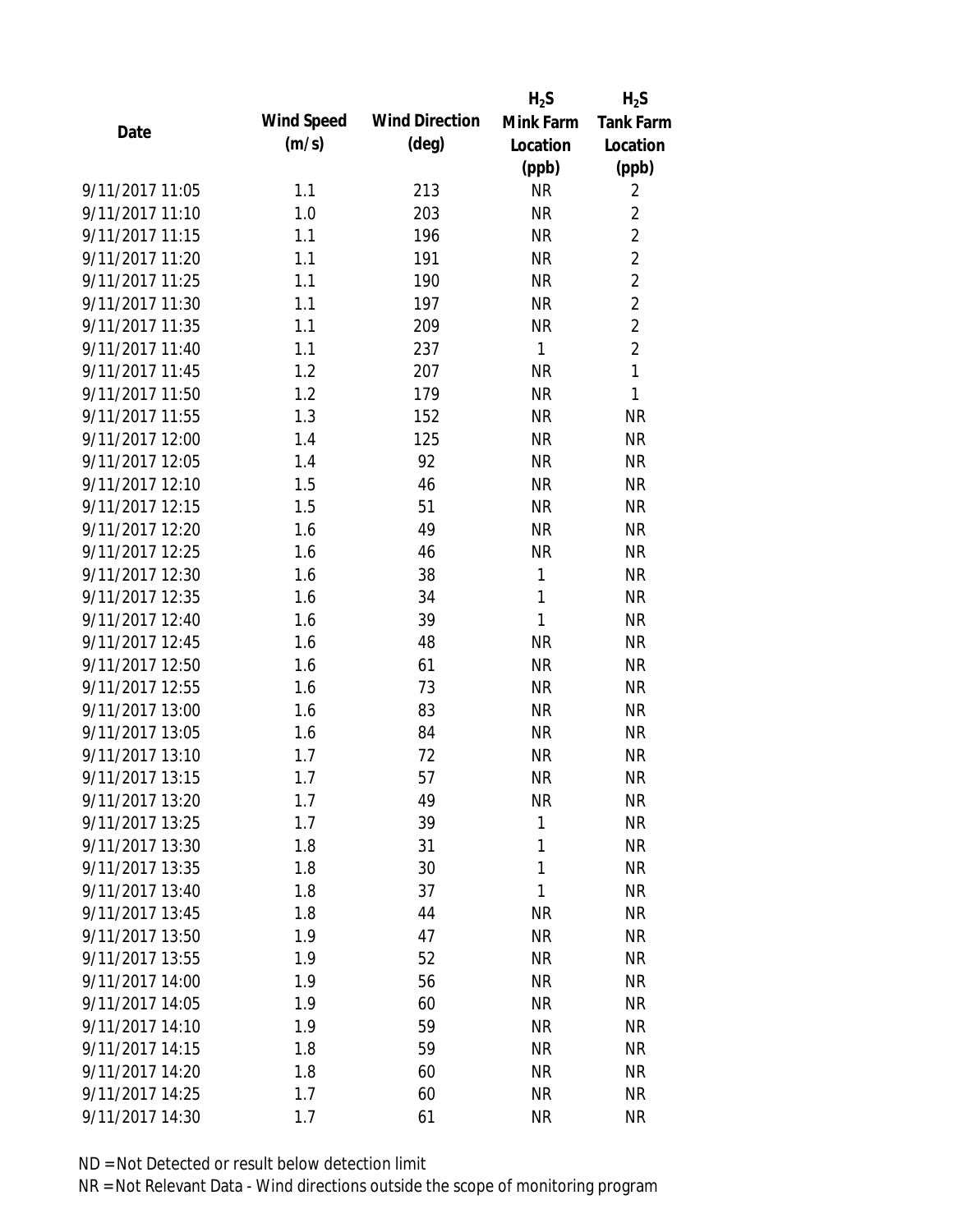|                 |            |                       | $H_2S$    | $H_2S$    |
|-----------------|------------|-----------------------|-----------|-----------|
| Date            | Wind Speed | <b>Wind Direction</b> | Mink Farm | Tank Farm |
|                 | (m/s)      | $(\text{deg})$        | Location  | Location  |
|                 |            |                       | (ppb)     | (ppb)     |
| 9/11/2017 14:35 | 1.7        | 57                    | <b>NR</b> | <b>NR</b> |
| 9/11/2017 14:40 | 1.7        | 55                    | <b>NR</b> | <b>NR</b> |
| 9/11/2017 14:45 | 1.7        | 52                    | <b>NR</b> | <b>NR</b> |
| 9/11/2017 14:50 | 1.7        | 49                    | <b>NR</b> | <b>NR</b> |
| 9/11/2017 14:55 | 1.8        | 45                    | <b>NR</b> | <b>NR</b> |
| 9/11/2017 15:00 | 1.8        | 40                    | 1         | <b>NR</b> |
| 9/11/2017 15:05 | 1.9        | 38                    | 1         | <b>NR</b> |
| 9/11/2017 15:10 | 2.0        | 35                    | 1         | <b>NR</b> |
| 9/11/2017 15:15 | 2.0        | 32                    | 1         | <b>NR</b> |
| 9/11/2017 15:20 | 2.0        | 31                    | 1         | <b>NR</b> |
| 9/11/2017 15:25 | 2.0        | 30                    | 1         | <b>NR</b> |
| 9/11/2017 15:30 | 2.0        | 30                    | 1         | <b>NR</b> |
| 9/11/2017 15:35 | 2.1        | 31                    | 1         | <b>NR</b> |
| 9/11/2017 15:40 | 2.1        | 34                    | 1         | <b>NR</b> |
| 9/11/2017 15:45 | 2.1        | 39                    | 1         | <b>NR</b> |
| 9/11/2017 15:50 | 2.1        | 45                    | <b>NR</b> | <b>NR</b> |
| 9/11/2017 15:55 | 2.1        | 51                    | <b>NR</b> | <b>NR</b> |
| 9/11/2017 16:00 | 2.1        | 57                    | <b>NR</b> | <b>NR</b> |
| 9/11/2017 16:05 | 2.1        | 62                    | <b>NR</b> | <b>NR</b> |
| 9/11/2017 16:10 | 2.2        | 64                    | <b>NR</b> | <b>NR</b> |
| 9/11/2017 16:15 | 2.2        | 62                    | <b>NR</b> | <b>NR</b> |
| 9/11/2017 16:20 | 2.3        | 60                    | <b>NR</b> | <b>NR</b> |
| 9/11/2017 16:25 | 2.4        | 59                    | <b>NR</b> | <b>NR</b> |
| 9/11/2017 16:30 | 2.4        | 59                    | <b>NR</b> | <b>NR</b> |
| 9/11/2017 16:35 | 2.4        | 60                    | <b>NR</b> | <b>NR</b> |
| 9/11/2017 16:40 | 2.4        | 65                    | <b>NR</b> | <b>NR</b> |
| 9/11/2017 16:45 | 2.4        | 70                    | <b>NR</b> | <b>NR</b> |
| 9/11/2017 16:50 | 2.4        | 75                    | <b>NR</b> | <b>NR</b> |
| 9/11/2017 16:55 | 2.4        | 80                    | <b>NR</b> | <b>NR</b> |
| 9/11/2017 17:00 | 2.3        | 84                    | <b>NR</b> | <b>NR</b> |
| 9/11/2017 17:05 | 2.3        | 86                    | <b>NR</b> | <b>NR</b> |
| 9/11/2017 17:10 | 2.3        | 86                    | <b>NR</b> | <b>NR</b> |
| 9/11/2017 17:15 | 2.3        | 87                    | <b>NR</b> | <b>NR</b> |
| 9/11/2017 17:20 | 2.3        | 88                    | <b>NR</b> | <b>NR</b> |
| 9/11/2017 17:25 | 2.4        | 88                    | <b>NR</b> | <b>NR</b> |
| 9/11/2017 17:30 | 2.5        | 89                    | <b>NR</b> | <b>NR</b> |
| 9/11/2017 17:35 | 2.6        | 91                    | <b>NR</b> | <b>NR</b> |
| 9/11/2017 17:40 | 2.6        | 92                    | <b>NR</b> | <b>NR</b> |
| 9/11/2017 17:45 | 2.7        | 93                    | <b>NR</b> | <b>NR</b> |
| 9/11/2017 17:50 | 2.7        | 93                    | NR        | <b>NR</b> |
| 9/11/2017 17:55 | 2.6        | 92                    | <b>NR</b> | <b>NR</b> |
| 9/11/2017 18:00 | 2.5        | 90                    | <b>NR</b> | <b>NR</b> |
|                 |            |                       |           |           |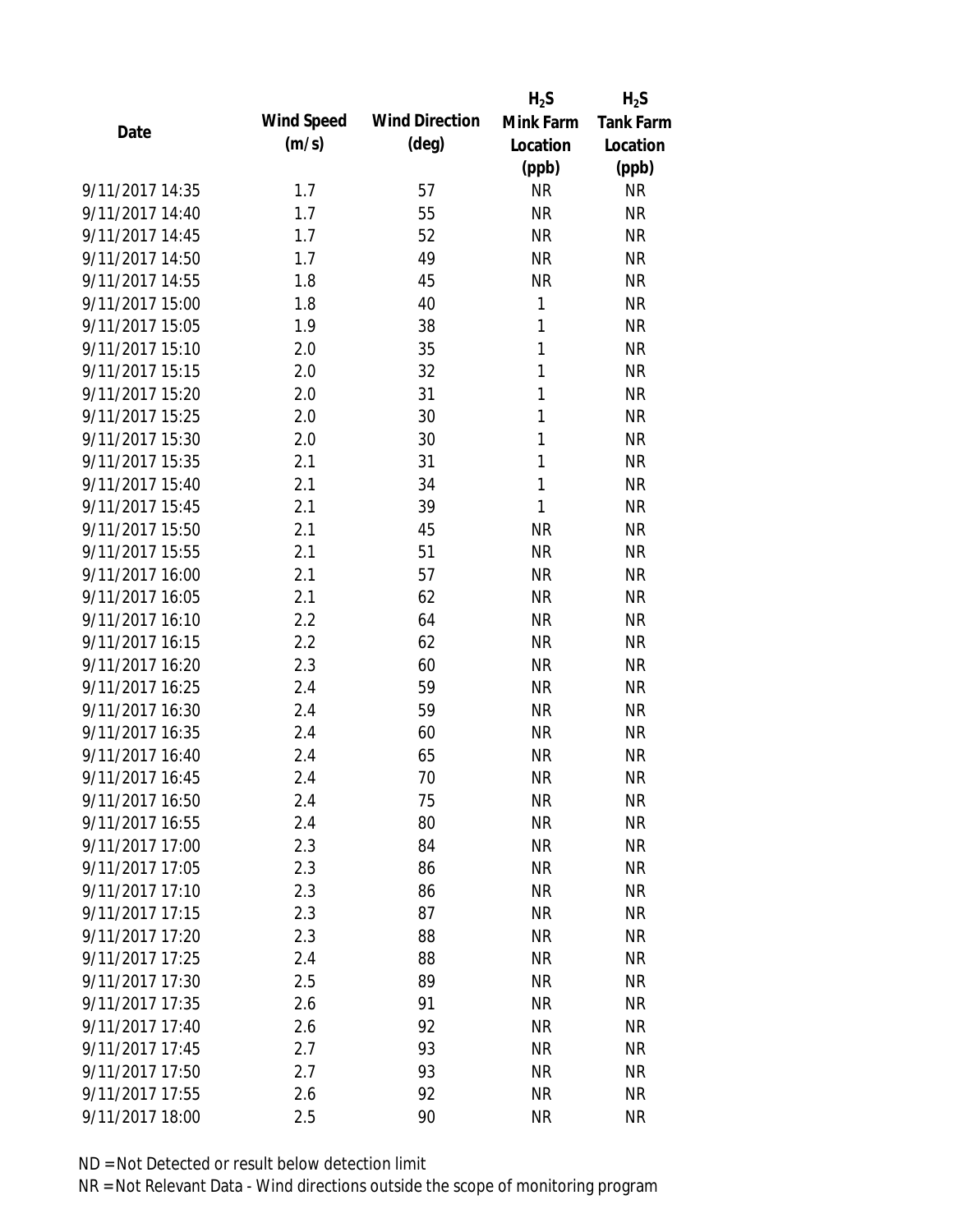|                 |            |                       | $H_2S$    | $H_2S$           |
|-----------------|------------|-----------------------|-----------|------------------|
| Date            | Wind Speed | <b>Wind Direction</b> | Mink Farm | <b>Tank Farm</b> |
|                 | (m/s)      | $(\text{deg})$        | Location  | Location         |
|                 |            |                       | (ppb)     | (ppb)            |
| 9/11/2017 18:05 | 2.4        | 87                    | <b>NR</b> | <b>NR</b>        |
| 9/11/2017 18:10 | 2.3        | 83                    | <b>NR</b> | <b>NR</b>        |
| 9/11/2017 18:15 | 2.1        | 80                    | <b>NR</b> | <b>NR</b>        |
| 9/11/2017 18:20 | 2.0        | 76                    | <b>NR</b> | <b>NR</b>        |
| 9/11/2017 18:25 | 1.9        | 73                    | <b>NR</b> | <b>NR</b>        |
| 9/11/2017 18:30 | 1.9        | 72                    | <b>NR</b> | <b>NR</b>        |
| 9/11/2017 18:35 | 1.8        | 72                    | <b>NR</b> | <b>NR</b>        |
| 9/11/2017 18:40 | 1.8        | 73                    | <b>NR</b> | <b>NR</b>        |
| 9/11/2017 18:45 | 1.8        | 74                    | <b>NR</b> | <b>NR</b>        |
| 9/11/2017 18:50 | 1.8        | 74                    | <b>NR</b> | <b>NR</b>        |
| 9/11/2017 18:55 | 1.8        | 74                    | <b>NR</b> | <b>NR</b>        |
| 9/11/2017 19:00 | 1.7        | 74                    | <b>NR</b> | <b>NR</b>        |
| 9/11/2017 19:05 | 1.7        | 73                    | <b>NR</b> | <b>NR</b>        |
| 9/11/2017 19:10 | 1.6        | 71                    | <b>NR</b> | <b>NR</b>        |
| 9/11/2017 19:15 | 1.6        | 71                    | <b>NR</b> | <b>NR</b>        |
| 9/11/2017 19:20 | 1.5        | 73                    | <b>NR</b> | <b>NR</b>        |
| 9/11/2017 19:25 | 1.5        | 76                    | <b>NR</b> | <b>NR</b>        |
| 9/11/2017 19:30 | 1.5        | 78                    | <b>NR</b> | <b>NR</b>        |
| 9/11/2017 19:35 | 1.5        | 81                    | <b>NR</b> | <b>NR</b>        |
| 9/11/2017 19:40 | 1.5        | 84                    | <b>NR</b> | <b>NR</b>        |
| 9/11/2017 19:45 | 1.5        | 86                    | <b>NR</b> | <b>NR</b>        |
| 9/11/2017 19:50 | 1.5        | 87                    | <b>NR</b> | <b>NR</b>        |
| 9/11/2017 19:55 | 1.6        | 87                    | <b>NR</b> | <b>NR</b>        |
| 9/11/2017 20:00 | 1.6        | 86                    | <b>NR</b> | <b>NR</b>        |
| 9/11/2017 20:05 | 1.6        | 87                    | <b>NR</b> | <b>NR</b>        |
| 9/11/2017 20:10 | 1.7        | 88                    | <b>NR</b> | <b>NR</b>        |
| 9/11/2017 20:15 | 1.7        | 88                    | <b>NR</b> | <b>NR</b>        |
| 9/11/2017 20:20 | 1.8        | 89                    | NR        | <b>NR</b>        |
| 9/11/2017 20:25 | 1.9        | 91                    | <b>NR</b> | <b>NR</b>        |
| 9/11/2017 20:30 | 2.0        | 93                    | <b>NR</b> | <b>NR</b>        |
| 9/11/2017 20:35 | 2.1        | 95                    | <b>NR</b> | <b>NR</b>        |
| 9/11/2017 20:40 | 2.2        | 96                    | <b>NR</b> | <b>NR</b>        |
| 9/11/2017 20:45 | 2.2        | 96                    | <b>NR</b> | <b>NR</b>        |
| 9/11/2017 20:50 | 2.3        | 94                    | <b>NR</b> | <b>NR</b>        |
| 9/11/2017 20:55 | 2.2        | 90                    | <b>NR</b> | <b>NR</b>        |
| 9/11/2017 21:00 | 2.2        | 85                    | <b>NR</b> | <b>NR</b>        |
| 9/11/2017 21:05 | 2.1        | 80                    | <b>NR</b> | <b>NR</b>        |
| 9/11/2017 21:10 | 2.0        | 75                    | <b>NR</b> | <b>NR</b>        |
| 9/11/2017 21:15 | 1.9        | 71                    | <b>NR</b> | <b>NR</b>        |
| 9/11/2017 21:20 | 1.9        | 70                    | NR        | <b>NR</b>        |
| 9/11/2017 21:25 | 1.8        | 71                    | <b>NR</b> | <b>NR</b>        |
| 9/11/2017 21:30 | 1.8        | 71                    | <b>NR</b> | <b>NR</b>        |
|                 |            |                       |           |                  |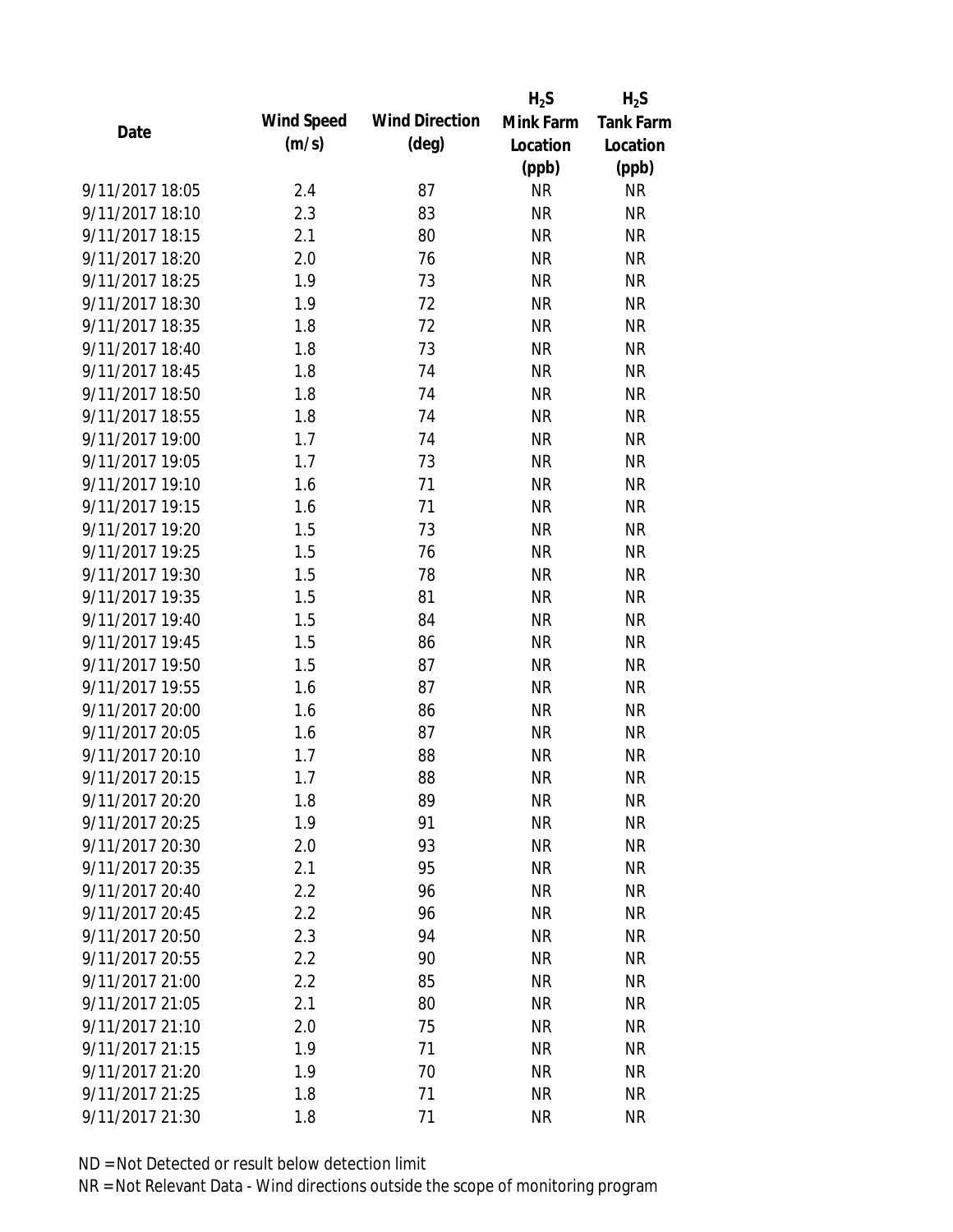|                 |            |                       | $H_2S$    | $H_2S$           |
|-----------------|------------|-----------------------|-----------|------------------|
| Date            | Wind Speed | <b>Wind Direction</b> | Mink Farm | <b>Tank Farm</b> |
|                 | (m/s)      | $(\text{deg})$        | Location  | Location         |
|                 |            |                       | (ppb)     | (ppb)            |
| 9/11/2017 21:35 | 1.7        | 69                    | <b>NR</b> | <b>NR</b>        |
| 9/11/2017 21:40 | 1.7        | 65                    | <b>NR</b> | <b>NR</b>        |
| 9/11/2017 21:45 | 1.7        | 60                    | <b>NR</b> | <b>NR</b>        |
| 9/11/2017 21:50 | 1.7        | 53                    | <b>NR</b> | <b>NR</b>        |
| 9/11/2017 21:55 | 1.7        | 45                    | <b>NR</b> | <b>NR</b>        |
| 9/11/2017 22:00 | 1.7        | 40                    | 1         | <b>NR</b>        |
| 9/11/2017 22:05 | 1.7        | 38                    | 1         | <b>NR</b>        |
| 9/11/2017 22:10 | 1.6        | 39                    | 1         | <b>NR</b>        |
| 9/11/2017 22:15 | 1.5        | 43                    | <b>NR</b> | <b>NR</b>        |
| 9/11/2017 22:20 | 1.5        | 50                    | <b>NR</b> | <b>NR</b>        |
| 9/11/2017 22:25 | 1.4        | 58                    | <b>NR</b> | <b>NR</b>        |
| 9/11/2017 22:30 | 1.3        | 66                    | <b>NR</b> | <b>NR</b>        |
| 9/11/2017 22:35 | 1.3        | 73                    | <b>NR</b> | <b>NR</b>        |
| 9/11/2017 22:40 | 1.3        | 78                    | <b>NR</b> | <b>NR</b>        |
| 9/11/2017 22:45 | 1.3        | 81                    | <b>NR</b> | <b>NR</b>        |
| 9/11/2017 22:50 | 1.3        | 82                    | <b>NR</b> | <b>NR</b>        |
| 9/11/2017 22:55 | 1.3        | 81                    | <b>NR</b> | <b>NR</b>        |
| 9/11/2017 23:00 | 1.3        | 80                    | <b>NR</b> | <b>NR</b>        |
| 9/11/2017 23:05 | 1.3        | 80                    | <b>NR</b> | <b>NR</b>        |
| 9/11/2017 23:10 | 1.3        | 80                    | <b>NR</b> | <b>NR</b>        |
| 9/11/2017 23:15 | 1.4        | 82                    | <b>NR</b> | <b>NR</b>        |
| 9/11/2017 23:20 | 1.5        | 84                    | <b>NR</b> | <b>NR</b>        |
| 9/11/2017 23:25 | 1.6        | 86                    | <b>NR</b> | <b>NR</b>        |
| 9/11/2017 23:30 | 1.6        | 87                    | <b>NR</b> | <b>NR</b>        |
| 9/11/2017 23:35 | 1.6        | 86                    | <b>NR</b> | <b>NR</b>        |
| 9/11/2017 23:40 | 1.6        | 83                    | <b>NR</b> | <b>NR</b>        |
| 9/11/2017 23:45 | 1.5        | 78                    | <b>NR</b> | <b>NR</b>        |
| 9/11/2017 23:50 | 1.5        | 72                    | <b>NR</b> | <b>NR</b>        |
| 9/11/2017 23:55 | 1.4        | 66                    | <b>NR</b> | <b>NR</b>        |
| 9/11/2017 24:00 | 1.4        | 60                    | <b>NR</b> | <b>NR</b>        |
| 9/12/2017 00:05 | 1.4        | 55                    | <b>NR</b> | <b>NR</b>        |
| 9/12/2017 00:10 | 1.4        | 53                    | <b>NR</b> | <b>NR</b>        |
| 9/12/2017 00:15 | 1.3        | 53                    | <b>NR</b> | <b>NR</b>        |
| 9/12/2017 00:20 | 1.3        | 53                    | <b>NR</b> | <b>NR</b>        |
| 9/12/2017 00:25 | 1.3        | 54                    | <b>NR</b> | <b>NR</b>        |
| 9/12/2017 00:30 | 1.2        | 55                    | <b>NR</b> | <b>NR</b>        |
| 9/12/2017 00:35 | 1.2        | 57                    | <b>NR</b> | <b>NR</b>        |
| 9/12/2017 00:40 | 1.2        | 57                    | <b>NR</b> | <b>NR</b>        |
| 9/12/2017 00:45 | 1.2        | 57                    | <b>NR</b> | <b>NR</b>        |
| 9/12/2017 00:50 | 1.2        | 58                    | <b>NR</b> | <b>NR</b>        |
| 9/12/2017 00:55 | 1.2        | 57                    | <b>NR</b> | <b>NR</b>        |
| 9/12/2017 01:00 | 1.3        | 55                    | <b>NR</b> | <b>NR</b>        |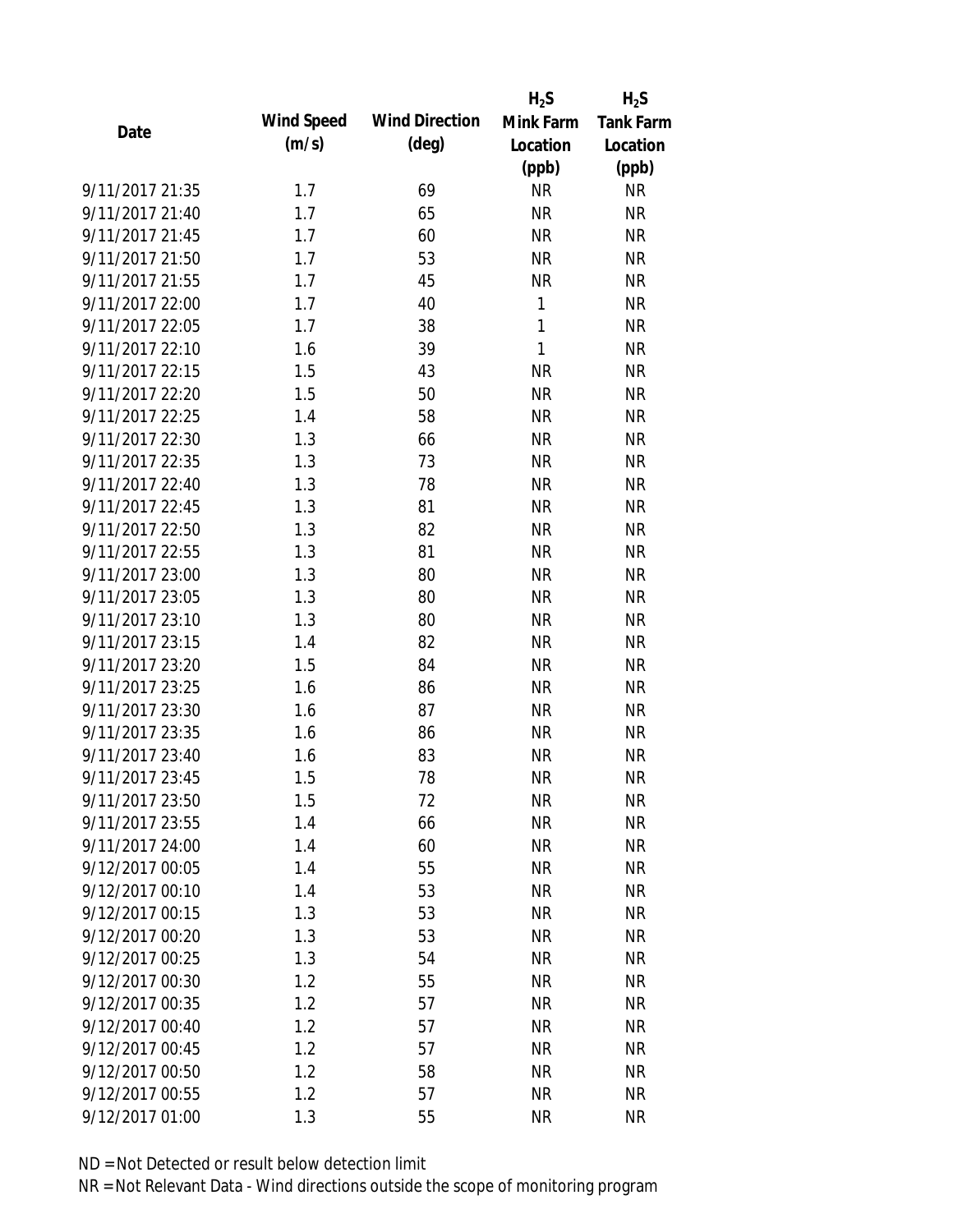|                 |            |                       | $H_2S$         | $H_2S$           |
|-----------------|------------|-----------------------|----------------|------------------|
| Date            | Wind Speed | <b>Wind Direction</b> | Mink Farm      | <b>Tank Farm</b> |
|                 | (m/s)      | $(\text{deg})$        | Location       | Location         |
|                 |            |                       | (ppb)          | (ppb)            |
| 9/12/2017 01:05 | 1.3        | 54                    | <b>NR</b>      | <b>NR</b>        |
| 9/12/2017 01:10 | 1.4        | 53                    | <b>NR</b>      | <b>NR</b>        |
| 9/12/2017 01:15 | 1.4        | 52                    | <b>NR</b>      | <b>NR</b>        |
| 9/12/2017 01:20 | 1.5        | 51                    | <b>NR</b>      | <b>NR</b>        |
| 9/12/2017 01:25 | 1.5        | 50                    | <b>NR</b>      | <b>NR</b>        |
| 9/12/2017 01:30 | 1.4        | 51                    | <b>NR</b>      | <b>NR</b>        |
| 9/12/2017 01:35 | 1.3        | 52                    | <b>NR</b>      | <b>NR</b>        |
| 9/12/2017 01:40 | 1.2        | 53                    | <b>NR</b>      | <b>NR</b>        |
| 9/12/2017 01:45 | 1.1        | 55                    | <b>NR</b>      | <b>NR</b>        |
| 9/12/2017 01:50 | 1.0        | 57                    | <b>NR</b>      | <b>NR</b>        |
| 9/12/2017 01:55 | 1.0        | 57                    | <b>NR</b>      | <b>NR</b>        |
| 9/12/2017 02:00 | 1.0        | 56                    | <b>NR</b>      | <b>NR</b>        |
| 9/12/2017 02:05 | 1.0        | 54                    | <b>NR</b>      | <b>NR</b>        |
| 9/12/2017 02:10 | 1.1        | 53                    | <b>NR</b>      | <b>NR</b>        |
| 9/12/2017 02:15 | 1.3        | 50                    | <b>NR</b>      | <b>NR</b>        |
| 9/12/2017 02:20 | 1.4        | 48                    | <b>NR</b>      | <b>NR</b>        |
| 9/12/2017 02:25 | 1.4        | 47                    | <b>NR</b>      | <b>NR</b>        |
| 9/12/2017 02:30 | 1.4        | 48                    | <b>NR</b>      | <b>NR</b>        |
| 9/12/2017 02:35 | 1.4        | 49                    | <b>NR</b>      | <b>NR</b>        |
| 9/12/2017 02:40 | 1.3        | 50                    | <b>NR</b>      | <b>NR</b>        |
| 9/12/2017 02:45 | 1.3        | 51                    | <b>NR</b>      | <b>NR</b>        |
| 9/12/2017 02:50 | 1.2        | 52                    | <b>NR</b>      | <b>NR</b>        |
| 9/12/2017 02:55 | 1.2        | 53                    | <b>NR</b>      | <b>NR</b>        |
| 9/12/2017 03:00 | 1.2        | 53                    | <b>NR</b>      | <b>NR</b>        |
| 9/12/2017 03:05 | 1.2        | 53                    | <b>NR</b>      | <b>NR</b>        |
| 9/12/2017 03:10 | 1.2        | 54                    | <b>NR</b>      | <b>NR</b>        |
| 9/12/2017 03:15 | 1.1        | 55                    | <b>NR</b>      | <b>NR</b>        |
| 9/12/2017 03:20 | 1.1        | 56                    | <b>NR</b>      | <b>NR</b>        |
| 9/12/2017 03:25 | 1.1        | 58                    | <b>NR</b>      | <b>NR</b>        |
| 9/12/2017 03:30 | 1.1        | 59                    | <b>NR</b>      | <b>NR</b>        |
| 9/12/2017 03:35 | 1.1        | 60                    | <b>NR</b>      | <b>NR</b>        |
| 9/12/2017 03:40 | 1.1        | 60                    | <b>NR</b>      | <b>NR</b>        |
| 9/12/2017 03:45 | 1.1        | 60                    | <b>NR</b>      | <b>NR</b>        |
| 9/12/2017 03:50 | 1.1        | 59                    | <b>NR</b>      | <b>NR</b>        |
| 9/12/2017 03:55 | 1.2        | 57                    | <b>NR</b>      | <b>NR</b>        |
| 9/12/2017 04:00 | 1.2        | 55                    | <b>NR</b>      | <b>NR</b>        |
| 9/12/2017 04:05 | 1.3        | 52                    | <b>NR</b>      | <b>NR</b>        |
| 9/12/2017 04:10 | 1.4        | 49                    | <b>NR</b>      | <b>NR</b>        |
| 9/12/2017 04:15 | 1.5        | 45                    | <b>NR</b>      | <b>NR</b>        |
| 9/12/2017 04:20 | 1.7        | 43                    | <b>NR</b>      | <b>NR</b>        |
| 9/12/2017 04:25 | 1.8        | 41                    | <b>NR</b>      | <b>NR</b>        |
| 9/12/2017 04:30 | 1.9        | 39                    | $\overline{2}$ | <b>NR</b>        |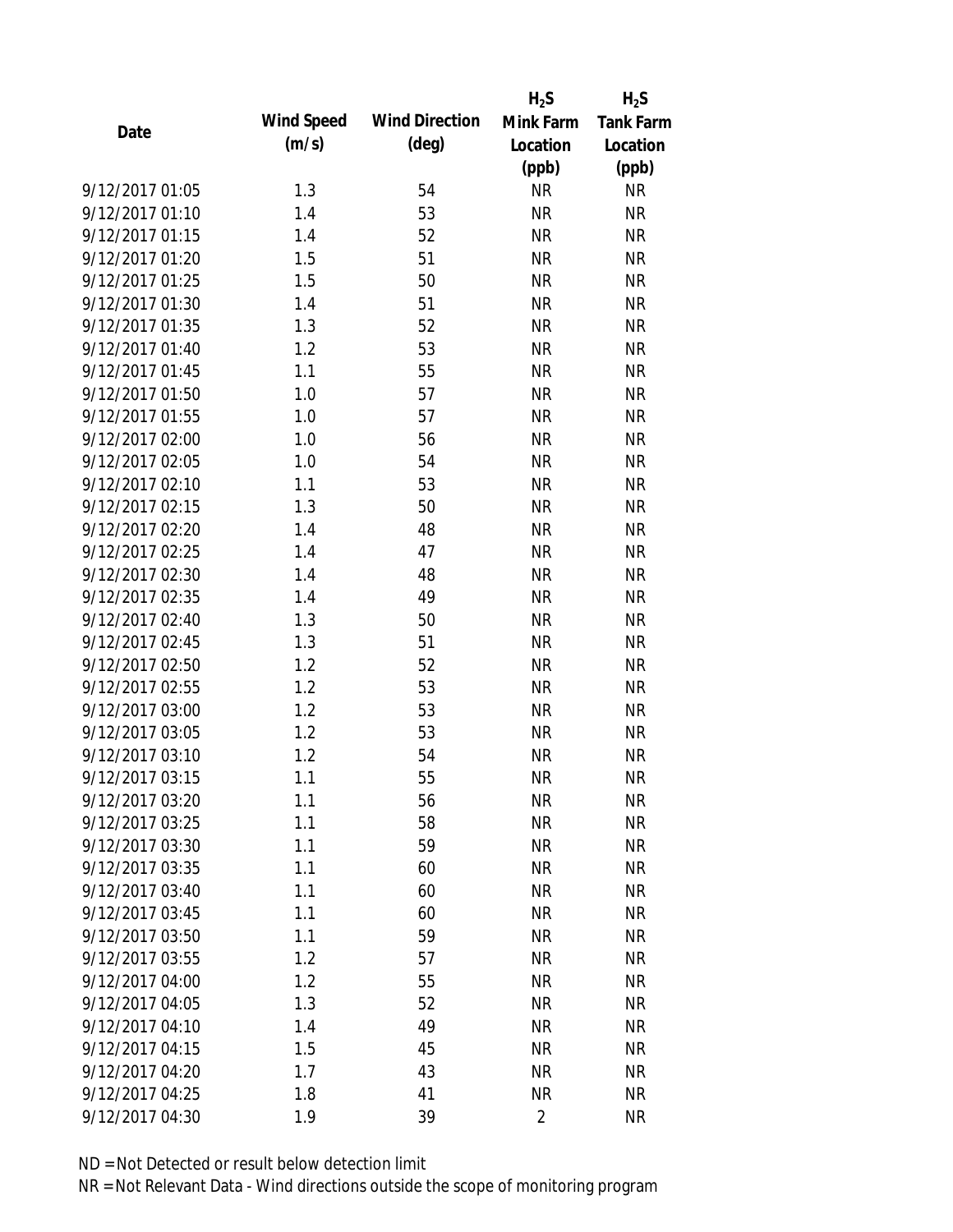|                 |            |                       | $H_2S$         | $H_2S$           |
|-----------------|------------|-----------------------|----------------|------------------|
| Date            | Wind Speed | <b>Wind Direction</b> | Mink Farm      | <b>Tank Farm</b> |
|                 | (m/s)      | $(\text{deg})$        | Location       | Location         |
|                 |            |                       | (ppb)          | (ppb)            |
| 9/12/2017 04:35 | 1.9        | 37                    | $\overline{2}$ | <b>NR</b>        |
| 9/12/2017 04:40 | 1.9        | 36                    | $\overline{2}$ | <b>NR</b>        |
| 9/12/2017 04:45 | 2.0        | 35                    | $\overline{2}$ | <b>NR</b>        |
| 9/12/2017 04:50 | 2.0        | 35                    | $\overline{2}$ | <b>NR</b>        |
| 9/12/2017 04:55 | 2.0        | 34                    | $\overline{2}$ | <b>NR</b>        |
| 9/12/2017 05:00 | 2.0        | 35                    | $\overline{2}$ | <b>NR</b>        |
| 9/12/2017 05:05 | 1.9        | 37                    | $\overline{2}$ | <b>NR</b>        |
| 9/12/2017 05:10 | 1.9        | 38                    | $\overline{2}$ | <b>NR</b>        |
| 9/12/2017 05:15 | 1.8        | 40                    | $\overline{2}$ | <b>NR</b>        |
| 9/12/2017 05:20 | 1.8        | 41                    | <b>NR</b>      | <b>NR</b>        |
| 9/12/2017 05:25 | 1.7        | 42                    | <b>NR</b>      | <b>NR</b>        |
| 9/12/2017 05:30 | 1.7        | 42                    | <b>NR</b>      | <b>NR</b>        |
| 9/12/2017 05:35 | 1.7        | 42                    | <b>NR</b>      | <b>NR</b>        |
| 9/12/2017 05:40 | 1.7        | 43                    | <b>NR</b>      | <b>NR</b>        |
| 9/12/2017 05:45 | 1.6        | 43                    | <b>NR</b>      | <b>NR</b>        |
| 9/12/2017 05:50 | 1.6        | 43                    | <b>NR</b>      | <b>NR</b>        |
| 9/12/2017 05:55 | 1.5        | 42                    | <b>NR</b>      | <b>NR</b>        |
| 9/12/2017 06:00 | 1.5        | 42                    | <b>NR</b>      | <b>NR</b>        |
| 9/12/2017 06:05 | 1.5        | 41                    | <b>NR</b>      | <b>NR</b>        |
| 9/12/2017 06:10 | 1.5        | 40                    | 1              | <b>NR</b>        |
| 9/12/2017 06:15 | 1.6        | 39                    | 1              | <b>NR</b>        |
| 9/12/2017 06:20 | 1.6        | 39                    | $\mathbf{1}$   | <b>NR</b>        |
| 9/12/2017 06:25 | 1.7        | 39                    | 1              | <b>NR</b>        |
| 9/12/2017 06:30 | 1.8        | 39                    | 1              | <b>NR</b>        |
| 9/12/2017 06:35 | 1.9        | 39                    | 1              | <b>NR</b>        |
| 9/12/2017 06:40 | 1.9        | 40                    | 1              | <b>NR</b>        |
| 9/12/2017 06:45 | 2.0        | 39                    | 1              | <b>NR</b>        |
| 9/12/2017 06:50 | 2.1        | 39                    | 1              | <b>NR</b>        |
| 9/12/2017 06:55 | 2.2        | 38                    | 1              | <b>NR</b>        |
| 9/12/2017 07:00 | 2.3        | 37                    | 1              | <b>NR</b>        |
| 9/12/2017 07:05 | 2.3        | 38                    | 1              | <b>NR</b>        |
| 9/12/2017 07:10 | 2.2        | 38                    | 1              | <b>NR</b>        |
| 9/12/2017 07:15 | 2.1        | 40                    | 1              | <b>NR</b>        |
| 9/12/2017 07:20 | 2.0        | 42                    | <b>NR</b>      | <b>NR</b>        |
| 9/12/2017 07:25 | 1.8        | 44                    | <b>NR</b>      | <b>NR</b>        |
| 9/12/2017 07:30 | 1.6        | 46                    | <b>NR</b>      | <b>NR</b>        |
| 9/12/2017 07:35 | 1.5        | 47                    | <b>NR</b>      | <b>NR</b>        |
| 9/12/2017 07:40 | 1.5        | 48                    | <b>NR</b>      | <b>NR</b>        |
| 9/12/2017 07:45 | 1.5        | 48                    | <b>NR</b>      | <b>NR</b>        |
| 9/12/2017 07:50 | 1.5        | 47                    | <b>NR</b>      | <b>NR</b>        |
| 9/12/2017 07:55 | 1.6        | 45                    | <b>NR</b>      | <b>NR</b>        |
| 9/12/2017 08:00 | 1.7        | 43                    | <b>NR</b>      | <b>NR</b>        |
|                 |            |                       |                |                  |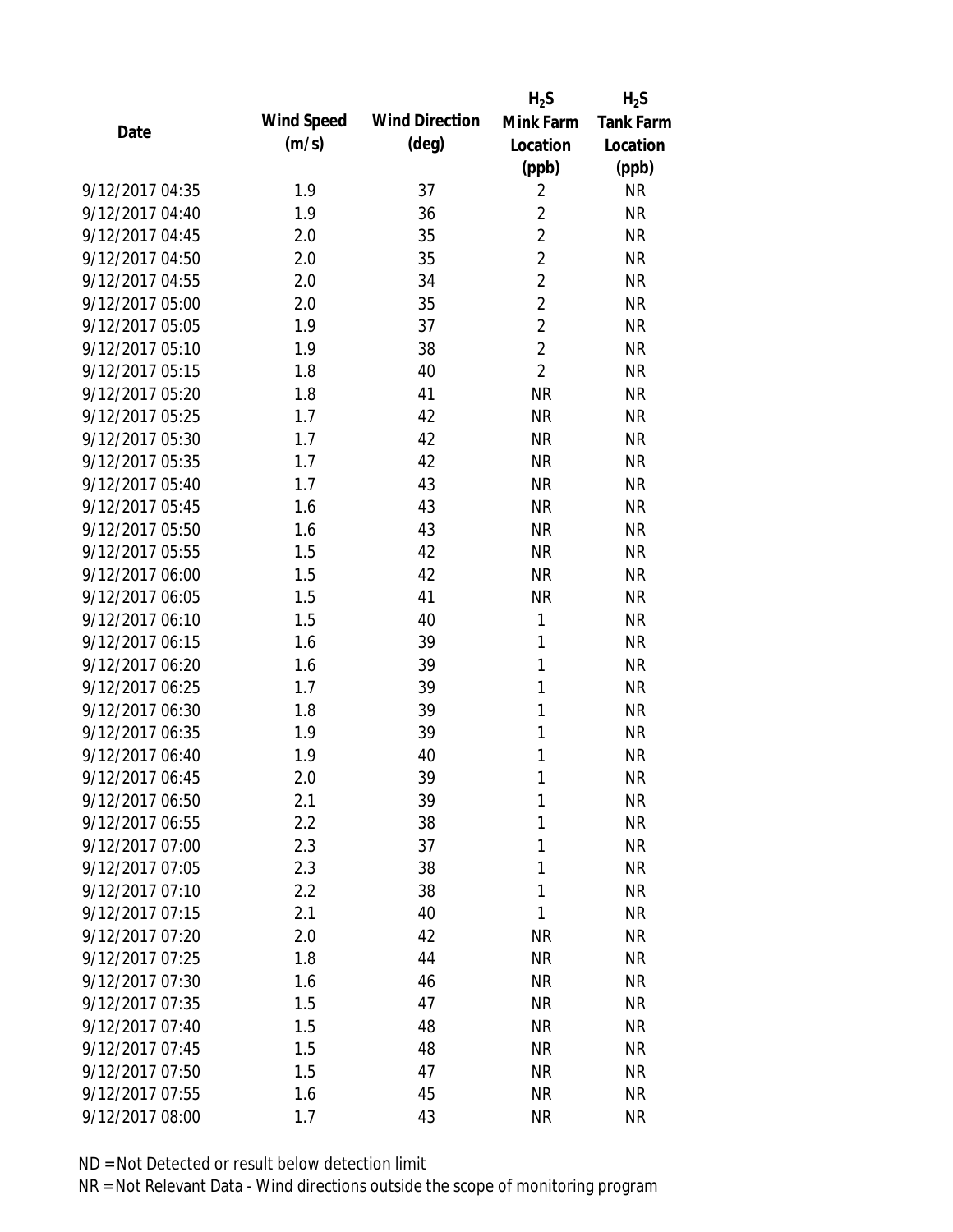|                 |            |                       | $H_2S$       | $H_2S$           |
|-----------------|------------|-----------------------|--------------|------------------|
|                 | Wind Speed | <b>Wind Direction</b> | Mink Farm    | <b>Tank Farm</b> |
| Date            | (m/s)      | $(\text{deg})$        | Location     | Location         |
|                 |            |                       | (ppb)        | (ppb)            |
| 9/12/2017 08:05 | 1.8        | 40                    | 1            | <b>NR</b>        |
| 9/12/2017 08:10 | 1.9        | 37                    | 1            | <b>NR</b>        |
| 9/12/2017 08:15 | 2.0        | 36                    | $\mathbf{1}$ | <b>NR</b>        |
| 9/12/2017 08:20 | 2.1        | 35                    | 1            | <b>NR</b>        |
| 9/12/2017 08:25 | 2.1        | 35                    | 1            | <b>NR</b>        |
| 9/12/2017 08:30 | 2.1        | 35                    | 1            | <b>NR</b>        |
| 9/12/2017 08:35 | 2.2        | 36                    | 1            | <b>NR</b>        |
| 9/12/2017 08:40 | 2.2        | 38                    | $\mathbf{1}$ | <b>NR</b>        |
| 9/12/2017 08:45 | 2.2        | 38                    | 1            | <b>NR</b>        |
| 9/12/2017 08:50 | 2.2        | 39                    | 1            | <b>NR</b>        |
| 9/12/2017 08:55 | 2.1        | 40                    | 1            | <b>NR</b>        |
| 9/12/2017 09:00 | 2.1        | 41                    | <b>NR</b>    | <b>NR</b>        |
| 9/12/2017 09:05 | 2.1        | 42                    | <b>NR</b>    | <b>NR</b>        |
| 9/12/2017 09:10 | 2.1        | 42                    | <b>NR</b>    | <b>NR</b>        |
| 9/12/2017 09:15 | 2.1        | 42                    | <b>NR</b>    | <b>NR</b>        |
| 9/12/2017 09:20 | 2.1        | 42                    | <b>NR</b>    | <b>NR</b>        |
| 9/12/2017 09:25 | 2.2        | 42                    | <b>NR</b>    | <b>NR</b>        |
| 9/12/2017 09:30 | 2.3        | 41                    | <b>NR</b>    | <b>NR</b>        |
| 9/12/2017 09:35 | 2.4        | 41                    | <b>NR</b>    | <b>NR</b>        |
| 9/12/2017 09:40 | 2.5        | 42                    | <b>NR</b>    | <b>NR</b>        |
| 9/12/2017 09:45 | 2.6        | 43                    | <b>NR</b>    | <b>NR</b>        |
| 9/12/2017 09:50 | 2.6        | 44                    | <b>NR</b>    | <b>NR</b>        |
| 9/12/2017 09:55 | 2.6        | 46                    | <b>NR</b>    | <b>NR</b>        |
| 9/12/2017 10:00 | 2.7        | 48                    | <b>NR</b>    | <b>NR</b>        |
| 9/12/2017 10:05 | 2.7        | 50                    | <b>NR</b>    | <b>NR</b>        |
| 9/12/2017 10:10 | 2.7        | 52                    | <b>NR</b>    | <b>NR</b>        |
| 9/12/2017 10:15 | 2.7        | 53                    | <b>NR</b>    | <b>NR</b>        |
| 9/12/2017 10:20 | 2.8        | 53                    | <b>NR</b>    | <b>NR</b>        |
| 9/12/2017 10:25 | 2.9        | 54                    | <b>NR</b>    | <b>NR</b>        |
| 9/12/2017 10:30 | 2.9        | 56                    | <b>NR</b>    | <b>NR</b>        |
| 9/12/2017 10:35 | 2.9        | 56                    | <b>NR</b>    | <b>NR</b>        |
| 9/12/2017 10:40 | 3.0        | 56                    | <b>NR</b>    | <b>NR</b>        |
| 9/12/2017 10:45 | 3.0        | 55                    | <b>NR</b>    | <b>NR</b>        |
| 9/12/2017 10:50 | 3.0        | 54                    | <b>NR</b>    | <b>NR</b>        |
| 9/12/2017 10:55 | 3.0        | 53                    | <b>NR</b>    | <b>NR</b>        |
| 9/12/2017 11:00 | 3.1        | 50                    | <b>NR</b>    | <b>NR</b>        |
| 9/12/2017 11:05 | 3.2        | 48                    | <b>NR</b>    | <b>NR</b>        |
| 9/12/2017 11:10 | 3.2        | 46                    | <b>NR</b>    | <b>NR</b>        |
| 9/12/2017 11:15 | 3.3        | 44                    | <b>NR</b>    | <b>NR</b>        |
| 9/12/2017 11:20 | 3.4        | 44                    | <b>NR</b>    | <b>NR</b>        |
| 9/12/2017 11:25 | 3.5        | 43                    | <b>NR</b>    | <b>NR</b>        |
| 9/12/2017 11:30 | 3.6        | 43                    | <b>NR</b>    | <b>NR</b>        |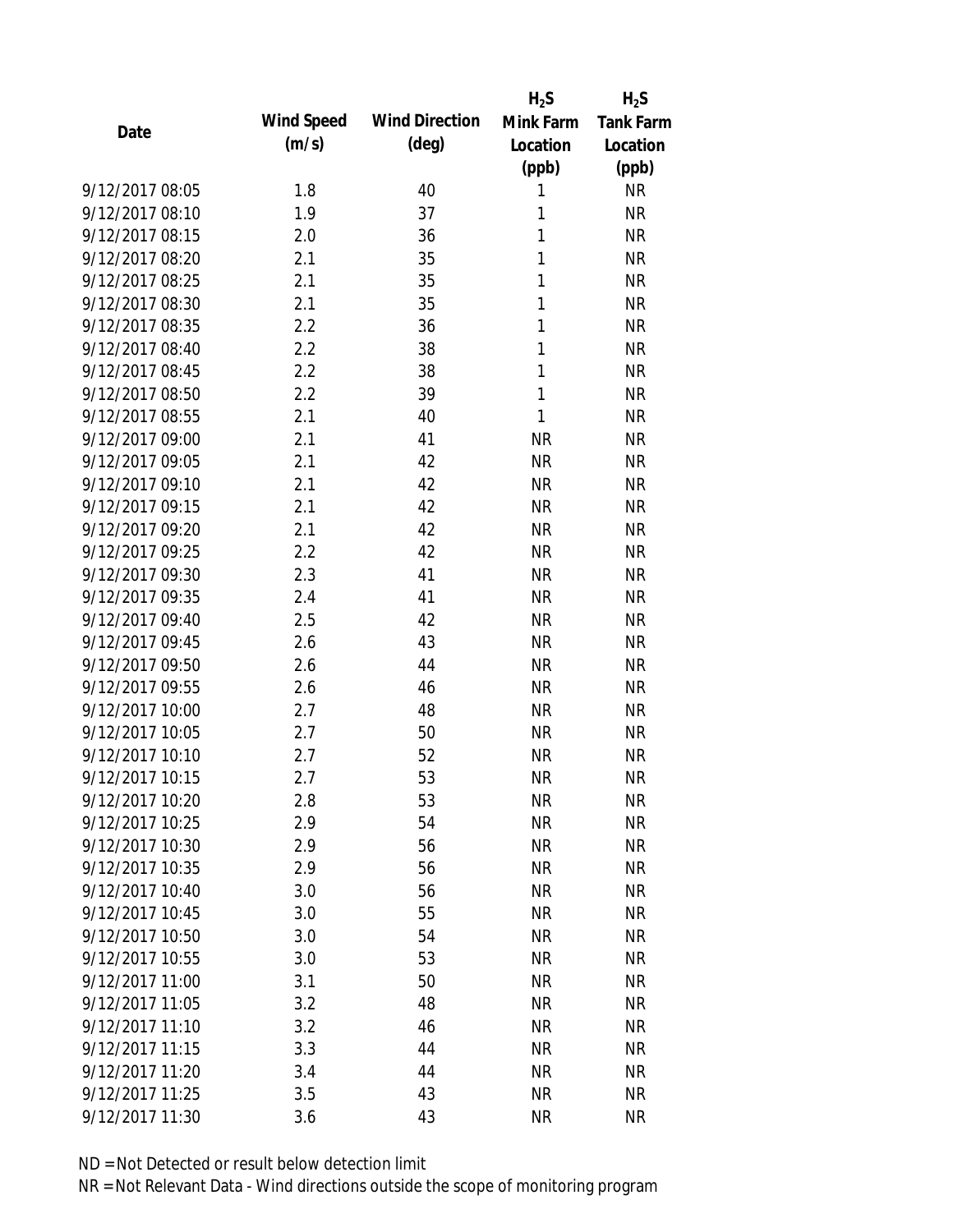|                 |            |                       | $H_2S$    | $H_2S$           |
|-----------------|------------|-----------------------|-----------|------------------|
| Date            | Wind Speed | <b>Wind Direction</b> | Mink Farm | <b>Tank Farm</b> |
|                 | (m/s)      | $(\text{deg})$        | Location  | Location         |
|                 |            |                       | (ppb)     | (ppb)            |
| 9/12/2017 11:35 | 3.7        | 44                    | <b>NR</b> | <b>NR</b>        |
| 9/12/2017 11:40 | 3.7        | 44                    | <b>NR</b> | <b>NR</b>        |
| 9/12/2017 11:45 | 3.8        | 44                    | <b>NR</b> | <b>NR</b>        |
| 9/12/2017 11:50 | 3.8        | 44                    | <b>NR</b> | <b>NR</b>        |
| 9/12/2017 11:55 | 3.8        | 44                    | <b>NR</b> | <b>NR</b>        |
| 9/12/2017 12:00 | 3.8        | 44                    | <b>NR</b> | <b>NR</b>        |
| 9/12/2017 12:05 | 3.8        | 45                    | <b>NR</b> | <b>NR</b>        |
| 9/12/2017 12:10 | 3.7        | 46                    | <b>NR</b> | <b>NR</b>        |
| 9/12/2017 12:15 | 3.7        | 48                    | <b>NR</b> | <b>NR</b>        |
| 9/12/2017 12:20 | 3.6        | 50                    | <b>NR</b> | <b>NR</b>        |
| 9/12/2017 12:25 | 3.6        | 52                    | <b>NR</b> | <b>NR</b>        |
| 9/12/2017 12:30 | 3.6        | 53                    | <b>NR</b> | <b>NR</b>        |
| 9/12/2017 12:35 | 3.6        | 53                    | <b>NR</b> | <b>NR</b>        |
| 9/12/2017 12:40 | 3.7        | 54                    | <b>NR</b> | <b>NR</b>        |
| 9/12/2017 12:45 | 3.8        | 54                    | <b>NR</b> | <b>NR</b>        |
| 9/12/2017 12:50 | 3.9        | 54                    | <b>NR</b> | <b>NR</b>        |
| 9/12/2017 12:55 | 3.9        | 54                    | <b>NR</b> | <b>NR</b>        |
| 9/12/2017 13:00 | 4.0        | 55                    | <b>NR</b> | <b>NR</b>        |
| 9/12/2017 13:05 | 4.0        | 54                    | <b>NR</b> | <b>NR</b>        |
| 9/12/2017 13:10 | 4.1        | 53                    | <b>NR</b> | <b>NR</b>        |
| 9/12/2017 13:15 | 4.1        | 51                    | <b>NR</b> | <b>NR</b>        |
| 9/12/2017 13:20 | 4.1        | 50                    | <b>NR</b> | <b>NR</b>        |
| 9/12/2017 13:25 | 4.2        | 49                    | <b>NR</b> | <b>NR</b>        |
| 9/12/2017 13:30 | 4.2        | 48                    | <b>NR</b> | <b>NR</b>        |
| 9/12/2017 13:35 | 4.1        | 49                    | <b>NR</b> | <b>NR</b>        |
| 9/12/2017 13:40 | 4.1        | 50                    | <b>NR</b> | <b>NR</b>        |
| 9/12/2017 13:45 | 4.0        | 52                    | <b>NR</b> | <b>NR</b>        |
| 9/12/2017 13:50 | 3.9        | 54                    | <b>NR</b> | <b>NR</b>        |
| 9/12/2017 13:55 | 3.8        | 55                    | <b>NR</b> | <b>NR</b>        |
| 9/12/2017 14:00 | 3.7        | 55                    | <b>NR</b> | <b>NR</b>        |
| 9/12/2017 14:05 | 3.7        | 55                    | <b>NR</b> | <b>NR</b>        |
| 9/12/2017 14:10 | 3.7        | 54                    | <b>NR</b> | <b>NR</b>        |
| 9/12/2017 14:15 | 3.7        | 52                    | <b>NR</b> | <b>NR</b>        |
| 9/12/2017 14:20 | 3.8        | 50                    | <b>NR</b> | <b>NR</b>        |
| 9/12/2017 14:25 | 3.9        | 48                    | <b>NR</b> | <b>NR</b>        |
| 9/12/2017 14:30 | 4.0        | 46                    | <b>NR</b> | <b>NR</b>        |
| 9/12/2017 14:35 | 4.1        | 44                    | <b>NR</b> | <b>NR</b>        |
| 9/12/2017 14:40 | 4.1        | 44                    | <b>NR</b> | <b>NR</b>        |
| 9/12/2017 14:45 | 4.1        | 44                    | <b>NR</b> | <b>NR</b>        |
| 9/12/2017 14:50 | 4.1        | 45                    | <b>NR</b> | <b>NR</b>        |
| 9/12/2017 14:55 | 4.1        | 46                    | <b>NR</b> | <b>NR</b>        |
| 9/12/2017 15:00 | 4.0        | 47                    | <b>NR</b> | <b>NR</b>        |
|                 |            |                       |           |                  |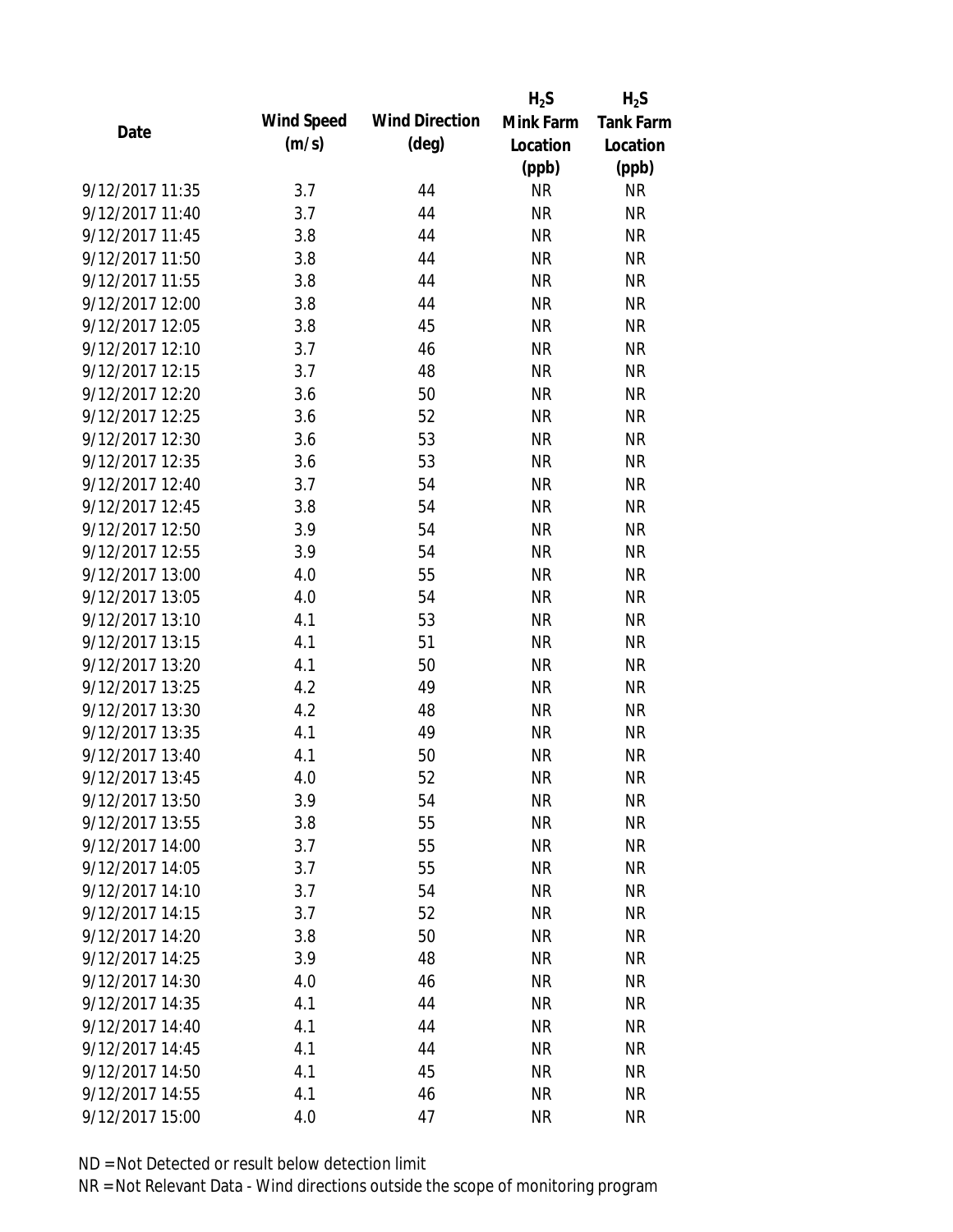|                 |            |                       | $H_2S$    | $H_2S$           |
|-----------------|------------|-----------------------|-----------|------------------|
| Date            | Wind Speed | <b>Wind Direction</b> | Mink Farm | <b>Tank Farm</b> |
|                 | (m/s)      | $(\text{deg})$        | Location  | Location         |
|                 |            |                       | (ppb)     | (ppb)            |
| 9/12/2017 15:05 | 3.9        | 48                    | <b>NR</b> | <b>NR</b>        |
| 9/12/2017 15:10 | 3.8        | 50                    | <b>NR</b> | <b>NR</b>        |
| 9/12/2017 15:15 | 3.7        | 50                    | <b>NR</b> | <b>NR</b>        |
| 9/12/2017 15:20 | 3.6        | 51                    | <b>NR</b> | <b>NR</b>        |
| 9/12/2017 15:25 | 3.5        | 51                    | <b>NR</b> | <b>NR</b>        |
| 9/12/2017 15:30 | 3.4        | 51                    | <b>NR</b> | <b>NR</b>        |
| 9/12/2017 15:35 | 3.3        | 50                    | <b>NR</b> | <b>NR</b>        |
| 9/12/2017 15:40 | 3.3        | 48                    | <b>NR</b> | <b>NR</b>        |
| 9/12/2017 15:45 | 3.3        | 48                    | <b>NR</b> | <b>NR</b>        |
| 9/12/2017 15:50 | 3.3        | 47                    | <b>NR</b> | <b>NR</b>        |
| 9/12/2017 15:55 | 3.3        | 47                    | <b>NR</b> | <b>NR</b>        |
| 9/12/2017 16:00 | 3.3        | 46                    | <b>NR</b> | <b>NR</b>        |
| 9/12/2017 16:05 | 3.3        | 47                    | <b>NR</b> | <b>NR</b>        |
| 9/12/2017 16:10 | 3.2        | 48                    | <b>NR</b> | <b>NR</b>        |
| 9/12/2017 16:15 | 3.2        | 48                    | <b>NR</b> | <b>NR</b>        |
| 9/12/2017 16:20 | 3.3        | 48                    | <b>NR</b> | <b>NR</b>        |
| 9/12/2017 16:25 | 3.3        | 48                    | <b>NR</b> | <b>NR</b>        |
| 9/12/2017 16:30 | 3.4        | 48                    | <b>NR</b> | <b>NR</b>        |
| 9/12/2017 16:35 | 3.4        | 47                    | <b>NR</b> | <b>NR</b>        |
| 9/12/2017 16:40 | 3.4        | 48                    | <b>NR</b> | <b>NR</b>        |
| 9/12/2017 16:45 | 3.4        | 48                    | <b>NR</b> | <b>NR</b>        |
| 9/12/2017 16:50 | 3.4        | 49                    | <b>NR</b> | <b>NR</b>        |
| 9/12/2017 16:55 | 3.3        | 49                    | <b>NR</b> | <b>NR</b>        |
| 9/12/2017 17:00 | 3.3        | 49                    | <b>NR</b> | <b>NR</b>        |
| 9/12/2017 17:05 | 3.2        | 48                    | <b>NR</b> | <b>NR</b>        |
| 9/12/2017 17:10 | 3.3        | 47                    | <b>NR</b> | <b>NR</b>        |
| 9/12/2017 17:15 | 3.3        | 45                    | <b>NR</b> | <b>NR</b>        |
| 9/12/2017 17:20 | 3.3        | 43                    | <b>NR</b> | <b>NR</b>        |
| 9/12/2017 17:25 | 3.4        | 41                    | <b>NR</b> | <b>NR</b>        |
| 9/12/2017 17:30 | 3.5        | 39                    | 1         | <b>NR</b>        |
| 9/12/2017 17:35 | 3.6        | 38                    | 1         | <b>NR</b>        |
| 9/12/2017 17:40 | 3.6        | 38                    | 1         | <b>NR</b>        |
| 9/12/2017 17:45 | 3.6        | 37                    | 1         | <b>NR</b>        |
| 9/12/2017 17:50 | 3.6        | 37                    | 1         | <b>NR</b>        |
| 9/12/2017 17:55 | 3.6        | 38                    | 1         | <b>NR</b>        |
| 9/12/2017 18:00 | 3.6        | 38                    | 1         | <b>NR</b>        |
| 9/12/2017 18:05 | 3.5        | 37                    | 1         | <b>NR</b>        |
| 9/12/2017 18:10 | 3.5        | 37                    | 1         | <b>NR</b>        |
| 9/12/2017 18:15 | 3.6        | 36                    | 1         | <b>NR</b>        |
| 9/12/2017 18:20 | 3.5        | 36                    | 1         | <b>NR</b>        |
| 9/12/2017 18:25 | 3.5        | 36                    | 1         | <b>NR</b>        |
| 9/12/2017 18:30 | 3.4        | 37                    | 1         | <b>NR</b>        |
|                 |            |                       |           |                  |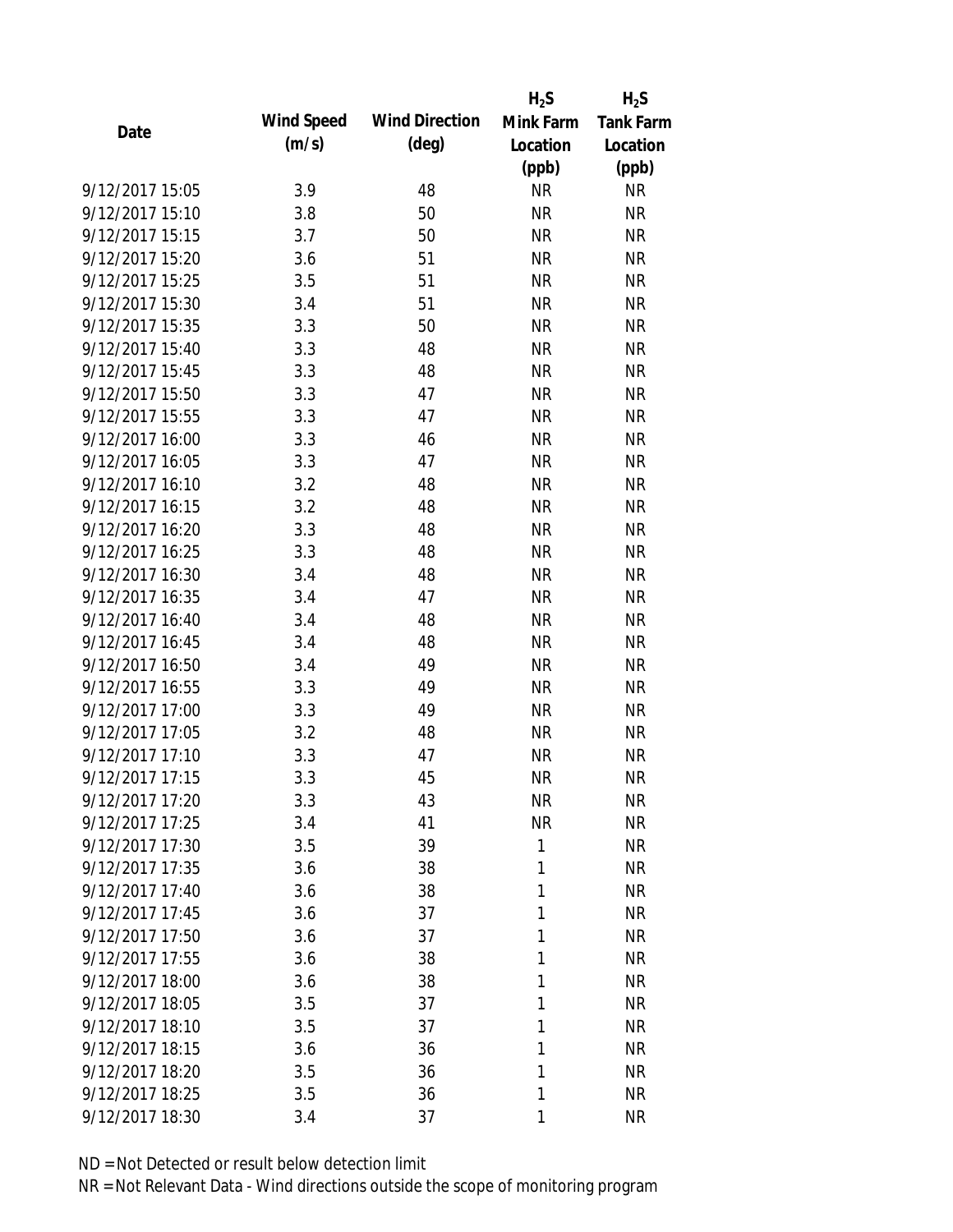|                 |            |                       | $H_2S$         | $H_2S$           |
|-----------------|------------|-----------------------|----------------|------------------|
| Date            | Wind Speed | <b>Wind Direction</b> | Mink Farm      | <b>Tank Farm</b> |
|                 | (m/s)      | $(\text{deg})$        | Location       | Location         |
|                 |            |                       | (ppb)          | (ppb)            |
| 9/12/2017 18:35 | 3.2        | 38                    | 1              | <b>NR</b>        |
| 9/12/2017 18:40 | 3.0        | 40                    | 1              | <b>NR</b>        |
| 9/12/2017 18:45 | 2.8        | 42                    | <b>NR</b>      | <b>NR</b>        |
| 9/12/2017 18:50 | 2.6        | 43                    | <b>NR</b>      | <b>NR</b>        |
| 9/12/2017 18:55 | 2.4        | 44                    | <b>NR</b>      | <b>NR</b>        |
| 9/12/2017 19:00 | 2.3        | 45                    | <b>NR</b>      | <b>NR</b>        |
| 9/12/2017 19:05 | 2.2        | 45                    | <b>NR</b>      | <b>NR</b>        |
| 9/12/2017 19:10 | 2.1        | 45                    | <b>NR</b>      | <b>NR</b>        |
| 9/12/2017 19:15 | 2.0        | 44                    | <b>NR</b>      | <b>NR</b>        |
| 9/12/2017 19:20 | 1.9        | 44                    | <b>NR</b>      | <b>NR</b>        |
| 9/12/2017 19:25 | 1.8        | 44                    | <b>NR</b>      | <b>NR</b>        |
| 9/12/2017 19:30 | 1.7        | 43                    | <b>NR</b>      | <b>NR</b>        |
| 9/12/2017 19:35 | 1.6        | 43                    | <b>NR</b>      | <b>NR</b>        |
| 9/12/2017 19:40 | 1.6        | 43                    | <b>NR</b>      | <b>NR</b>        |
| 9/12/2017 19:45 | 1.5        | 42                    | <b>NR</b>      | <b>NR</b>        |
| 9/12/2017 19:50 | 1.6        | 41                    | <b>NR</b>      | <b>NR</b>        |
| 9/12/2017 19:55 | 1.7        | 40                    | <b>ND</b>      | <b>NR</b>        |
| 9/12/2017 20:00 | 1.8        | 39                    | <b>ND</b>      | <b>NR</b>        |
| 9/12/2017 20:05 | 1.9        | 37                    | <b>ND</b>      | <b>NR</b>        |
| 9/12/2017 20:10 | 2.1        | 35                    | <b>ND</b>      | <b>NR</b>        |
| 9/12/2017 20:15 | 2.2        | 34                    | 1              | <b>NR</b>        |
| 9/12/2017 20:20 | 2.2        | 34                    | 1              | <b>NR</b>        |
| 9/12/2017 20:25 | 2.3        | 33                    | 1              | <b>NR</b>        |
| 9/12/2017 20:30 | 2.3        | 33                    | $\mathbf{1}$   | <b>NR</b>        |
| 9/12/2017 20:35 | 2.4        | 34                    | 1              | <b>NR</b>        |
| 9/12/2017 20:40 | 2.4        | 35                    | 1              | <b>NR</b>        |
| 9/12/2017 20:45 | 2.4        | 35                    | 1              | <b>NR</b>        |
| 9/12/2017 20:50 | 2.4        | 36                    | 1              | <b>NR</b>        |
| 9/12/2017 20:55 | 2.3        | 37                    | 1              | <b>NR</b>        |
| 9/12/2017 21:00 | 2.3        | 37                    | 1              | <b>NR</b>        |
| 9/12/2017 21:05 | 2.4        | 37                    | 1              | <b>NR</b>        |
| 9/12/2017 21:10 | 2.4        | 36                    | 1              | <b>NR</b>        |
| 9/12/2017 21:15 | 2.5        | 35                    | 1              | <b>NR</b>        |
| 9/12/2017 21:20 | 2.6        | 33                    | 1              | <b>NR</b>        |
| 9/12/2017 21:25 | 2.7        | 32                    | 1              | <b>NR</b>        |
| 9/12/2017 21:30 | 2.8        | 30                    | 1              | <b>NR</b>        |
| 9/12/2017 21:35 | 2.9        | 29                    | $\overline{2}$ | <b>NR</b>        |
| 9/12/2017 21:40 | 2.9        | 29                    | $\overline{2}$ | <b>NR</b>        |
| 9/12/2017 21:45 | 2.9        | 29                    | $\overline{2}$ | <b>NR</b>        |
| 9/12/2017 21:50 | 2.9        | 29                    | $\overline{2}$ | <b>NR</b>        |
| 9/12/2017 21:55 | 2.8        | 29                    | $\overline{2}$ | <b>NR</b>        |
| 9/12/2017 22:00 | 2.7        | 30                    | $\overline{2}$ | <b>NR</b>        |
|                 |            |                       |                |                  |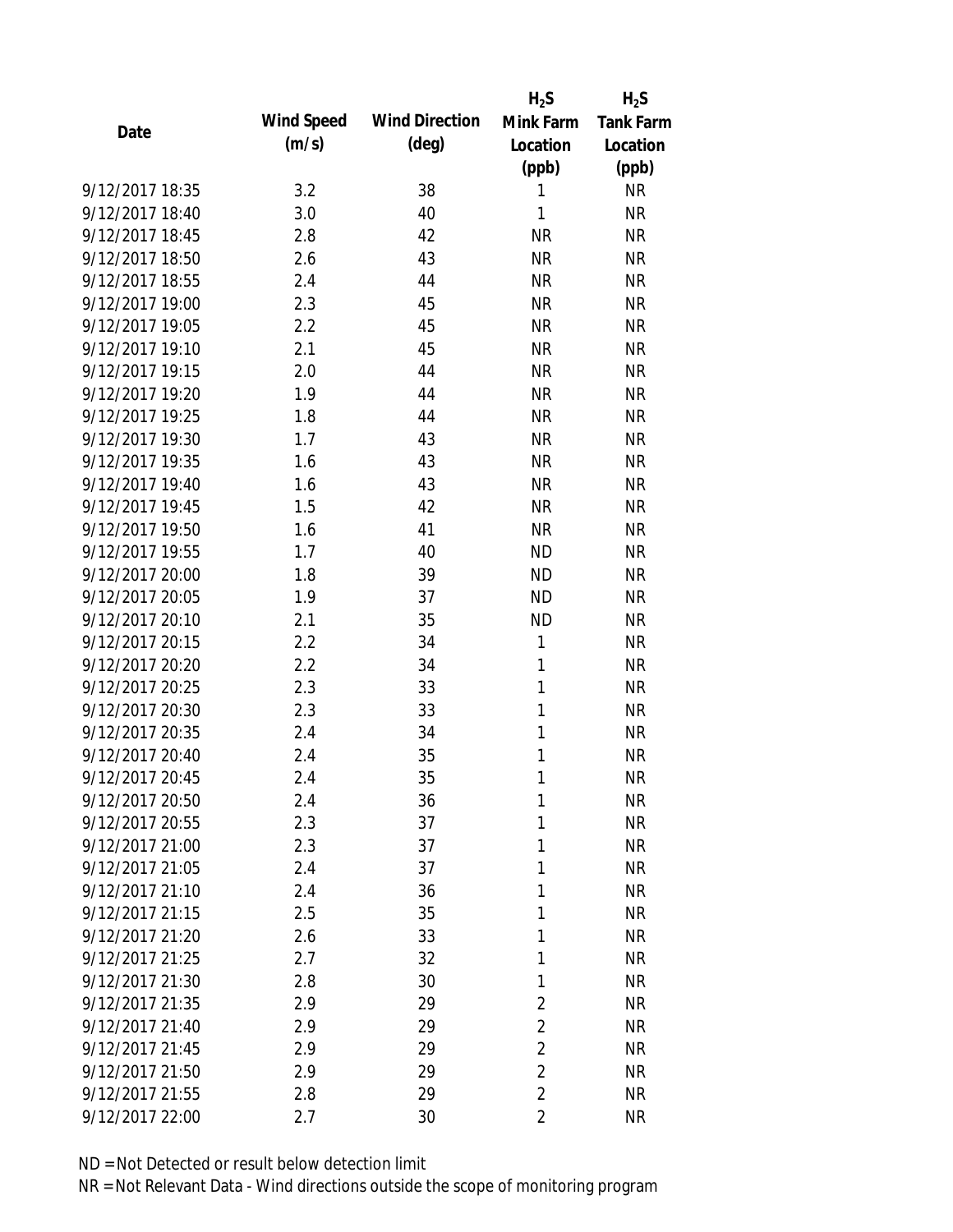|                 |            |                       | $H_2S$       | $H_2S$           |
|-----------------|------------|-----------------------|--------------|------------------|
| Date            | Wind Speed | <b>Wind Direction</b> | Mink Farm    | <b>Tank Farm</b> |
|                 | (m/s)      | $(\text{deg})$        | Location     | Location         |
|                 |            |                       | (ppb)        | (ppb)            |
| 9/12/2017 22:05 | 2.6        | 31                    | 2            | <b>NR</b>        |
| 9/12/2017 22:10 | 2.5        | 33                    | 1            | <b>NR</b>        |
| 9/12/2017 22:15 | 2.3        | 34                    | $\mathbf{1}$ | <b>NR</b>        |
| 9/12/2017 22:20 | 2.3        | 36                    | $\mathbf{1}$ | <b>NR</b>        |
| 9/12/2017 22:25 | 2.2        | 37                    | <b>ND</b>    | <b>NR</b>        |
| 9/12/2017 22:30 | 2.2        | 37                    | <b>ND</b>    | <b>NR</b>        |
| 9/12/2017 22:35 | 2.2        | 37                    | <b>ND</b>    | <b>NR</b>        |
| 9/12/2017 22:40 | 2.2        | 37                    | <b>ND</b>    | <b>NR</b>        |
| 9/12/2017 22:45 | 2.3        | 37                    | <b>ND</b>    | <b>NR</b>        |
| 9/12/2017 22:50 | 2.3        | 37                    | 1            | <b>NR</b>        |
| 9/12/2017 22:55 | 2.4        | 37                    | 1            | <b>NR</b>        |
| 9/12/2017 23:00 | 2.4        | 37                    | 1            | <b>NR</b>        |
| 9/12/2017 23:05 | 2.4        | 37                    | 1            | <b>NR</b>        |
| 9/12/2017 23:10 | 2.4        | 36                    | 1            | <b>NR</b>        |
| 9/12/2017 23:15 | 2.4        | 37                    | 1            | <b>NR</b>        |
| 9/12/2017 23:20 | 2.5        | 37                    | 1            | <b>NR</b>        |
| 9/12/2017 23:25 | 2.6        | 37                    | 1            | <b>NR</b>        |
| 9/12/2017 23:30 | 2.6        | 37                    | 1            | <b>NR</b>        |
| 9/12/2017 23:35 | 2.6        | 37                    | 1            | <b>NR</b>        |
| 9/12/2017 23:40 | 2.6        | 38                    | 1            | <b>NR</b>        |
| 9/12/2017 23:45 | 2.6        | 39                    | 1            | <b>NR</b>        |
| 9/12/2017 23:50 | 2.5        | 40                    | $\mathbf{1}$ | <b>NR</b>        |
| 9/12/2017 23:55 | 2.4        | 42                    | <b>NR</b>    | <b>NR</b>        |
| 9/12/2017 24:00 | 2.4        | 44                    | <b>NR</b>    | <b>NR</b>        |
| 9/13/2017 00:05 | 2.3        | 45                    | <b>NR</b>    | <b>NR</b>        |
| 9/13/2017 00:10 | 2.2        | 46                    | <b>NR</b>    | <b>NR</b>        |
| 9/13/2017 00:15 | 2.1        | 47                    | <b>NR</b>    | <b>NR</b>        |
| 9/13/2017 00:20 | 2.0        | 47                    | <b>NR</b>    | <b>NR</b>        |
| 9/13/2017 00:25 | 1.9        | 47                    | <b>NR</b>    | <b>NR</b>        |
| 9/13/2017 00:30 | 1.9        | 47                    | <b>NR</b>    | <b>NR</b>        |
| 9/13/2017 00:35 | 1.9        | 46                    | <b>NR</b>    | <b>NR</b>        |
| 9/13/2017 00:40 | 2.0        | 45                    | <b>NR</b>    | <b>NR</b>        |
| 9/13/2017 00:45 | 2.0        | 43                    | <b>NR</b>    | <b>NR</b>        |
| 9/13/2017 00:50 | 2.1        | 42                    | <b>NR</b>    | <b>NR</b>        |
| 9/13/2017 00:55 | 2.2        | 39                    | 1            | <b>NR</b>        |
| 9/13/2017 01:00 | 2.3        | 38                    | 1            | <b>NR</b>        |
| 9/13/2017 01:05 | 2.4        | 36                    | 1            | <b>NR</b>        |
| 9/13/2017 01:10 | 2.4        | 35                    | 1            | <b>NR</b>        |
| 9/13/2017 01:15 | 2.5        | 35                    | 1            | <b>NR</b>        |
| 9/13/2017 01:20 | 2.5        | 35                    | 1            | <b>NR</b>        |
| 9/13/2017 01:25 | 2.5        | 36                    | 1            | <b>NR</b>        |
| 9/13/2017 01:30 | 2.5        | 36                    | 1            | <b>NR</b>        |
|                 |            |                       |              |                  |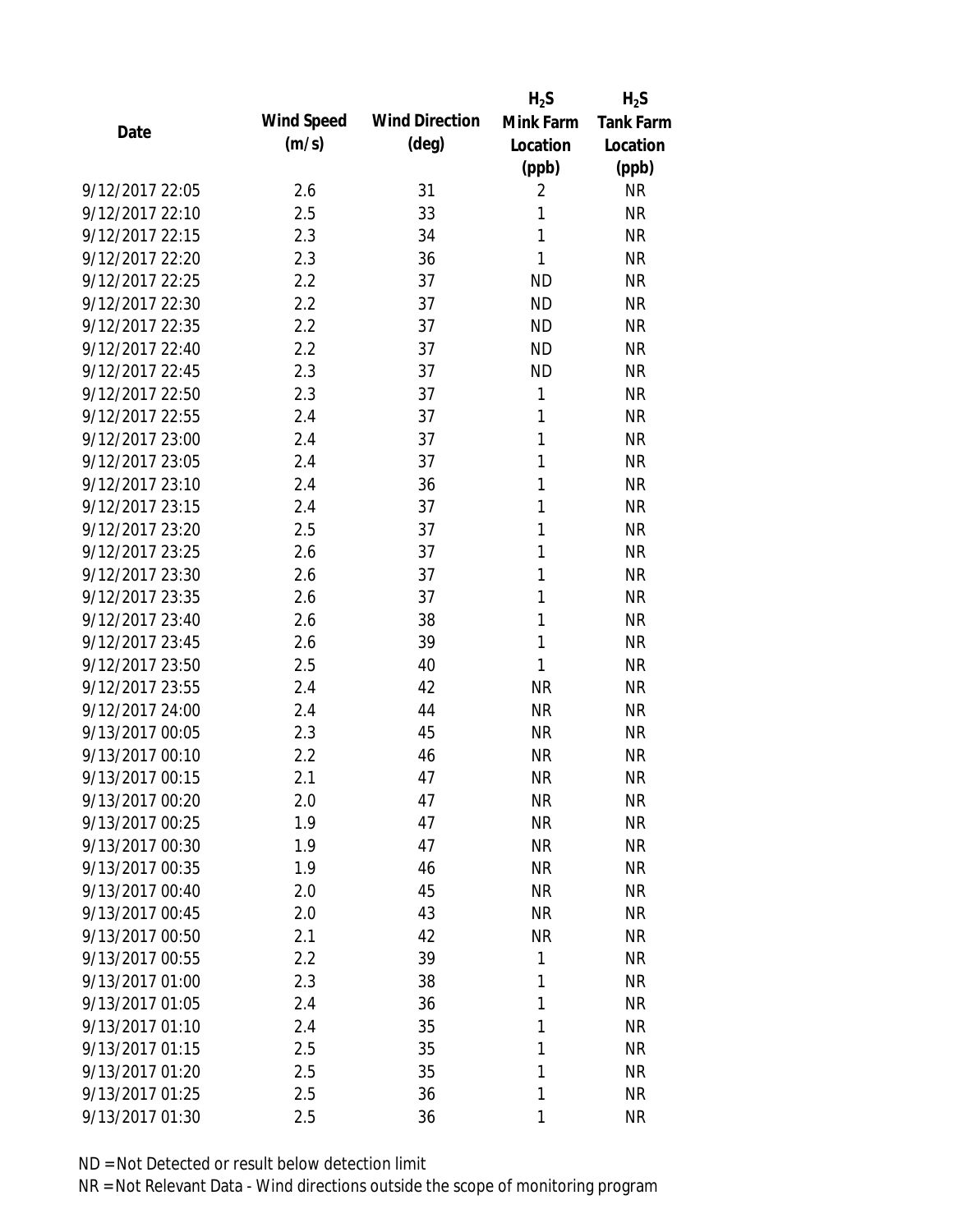|                 |            |                       | $H_2S$       | $H_2S$           |
|-----------------|------------|-----------------------|--------------|------------------|
| Date            | Wind Speed | <b>Wind Direction</b> | Mink Farm    | <b>Tank Farm</b> |
|                 | (m/s)      | $(\text{deg})$        | Location     | Location         |
|                 |            |                       | (ppb)        | (ppb)            |
| 9/13/2017 01:35 | 2.5        | 36                    | 1            | <b>NR</b>        |
| 9/13/2017 01:40 | 2.5        | 37                    | 1            | <b>NR</b>        |
| 9/13/2017 01:45 | 2.5        | 37                    | 1            | <b>NR</b>        |
| 9/13/2017 01:50 | 2.5        | 37                    | 1            | <b>NR</b>        |
| 9/13/2017 01:55 | 2.4        | 37                    | 1            | <b>NR</b>        |
| 9/13/2017 02:00 | 2.4        | 38                    | 1            | <b>NR</b>        |
| 9/13/2017 02:05 | 2.3        | 38                    | 1            | <b>NR</b>        |
| 9/13/2017 02:10 | 2.2        | 38                    | $\mathbf{1}$ | <b>NR</b>        |
| 9/13/2017 02:15 | 2.1        | 39                    | 1            | <b>NR</b>        |
| 9/13/2017 02:20 | 2.0        | 39                    | <b>ND</b>    | <b>NR</b>        |
| 9/13/2017 02:25 | 2.0        | 38                    | <b>ND</b>    | <b>NR</b>        |
| 9/13/2017 02:30 | 2.0        | 38                    | <b>ND</b>    | <b>NR</b>        |
| 9/13/2017 02:35 | 1.9        | 37                    | <b>ND</b>    | <b>NR</b>        |
| 9/13/2017 02:40 | 1.9        | 36                    | <b>ND</b>    | <b>NR</b>        |
| 9/13/2017 02:45 | 1.9        | 36                    | <b>ND</b>    | <b>NR</b>        |
| 9/13/2017 02:50 | 1.9        | 35                    | <b>ND</b>    | <b>NR</b>        |
| 9/13/2017 02:55 | 1.9        | 35                    | <b>ND</b>    | <b>NR</b>        |
| 9/13/2017 03:00 | 1.9        | 34                    | <b>ND</b>    | <b>NR</b>        |
| 9/13/2017 03:05 | 1.9        | 34                    | <b>ND</b>    | <b>NR</b>        |
| 9/13/2017 03:10 | 1.9        | 34                    | <b>ND</b>    | <b>NR</b>        |
| 9/13/2017 03:15 | 1.9        | 33                    | <b>ND</b>    | <b>NR</b>        |
| 9/13/2017 03:20 | 1.9        | 33                    | <b>ND</b>    | <b>NR</b>        |
| 9/13/2017 03:25 | 1.8        | 33                    | $\mathbf{1}$ | <b>NR</b>        |
| 9/13/2017 03:30 | 1.8        | 33                    | 1            | <b>NR</b>        |
| 9/13/2017 03:35 | 1.8        | 33                    | 1            | <b>NR</b>        |
| 9/13/2017 03:40 | 1.8        | 34                    | 1            | <b>NR</b>        |
| 9/13/2017 03:45 | 1.8        | 34                    | 1            | <b>NR</b>        |
| 9/13/2017 03:50 | 1.8        | 35                    | 1            | <b>NR</b>        |
| 9/13/2017 03:55 | 1.8        | 36                    | 1            | <b>NR</b>        |
| 9/13/2017 04:00 | 1.7        | 37                    | 1            | <b>NR</b>        |
| 9/13/2017 04:05 | 1.7        | 37                    | 1            | <b>NR</b>        |
| 9/13/2017 04:10 | 1.6        | 38                    | 1            | <b>NR</b>        |
| 9/13/2017 04:15 | 1.5        | 40                    | 1            | <b>NR</b>        |
| 9/13/2017 04:20 | 1.5        | 41                    | <b>NR</b>    | <b>NR</b>        |
| 9/13/2017 04:25 | 1.4        | 42                    | <b>NR</b>    | <b>NR</b>        |
| 9/13/2017 04:30 | 1.4        | 44                    | <b>NR</b>    | <b>NR</b>        |
| 9/13/2017 04:35 | 1.4        | 45                    | <b>NR</b>    | <b>NR</b>        |
| 9/13/2017 04:40 | 1.5        | 45                    | <b>NR</b>    | <b>NR</b>        |
| 9/13/2017 04:45 | 1.5        | 45                    | <b>NR</b>    | <b>NR</b>        |
| 9/13/2017 04:50 | 1.6        | 44                    | <b>NR</b>    | <b>NR</b>        |
| 9/13/2017 04:55 | 1.7        | 43                    | <b>NR</b>    | <b>NR</b>        |
| 9/13/2017 05:00 | 1.8        | 42                    | <b>NR</b>    | <b>NR</b>        |
|                 |            |                       |              |                  |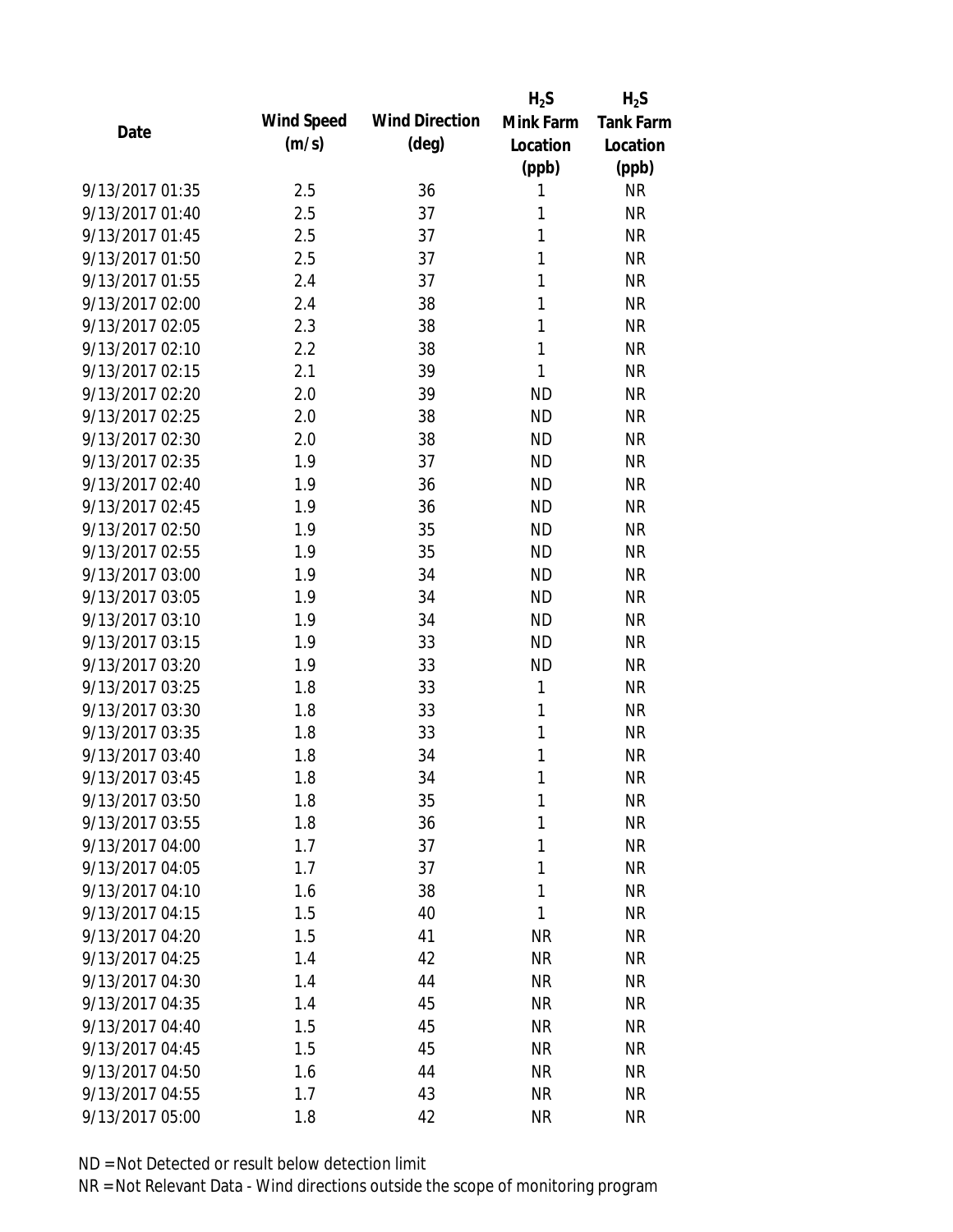|                 |            |                       | $H_2S$       | $H_2S$           |
|-----------------|------------|-----------------------|--------------|------------------|
| Date            | Wind Speed | <b>Wind Direction</b> | Mink Farm    | <b>Tank Farm</b> |
|                 | (m/s)      | $(\text{deg})$        | Location     | Location         |
|                 |            |                       | (ppb)        | (ppb)            |
| 9/13/2017 05:05 | 1.9        | 40                    | 1            | <b>NR</b>        |
| 9/13/2017 05:10 | 1.9        | 39                    | 1            | <b>NR</b>        |
| 9/13/2017 05:15 | 2.0        | 39                    | 1            | <b>NR</b>        |
| 9/13/2017 05:20 | 2.0        | 38                    | 1            | <b>NR</b>        |
| 9/13/2017 05:25 | 2.0        | 39                    | $\mathbf{1}$ | <b>NR</b>        |
| 9/13/2017 05:30 | 1.9        | 39                    | 1            | <b>NR</b>        |
| 9/13/2017 05:35 | 1.9        | 41                    | <b>NR</b>    | <b>NR</b>        |
| 9/13/2017 05:40 | 1.8        | 42                    | <b>NR</b>    | <b>NR</b>        |
| 9/13/2017 05:45 | 1.7        | 43                    | <b>NR</b>    | <b>NR</b>        |
| 9/13/2017 05:50 | 1.7        | 43                    | <b>NR</b>    | <b>NR</b>        |
| 9/13/2017 05:55 | 1.6        | 43                    | <b>NR</b>    | <b>NR</b>        |
| 9/13/2017 06:00 | 1.6        | 42                    | <b>NR</b>    | <b>NR</b>        |
| 9/13/2017 06:05 | 1.7        | 41                    | <b>NR</b>    | <b>NR</b>        |
| 9/13/2017 06:10 | 1.7        | 39                    | 1            | <b>NR</b>        |
| 9/13/2017 06:15 | 1.7        | 38                    | 1            | <b>NR</b>        |
| 9/13/2017 06:20 | 1.7        | 38                    | 1            | <b>NR</b>        |
| 9/13/2017 06:25 | 1.7        | 39                    | $\mathbf{1}$ | <b>NR</b>        |
| 9/13/2017 06:30 | 1.6        | 40                    | $\mathbf{1}$ | <b>NR</b>        |
| 9/13/2017 06:35 | 1.6        | 41                    | <b>NR</b>    | <b>NR</b>        |
| 9/13/2017 06:40 | 1.6        | 43                    | <b>NR</b>    | <b>NR</b>        |
| 9/13/2017 06:45 | 1.5        | 44                    | <b>NR</b>    | <b>NR</b>        |
| 9/13/2017 06:50 | 1.5        | 45                    | <b>NR</b>    | <b>NR</b>        |
| 9/13/2017 06:55 | 1.5        | 45                    | <b>NR</b>    | <b>NR</b>        |
| 9/13/2017 07:00 | 1.4        | 44                    | <b>NR</b>    | <b>NR</b>        |
| 9/13/2017 07:05 | 1.4        | 43                    | <b>NR</b>    | <b>NR</b>        |
| 9/13/2017 07:10 | 1.4        | 41                    | <b>NR</b>    | <b>NR</b>        |
| 9/13/2017 07:15 | 1.5        | 39                    | 1            | <b>NR</b>        |
| 9/13/2017 07:20 | 1.6        | 38                    | 1            | <b>NR</b>        |
| 9/13/2017 07:25 | 1.6        | 38                    | $\mathbf{1}$ | <b>NR</b>        |
| 9/13/2017 07:30 | 1.6        | 39                    | 1            | <b>NR</b>        |
| 9/13/2017 07:35 | 1.6        | 42                    | <b>NR</b>    | <b>NR</b>        |
| 9/13/2017 07:40 | 1.5        | 46                    | <b>NR</b>    | <b>NR</b>        |
| 9/13/2017 07:45 | 1.5        | 51                    | <b>NR</b>    | <b>NR</b>        |
| 9/13/2017 07:50 | 1.3        | 55                    | <b>NR</b>    | <b>NR</b>        |
| 9/13/2017 07:55 | 1.2        | 60                    | <b>NR</b>    | <b>NR</b>        |
| 9/13/2017 08:00 | 1.1        | 65                    | <b>NR</b>    | <b>NR</b>        |
| 9/13/2017 08:05 | 1.0        | 68                    | <b>NR</b>    | <b>NR</b>        |
| 9/13/2017 08:10 | 0.9        | 69                    | <b>NR</b>    | <b>NR</b>        |
| 9/13/2017 08:15 | 0.8        | 68                    | <b>NR</b>    | <b>NR</b>        |
| 9/13/2017 08:20 | 0.7        | 69                    | <b>NR</b>    | <b>NR</b>        |
| 9/13/2017 08:25 | 0.6        | 69                    | <b>NR</b>    | <b>NR</b>        |
| 9/13/2017 08:30 | 0.6        | 68                    | <b>NR</b>    | <b>NR</b>        |
|                 |            |                       |              |                  |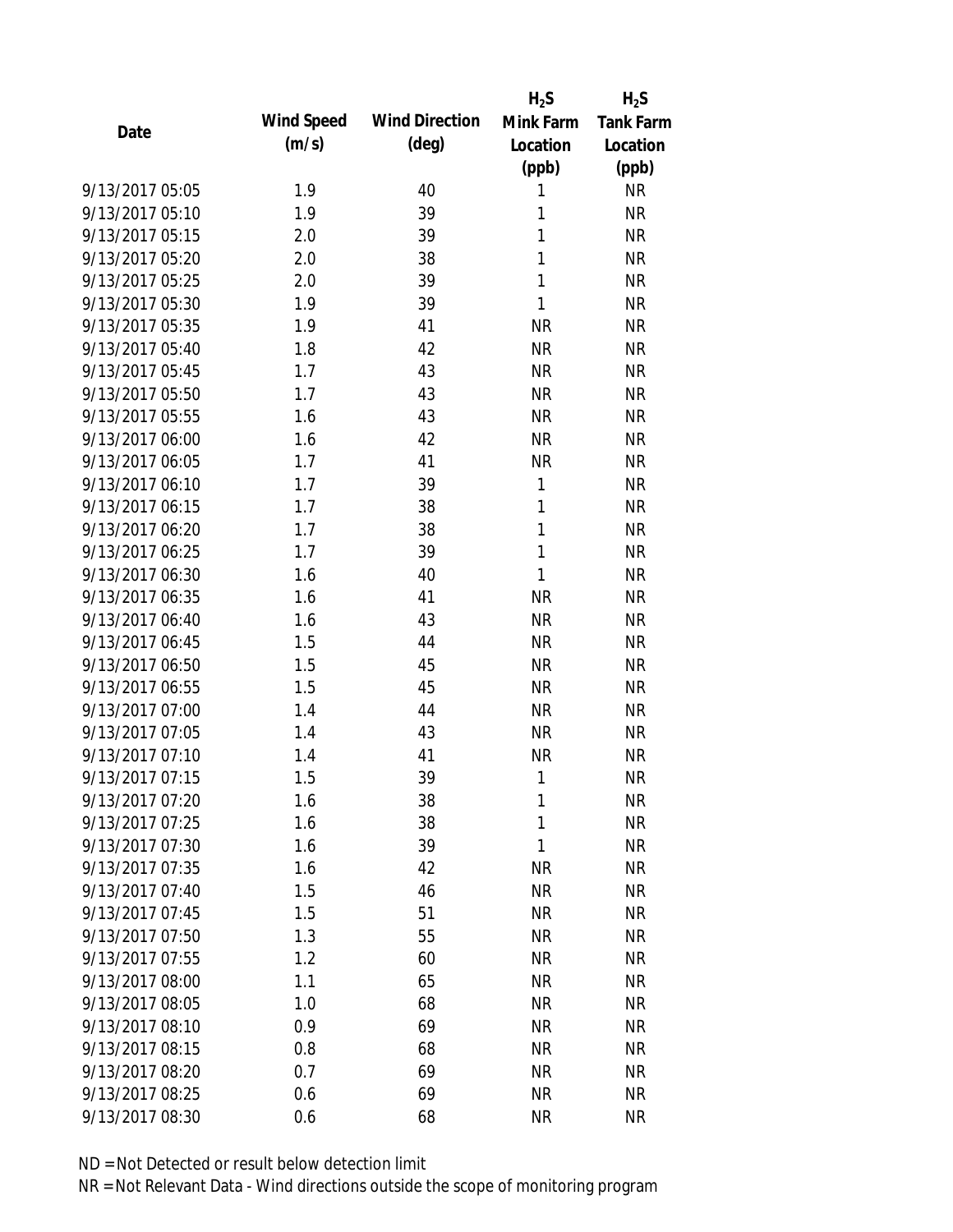|                 |            |                       | $H_2S$    | $H_2S$           |
|-----------------|------------|-----------------------|-----------|------------------|
| Date            | Wind Speed | <b>Wind Direction</b> | Mink Farm | <b>Tank Farm</b> |
|                 | (m/s)      | $(\text{deg})$        | Location  | Location         |
|                 |            |                       | (ppb)     | (ppb)            |
| 9/13/2017 08:35 | 0.6        | 69                    | <b>NR</b> | <b>NR</b>        |
| 9/13/2017 08:40 | 0.6        | 68                    | <b>NR</b> | <b>NR</b>        |
| 9/13/2017 08:45 | 0.7        | 68                    | <b>NR</b> | <b>NR</b>        |
| 9/13/2017 08:50 | 0.8        | 65                    | <b>NR</b> | <b>NR</b>        |
| 9/13/2017 08:55 | 0.8        | 63                    | <b>NR</b> | <b>NR</b>        |
| 9/13/2017 09:00 | 0.9        | 60                    | <b>NR</b> | <b>NR</b>        |
| 9/13/2017 09:05 | 0.9        | 59                    | <b>NR</b> | <b>NR</b>        |
| 9/13/2017 09:10 | 1.0        | 61                    | <b>NR</b> | <b>NR</b>        |
| 9/13/2017 09:15 | 1.0        | 66                    | <b>NR</b> | <b>NR</b>        |
| 9/13/2017 09:20 | 1.0        | 74                    | <b>NR</b> | <b>NR</b>        |
| 9/13/2017 09:25 | 1.1        | 82                    | <b>NR</b> | <b>NR</b>        |
| 9/13/2017 09:30 | 1.1        | 90                    | <b>NR</b> | <b>NR</b>        |
| 9/13/2017 09:35 | 1.3        | 97                    | <b>NR</b> | <b>NR</b>        |
| 9/13/2017 09:40 | 1.3        | 100                   | <b>NR</b> | <b>NR</b>        |
| 9/13/2017 09:45 | 1.4        | 100                   | <b>NR</b> | <b>NR</b>        |
| 9/13/2017 09:50 | 1.4        | 98                    | <b>NR</b> | <b>NR</b>        |
| 9/13/2017 09:55 | 1.4        | 96                    | <b>NR</b> | <b>NR</b>        |
| 9/13/2017 10:00 | 1.3        | 95                    | <b>NR</b> | <b>NR</b>        |
| 9/13/2017 10:05 | 1.3        | 95                    | <b>NR</b> | <b>NR</b>        |
| 9/13/2017 10:10 | 1.2        | 97                    | <b>NR</b> | <b>NR</b>        |
| 9/13/2017 10:15 | 1.1        | 101                   | <b>NR</b> | <b>NR</b>        |
| 9/13/2017 10:20 | 1.1        | 106                   | <b>NR</b> | <b>NR</b>        |
| 9/13/2017 10:25 | 1.0        | 110                   | <b>NR</b> | <b>NR</b>        |
| 9/13/2017 10:30 | 1.0        | 112                   | <b>NR</b> | <b>NR</b>        |
| 9/13/2017 10:35 | 1.1        | 112                   | <b>NR</b> | <b>NR</b>        |
| 9/13/2017 10:40 | 1.1        | 107                   | <b>NR</b> | <b>NR</b>        |
| 9/13/2017 10:45 | 1.1        | 96                    | <b>NR</b> | <b>NR</b>        |
| 9/13/2017 10:50 | 1.2        | 85                    | <b>NR</b> | <b>NR</b>        |
| 9/13/2017 10:55 | 1.3        | 73                    | <b>NR</b> | <b>NR</b>        |
| 9/13/2017 11:00 | 1.4        | 63                    | <b>NR</b> | <b>NR</b>        |
| 9/13/2017 11:05 | 1.5        | 56                    | <b>NR</b> | <b>NR</b>        |
| 9/13/2017 11:10 | 1.5        | 54                    | <b>NR</b> | <b>NR</b>        |
| 9/13/2017 11:15 | 1.7        | 57                    | <b>NR</b> | <b>NR</b>        |
| 9/13/2017 11:20 | 1.7        | 60                    | <b>NR</b> | <b>NR</b>        |
| 9/13/2017 11:25 | 1.8        | 63                    | <b>NR</b> | <b>NR</b>        |
| 9/13/2017 11:30 | 1.7        | 67                    | <b>NR</b> | <b>NR</b>        |
| 9/13/2017 11:35 | 1.8        | 71                    | <b>NR</b> | <b>NR</b>        |
| 9/13/2017 11:40 | 1.8        | 72                    | <b>NR</b> | <b>NR</b>        |
| 9/13/2017 11:45 | 1.8        | 74                    | <b>NR</b> | <b>NR</b>        |
| 9/13/2017 11:50 | 1.8        | 75                    | <b>NR</b> | <b>NR</b>        |
| 9/13/2017 11:55 | 1.8        | 75                    | <b>NR</b> | <b>NR</b>        |
| 9/13/2017 12:00 | 1.8        | 80                    | <b>NR</b> | <b>NR</b>        |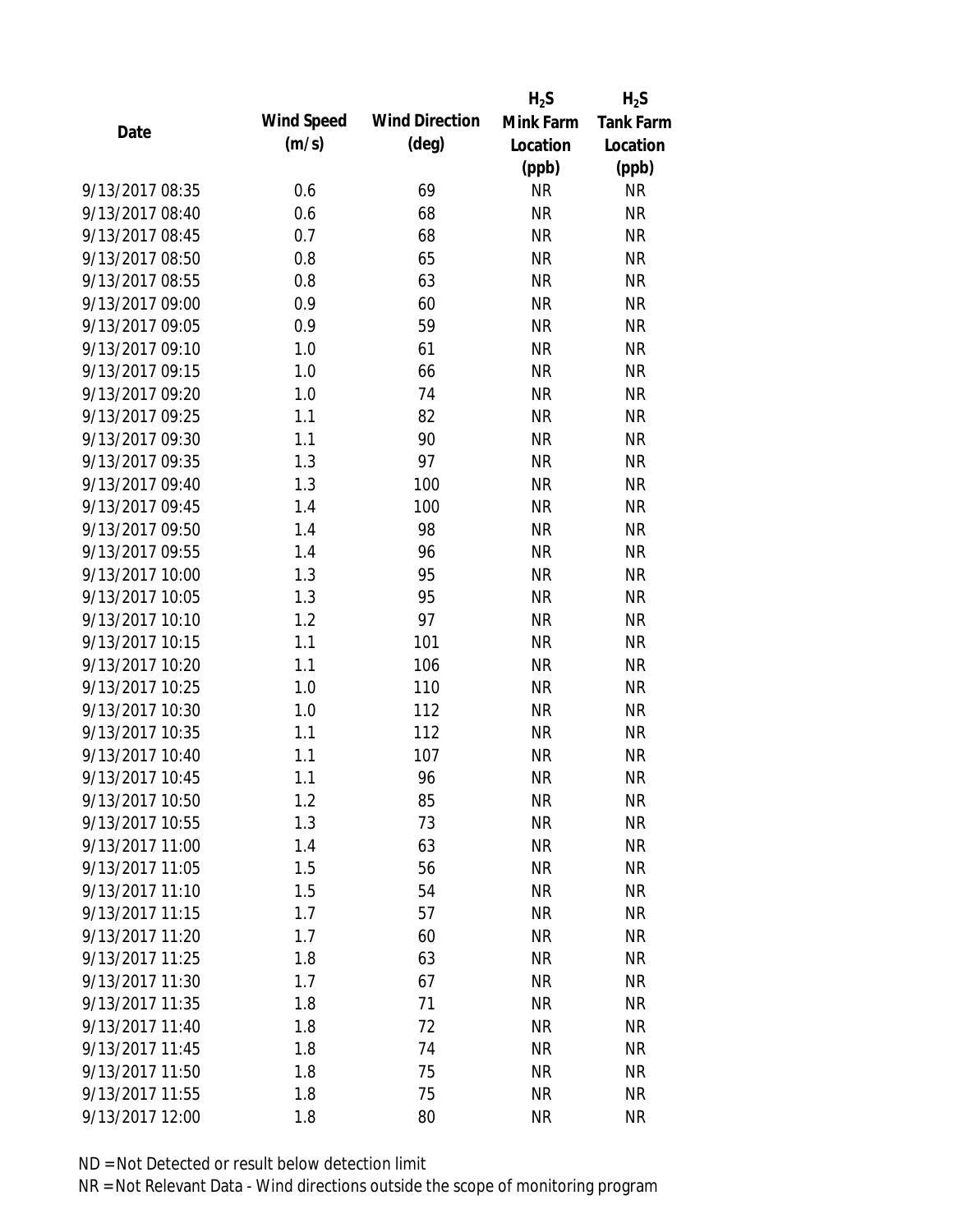|                 |            |                       | $H_2S$    | $H_2S$           |
|-----------------|------------|-----------------------|-----------|------------------|
| Date            | Wind Speed | <b>Wind Direction</b> | Mink Farm | <b>Tank Farm</b> |
|                 | (m/s)      | $(\text{deg})$        | Location  | Location         |
|                 |            |                       | (ppb)     | (ppb)            |
| 9/13/2017 12:05 | 1.8        | 83                    | <b>NR</b> | <b>NR</b>        |
| 9/13/2017 12:10 | 1.8        | 89                    | <b>NR</b> | <b>NR</b>        |
| 9/13/2017 12:15 | 1.9        | 93                    | <b>NR</b> | <b>NR</b>        |
| 9/13/2017 12:20 | 2.0        | 97                    | <b>NR</b> | <b>NR</b>        |
| 9/13/2017 12:25 | 2.0        | 101                   | <b>NR</b> | <b>NR</b>        |
| 9/13/2017 12:30 | 2.1        | 98                    | <b>NR</b> | <b>NR</b>        |
| 9/13/2017 12:35 | 2.2        | 96                    | <b>NR</b> | <b>NR</b>        |
| 9/13/2017 12:40 | 2.2        | 92                    | <b>NR</b> | <b>NR</b>        |
| 9/13/2017 12:45 | 2.2        | 89                    | <b>NR</b> | <b>NR</b>        |
| 9/13/2017 12:50 | 2.2        | 89                    | <b>NR</b> | <b>NR</b>        |
| 9/13/2017 12:55 | 2.2        | 89                    | <b>NR</b> | <b>NR</b>        |
| 9/13/2017 13:00 | 2.2        | 93                    | <b>NR</b> | <b>NR</b>        |
| 9/13/2017 13:05 | 2.2        | 98                    | <b>NR</b> | <b>NR</b>        |
| 9/13/2017 13:10 | 2.1        | 102                   | <b>NR</b> | <b>NR</b>        |
| 9/13/2017 13:15 | 2.1        | 107                   | <b>NR</b> | <b>NR</b>        |
| 9/13/2017 13:20 | 1.9        | 109                   | <b>NR</b> | <b>NR</b>        |
| 9/13/2017 13:25 | 1.8        | 111                   | <b>NR</b> | <b>NR</b>        |
| 9/13/2017 13:30 | 1.7        | 112                   | <b>NR</b> | <b>NR</b>        |
| 9/13/2017 13:35 | 1.6        | 111                   | <b>NR</b> | <b>NR</b>        |
| 9/13/2017 13:40 | 1.7        | 111                   | <b>NR</b> | <b>NR</b>        |
| 9/13/2017 13:45 | 1.7        | 109                   | <b>NR</b> | <b>NR</b>        |
| 9/13/2017 13:50 | 1.7        | 110                   | <b>NR</b> | <b>NR</b>        |
| 9/13/2017 13:55 | 1.8        | 108                   | <b>NR</b> | <b>NR</b>        |
| 9/13/2017 14:00 | 1.8        | 106                   | <b>NR</b> | <b>NR</b>        |
| 9/13/2017 14:05 | 1.8        | 105                   | <b>NR</b> | <b>NR</b>        |
| 9/13/2017 14:10 | 1.7        | 105                   | <b>NR</b> | <b>NR</b>        |
| 9/13/2017 14:15 | 1.6        | 106                   | <b>NR</b> | <b>NR</b>        |
| 9/13/2017 14:20 | 1.5        | 104                   | NR        | <b>NR</b>        |
| 9/13/2017 14:25 | 1.5        | 104                   | <b>NR</b> | <b>NR</b>        |
| 9/13/2017 14:30 | 1.5        | 105                   | <b>NR</b> | <b>NR</b>        |
| 9/13/2017 14:35 | 1.7        | 107                   | <b>NR</b> | <b>NR</b>        |
| 9/13/2017 14:40 | 1.9        | 110                   | <b>NR</b> | <b>NR</b>        |
| 9/13/2017 14:45 | 2.2        | 112                   | <b>NR</b> | <b>NR</b>        |
| 9/13/2017 14:50 | 2.4        | 117                   | <b>NR</b> | <b>NR</b>        |
| 9/13/2017 14:55 | 2.7        | 122                   | <b>NR</b> | <b>NR</b>        |
| 9/13/2017 15:00 | 2.9        | 126                   | <b>NR</b> | <b>NR</b>        |
| 9/13/2017 15:05 | 3.1        | 129                   | <b>NR</b> | <b>NR</b>        |
| 9/13/2017 15:10 | 3.3        | 131                   | <b>NR</b> | <b>NR</b>        |
| 9/13/2017 15:15 | 3.3        | 132                   | <b>NR</b> | <b>NR</b>        |
| 9/13/2017 15:20 | 3.3        | 132                   | <b>NR</b> | <b>NR</b>        |
| 9/13/2017 15:25 | 3.4        | 132                   | <b>NR</b> | <b>NR</b>        |
| 9/13/2017 15:30 | 3.4        | 132                   | <b>NR</b> | <b>NR</b>        |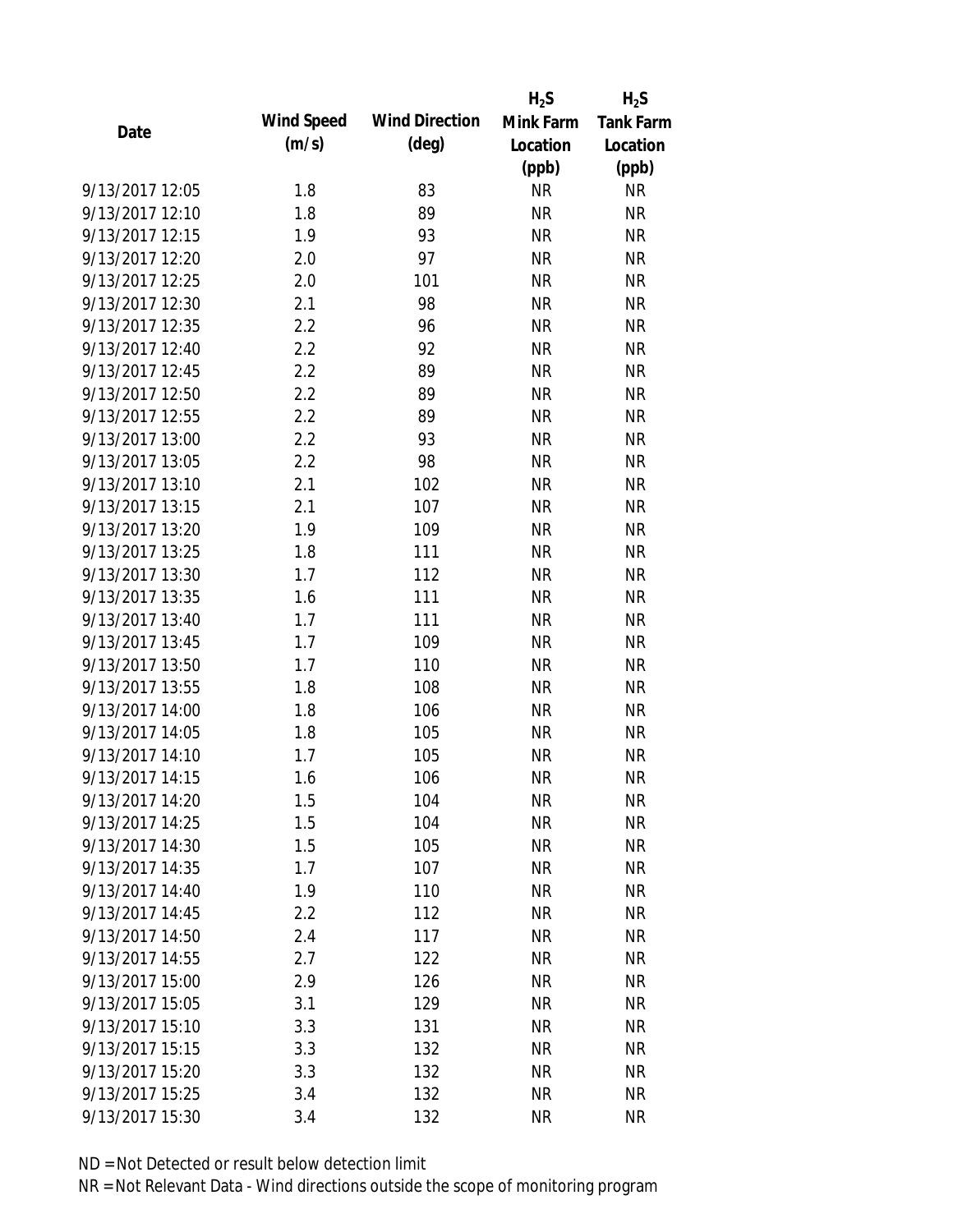|                 |            |                       | $H_2S$    | $H_2S$           |
|-----------------|------------|-----------------------|-----------|------------------|
| Date            | Wind Speed | <b>Wind Direction</b> | Mink Farm | <b>Tank Farm</b> |
|                 | (m/s)      | $(\text{deg})$        | Location  | Location         |
|                 |            |                       | (ppb)     | (ppb)            |
| 9/13/2017 15:35 | 3.3        | 132                   | <b>NR</b> | <b>NR</b>        |
| 9/13/2017 15:40 | 3.3        | 133                   | <b>NR</b> | <b>NR</b>        |
| 9/13/2017 15:45 | 3.3        | 133                   | <b>NR</b> | <b>NR</b>        |
| 9/13/2017 15:50 | 3.3        | 132                   | <b>NR</b> | <b>NR</b>        |
| 9/13/2017 15:55 | 3.2        | 133                   | <b>NR</b> | <b>NR</b>        |
| 9/13/2017 16:00 | 3.2        | 132                   | <b>NR</b> | <b>NR</b>        |
| 9/13/2017 16:05 | 3.1        | 132                   | <b>NR</b> | <b>NR</b>        |
| 9/13/2017 16:10 | 3.0        | 132                   | <b>NR</b> | <b>NR</b>        |
| 9/13/2017 16:15 | 2.9        | 134                   | <b>NR</b> | <b>NR</b>        |
| 9/13/2017 16:20 | 2.9        | 136                   | <b>NR</b> | <b>NR</b>        |
| 9/13/2017 16:25 | 2.8        | 139                   | <b>NR</b> | <b>NR</b>        |
| 9/13/2017 16:30 | 2.7        | 143                   | <b>NR</b> | <b>NR</b>        |
| 9/13/2017 16:35 | 2.6        | 147                   | <b>NR</b> | <b>NR</b>        |
| 9/13/2017 16:40 | 2.5        | 152                   | <b>NR</b> | <b>NR</b>        |
| 9/13/2017 16:45 | 2.4        | 157                   | <b>NR</b> | <b>NR</b>        |
| 9/13/2017 16:50 | 2.3        | 161                   | <b>NR</b> | <b>NR</b>        |
| 9/13/2017 16:55 | 2.2        | 163                   | <b>NR</b> | <b>NR</b>        |
| 9/13/2017 17:00 | 2.1        | 163                   | <b>NR</b> | <b>NR</b>        |
| 9/13/2017 17:05 | 2.1        | 162                   | <b>NR</b> | <b>NR</b>        |
| 9/13/2017 17:10 | 2.1        | 160                   | <b>NR</b> | <b>NR</b>        |
| 9/13/2017 17:15 | 2.2        | 156                   | <b>NR</b> | <b>NR</b>        |
| 9/13/2017 17:20 | 2.3        | 152                   | <b>NR</b> | <b>NR</b>        |
| 9/13/2017 17:25 | 2.4        | 149                   | <b>NR</b> | <b>NR</b>        |
| 9/13/2017 17:30 | 2.6        | 146                   | <b>NR</b> | <b>NR</b>        |
| 9/13/2017 17:35 | 2.8        | 144                   | <b>NR</b> | <b>NR</b>        |
| 9/13/2017 17:40 | 2.9        | 143                   | <b>NR</b> | <b>NR</b>        |
| 9/13/2017 17:45 | 3.1        | 142                   | <b>NR</b> | <b>NR</b>        |
| 9/13/2017 17:50 | 3.2        | 141                   | NR        | <b>NR</b>        |
| 9/13/2017 17:55 | 3.3        | 140                   | <b>NR</b> | <b>NR</b>        |
| 9/13/2017 18:00 | 3.3        | 139                   | <b>NR</b> | <b>NR</b>        |
| 9/13/2017 18:05 | 3.3        | 138                   | <b>NR</b> | <b>NR</b>        |
| 9/13/2017 18:10 | 3.2        | 137                   | <b>NR</b> | <b>NR</b>        |
| 9/13/2017 18:15 | 3.2        | 135                   | <b>NR</b> | <b>NR</b>        |
| 9/13/2017 18:20 | 3.1        | 133                   | <b>NR</b> | <b>NR</b>        |
| 9/13/2017 18:25 | 3.1        | 131                   | <b>NR</b> | <b>NR</b>        |
| 9/13/2017 18:30 | 3.0        | 129                   | <b>NR</b> | <b>NR</b>        |
| 9/13/2017 18:35 | 2.9        | 127                   | <b>NR</b> | <b>NR</b>        |
| 9/13/2017 18:40 | 2.9        | 125                   | <b>NR</b> | <b>NR</b>        |
| 9/13/2017 18:45 | 2.9        | 124                   | <b>NR</b> | <b>NR</b>        |
| 9/13/2017 18:50 | 2.8        | 124                   | <b>NR</b> | <b>NR</b>        |
| 9/13/2017 18:55 | 2.7        | 124                   | <b>NR</b> | <b>NR</b>        |
| 9/13/2017 19:00 |            |                       | <b>NR</b> | <b>NR</b>        |
|                 | 2.6        | 125                   |           |                  |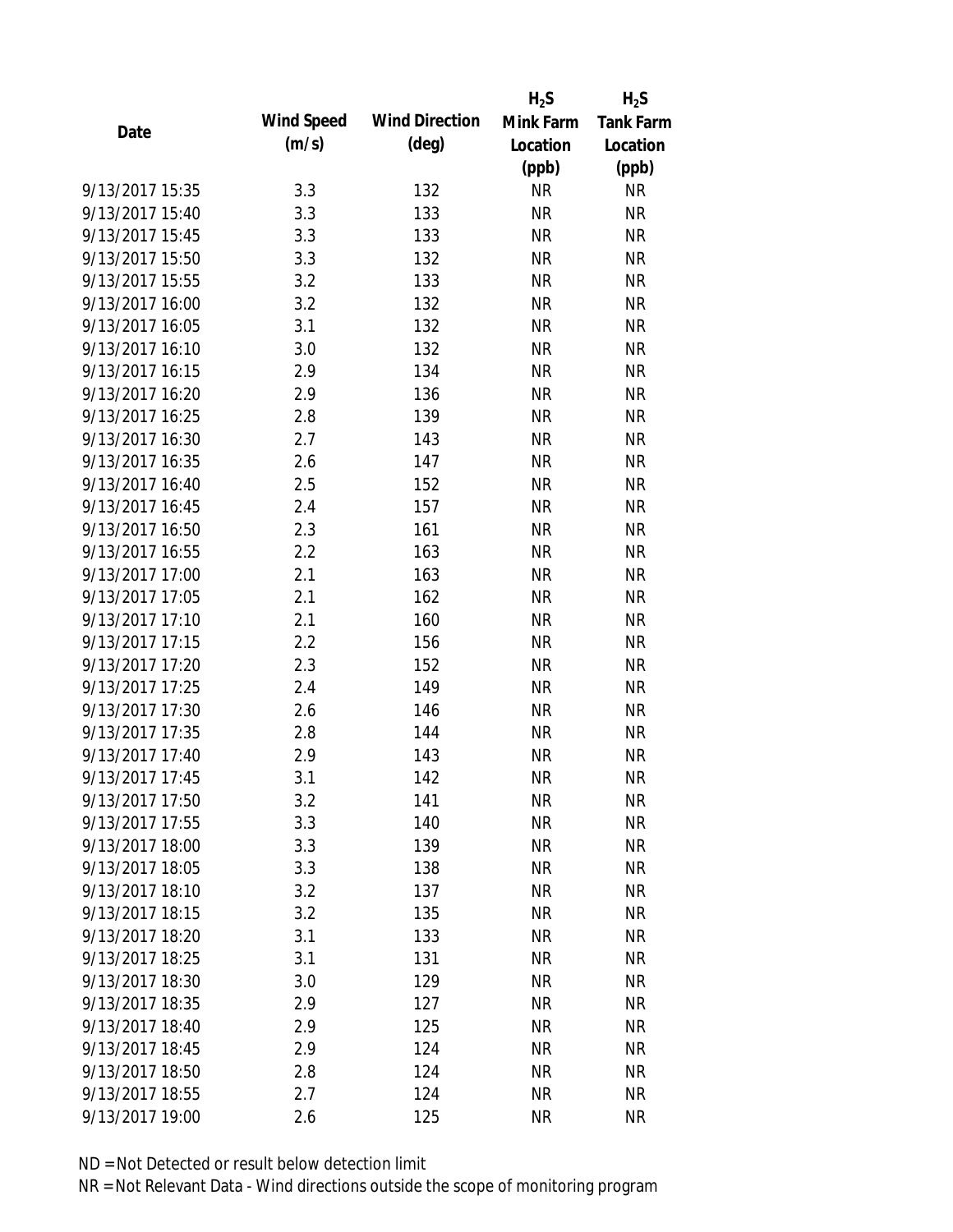|                 |            |                       | $H_2S$    | $H_2S$           |
|-----------------|------------|-----------------------|-----------|------------------|
| Date            | Wind Speed | <b>Wind Direction</b> | Mink Farm | <b>Tank Farm</b> |
|                 | (m/s)      | $(\text{deg})$        | Location  | Location         |
|                 |            |                       | (ppb)     | (ppb)            |
| 9/13/2017 19:05 | 2.5        | 125                   | <b>NR</b> | <b>NR</b>        |
| 9/13/2017 19:10 | 2.4        | 126                   | <b>NR</b> | <b>NR</b>        |
| 9/13/2017 19:15 | 2.4        | 125                   | <b>NR</b> | <b>NR</b>        |
| 9/13/2017 19:20 | 2.4        | 125                   | <b>NR</b> | <b>NR</b>        |
| 9/13/2017 19:25 | 2.3        | 125                   | <b>NR</b> | <b>NR</b>        |
| 9/13/2017 19:30 | 2.3        | 126                   | <b>NR</b> | <b>NR</b>        |
| 9/13/2017 19:35 | 2.2        | 127                   | <b>NR</b> | <b>NR</b>        |
| 9/13/2017 19:40 | 2.0        | 128                   | <b>NR</b> | <b>NR</b>        |
| 9/13/2017 19:45 | 1.9        | 130                   | <b>NR</b> | <b>NR</b>        |
| 9/13/2017 19:50 | 1.7        | 130                   | <b>NR</b> | <b>NR</b>        |
| 9/13/2017 19:55 | 1.5        | 129                   | <b>NR</b> | <b>NR</b>        |
| 9/13/2017 20:00 | 1.2        | 126                   | <b>NR</b> | <b>NR</b>        |
| 9/13/2017 20:05 | 1.1        | 121                   | <b>NR</b> | <b>NR</b>        |
| 9/13/2017 20:10 | 0.9        | 115                   | <b>NR</b> | <b>NR</b>        |
| 9/13/2017 20:15 | 0.8        | 108                   | <b>NR</b> | <b>NR</b>        |
| 9/13/2017 20:20 | 0.8        | 101                   | <b>NR</b> | <b>NR</b>        |
| 9/13/2017 20:25 | 0.7        | 97                    | <b>NR</b> | <b>NR</b>        |
| 9/13/2017 20:30 | 0.8        | 97                    | <b>NR</b> | <b>NR</b>        |
| 9/13/2017 20:35 | 0.8        | 100                   | <b>NR</b> | <b>NR</b>        |
| 9/13/2017 20:40 | 0.8        | 105                   | <b>NR</b> | <b>NR</b>        |
| 9/13/2017 20:45 | 0.8        | 110                   | <b>NR</b> | <b>NR</b>        |
| 9/13/2017 20:50 | 0.8        | 116                   | <b>NR</b> | <b>NR</b>        |
| 9/13/2017 20:55 | 0.9        | 119                   | <b>NR</b> | <b>NR</b>        |
| 9/13/2017 21:00 | 0.9        | 119                   | <b>NR</b> | <b>NR</b>        |
| 9/13/2017 21:05 | 1.0        | 117                   | <b>NR</b> | <b>NR</b>        |
| 9/13/2017 21:10 | 1.1        | 115                   | <b>NR</b> | <b>NR</b>        |
| 9/13/2017 21:15 | 1.2        | 112                   | <b>NR</b> | <b>NR</b>        |
| 9/13/2017 21:20 | 1.2        | 110                   | <b>NR</b> | <b>NR</b>        |
| 9/13/2017 21:25 | 1.3        | 109                   | <b>NR</b> | <b>NR</b>        |
| 9/13/2017 21:30 | 1.3        | 111                   | <b>NR</b> | <b>NR</b>        |
| 9/13/2017 21:35 | 1.4        | 113                   | <b>NR</b> | <b>NR</b>        |
| 9/13/2017 21:40 | 1.4        | 116                   | <b>NR</b> | <b>NR</b>        |
| 9/13/2017 21:45 | 1.4        | 118                   | <b>NR</b> | <b>NR</b>        |
| 9/13/2017 21:50 | 1.5        | 121                   | <b>NR</b> | <b>NR</b>        |
| 9/13/2017 21:55 | 1.5        | 122                   | <b>NR</b> | <b>NR</b>        |
| 9/13/2017 22:00 | 1.5        | 122                   | <b>NR</b> | <b>NR</b>        |
| 9/13/2017 22:05 | 1.5        | 122                   | <b>NR</b> | <b>NR</b>        |
| 9/13/2017 22:10 | 1.6        | 122                   | <b>NR</b> | <b>NR</b>        |
| 9/13/2017 22:15 | 1.8        | 123                   | <b>NR</b> | <b>NR</b>        |
| 9/13/2017 22:20 | 1.8        | 123                   | NR        | <b>NR</b>        |
| 9/13/2017 22:25 | 1.9        | 125                   | <b>NR</b> | <b>NR</b>        |
| 9/13/2017 22:30 | 2.0        | 127                   | <b>NR</b> | <b>NR</b>        |
|                 |            |                       |           |                  |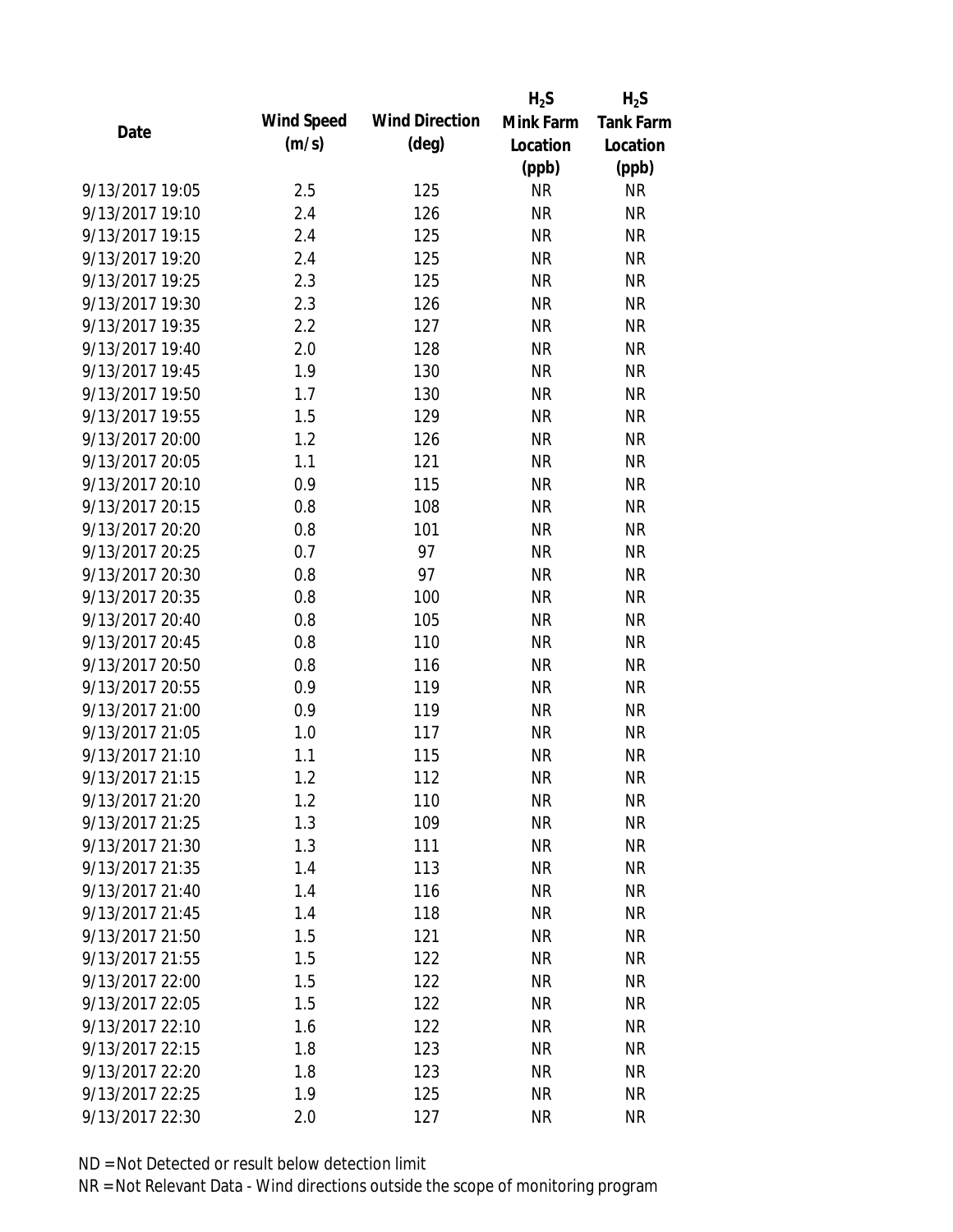|                 |            |                       | $H_2S$    | $H_2S$           |
|-----------------|------------|-----------------------|-----------|------------------|
| Date            | Wind Speed | <b>Wind Direction</b> | Mink Farm | <b>Tank Farm</b> |
|                 | (m/s)      | $(\text{deg})$        | Location  | Location         |
|                 |            |                       | (ppb)     | (ppb)            |
| 9/13/2017 22:35 | 2.1        | 129                   | <b>NR</b> | <b>NR</b>        |
| 9/13/2017 22:40 | 2.2        | 132                   | <b>NR</b> | <b>NR</b>        |
| 9/13/2017 22:45 | 2.2        | 134                   | <b>NR</b> | <b>NR</b>        |
| 9/13/2017 22:50 | 2.2        | 137                   | <b>NR</b> | <b>NR</b>        |
| 9/13/2017 22:55 | 2.2        | 140                   | <b>NR</b> | <b>NR</b>        |
| 9/13/2017 23:00 | 2.2        | 143                   | <b>NR</b> | <b>NR</b>        |
| 9/13/2017 23:05 | 2.1        | 147                   | <b>NR</b> | <b>NR</b>        |
| 9/13/2017 23:10 | 2.1        | 151                   | <b>NR</b> | <b>NR</b>        |
| 9/13/2017 23:15 | 2.1        | 156                   | <b>NR</b> | <b>NR</b>        |
| 9/13/2017 23:20 | 2.1        | 160                   | <b>NR</b> | <b>NR</b>        |
| 9/13/2017 23:25 | 2.1        | 162                   | <b>NR</b> | <b>NR</b>        |
| 9/13/2017 23:30 | 2.1        | 163                   | <b>NR</b> | <b>NR</b>        |
| 9/13/2017 23:35 | 2.1        | 163                   | <b>NR</b> | <b>NR</b>        |
| 9/13/2017 23:40 | 2.1        | 163                   | <b>NR</b> | <b>NR</b>        |
| 9/13/2017 23:45 | 1.9        | 162                   | <b>NR</b> | <b>NR</b>        |
| 9/13/2017 23:50 | 1.7        | 162                   | <b>NR</b> | <b>NR</b>        |
| 9/13/2017 23:55 | 1.4        | 165                   | <b>NR</b> | <b>NR</b>        |
| 9/13/2017 24:00 | 1.1        | 172                   | <b>NR</b> | 1                |
| 9/14/2017 00:05 | 0.8        | 182                   | <b>NR</b> | $\mathbf{1}$     |
| 9/14/2017 00:10 | 0.6        | 192                   | <b>NR</b> | 1                |
| 9/14/2017 00:15 | 0.5        | 200                   | <b>NR</b> | 1                |
| 9/14/2017 00:20 | 0.5        | 204                   | <b>NR</b> | 1                |
| 9/14/2017 00:25 | 0.6        | 204                   | <b>NR</b> | 1                |
| 9/14/2017 00:30 | 0.7        | 200                   | <b>NR</b> | 1                |
| 9/14/2017 00:35 | 0.9        | 191                   | <b>NR</b> | 1                |
| 9/14/2017 00:40 | 1.1        | 181                   | <b>NR</b> | 1                |
| 9/14/2017 00:45 | 1.3        | 171                   | <b>NR</b> | 1                |
| 9/14/2017 00:50 | 1.4        | 162                   | ΝR        | <b>NR</b>        |
| 9/14/2017 00:55 | 1.5        | 155                   | <b>NR</b> | <b>NR</b>        |
| 9/14/2017 01:00 | 1.7        | 150                   | <b>NR</b> | <b>NR</b>        |
| 9/14/2017 01:05 | 1.8        | 145                   | <b>NR</b> | <b>NR</b>        |
| 9/14/2017 01:10 | 1.9        | 141                   | <b>NR</b> | <b>NR</b>        |
| 9/14/2017 01:15 | 2.0        | 139                   | <b>NR</b> | <b>NR</b>        |
| 9/14/2017 01:20 | 2.0        | 139                   | <b>NR</b> | <b>NR</b>        |
| 9/14/2017 01:25 | 2.1        | 139                   | <b>NR</b> | <b>NR</b>        |
| 9/14/2017 01:30 | 2.1        | 140                   | <b>NR</b> | <b>NR</b>        |
| 9/14/2017 01:35 | 2.0        | 143                   | <b>NR</b> | <b>NR</b>        |
| 9/14/2017 01:40 | 1.9        | 146                   | <b>NR</b> | <b>NR</b>        |
| 9/14/2017 01:45 | 1.9        | 149                   | <b>NR</b> | <b>NR</b>        |
| 9/14/2017 01:50 | 1.8        | 152                   | <b>NR</b> | <b>NR</b>        |
| 9/14/2017 01:55 | 1.8        | 154                   | <b>NR</b> | <b>NR</b>        |
| 9/14/2017 02:00 | 1.8        | 155                   | <b>NR</b> | <b>NR</b>        |
|                 |            |                       |           |                  |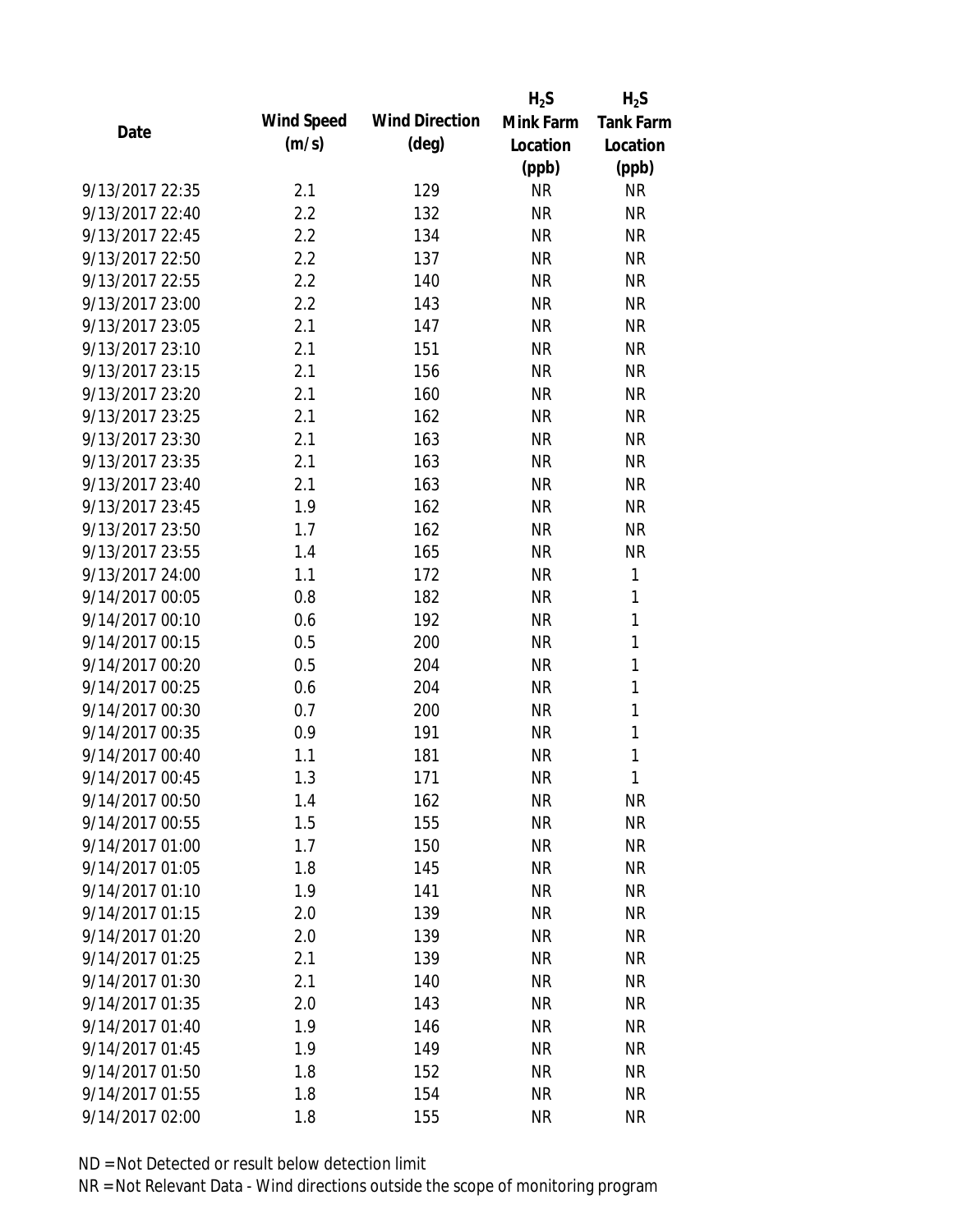|                 |            |                       | $H_2S$    | $H_2S$           |
|-----------------|------------|-----------------------|-----------|------------------|
| Date            | Wind Speed | <b>Wind Direction</b> | Mink Farm | <b>Tank Farm</b> |
|                 | (m/s)      | $(\text{deg})$        | Location  | Location         |
|                 |            |                       | (ppb)     | (ppb)            |
| 9/14/2017 02:05 | 1.9        | 157                   | <b>NR</b> | <b>NR</b>        |
| 9/14/2017 02:10 | 1.9        | 158                   | <b>NR</b> | <b>NR</b>        |
| 9/14/2017 02:15 | 2.0        | 159                   | <b>NR</b> | <b>NR</b>        |
| 9/14/2017 02:20 | 2.1        | 161                   | <b>NR</b> | <b>NR</b>        |
| 9/14/2017 02:25 | 2.1        | 163                   | <b>NR</b> | <b>NR</b>        |
| 9/14/2017 02:30 | 2.2        | 165                   | <b>NR</b> | <b>NR</b>        |
| 9/14/2017 02:35 | 2.3        | 166                   | <b>NR</b> | <b>NR</b>        |
| 9/14/2017 02:40 | 2.3        | 168                   | <b>NR</b> | <b>NR</b>        |
| 9/14/2017 02:45 | 2.4        | 169                   | <b>NR</b> | <b>NR</b>        |
| 9/14/2017 02:50 | 2.4        | 171                   | <b>NR</b> | 1                |
| 9/14/2017 02:55 | 2.3        | 172                   | <b>NR</b> | 1                |
| 9/14/2017 03:00 | 2.2        | 174                   | <b>NR</b> | 1                |
| 9/14/2017 03:05 | 2.1        | 175                   | <b>NR</b> | 1                |
| 9/14/2017 03:10 | 1.9        | 177                   | <b>NR</b> | 1                |
| 9/14/2017 03:15 | 1.8        | 179                   | <b>NR</b> | 1                |
| 9/14/2017 03:20 | 1.6        | 182                   | <b>NR</b> | 1                |
| 9/14/2017 03:25 | 1.5        | 184                   | <b>NR</b> | 1                |
| 9/14/2017 03:30 | 1.4        | 187                   | <b>NR</b> | 1                |
| 9/14/2017 03:35 | 1.3        | 192                   | <b>NR</b> | 1                |
| 9/14/2017 03:40 | 1.3        | 196                   | <b>NR</b> | 1                |
| 9/14/2017 03:45 | 1.3        | 201                   | <b>NR</b> | 1                |
| 9/14/2017 03:50 | 1.2        | 204                   | <b>NR</b> | 1                |
| 9/14/2017 03:55 | 1.2        | 207                   | <b>NR</b> | 1                |
| 9/14/2017 04:00 | 1.3        | 208                   | <b>NR</b> | 1                |
| 9/14/2017 04:05 | 1.3        | 207                   | <b>NR</b> | 1                |
| 9/14/2017 04:10 | 1.3        | 205                   | <b>NR</b> | 1                |
| 9/14/2017 04:15 | 1.3        | 201                   | <b>NR</b> | 1                |
| 9/14/2017 04:20 | 1.3        | 198                   | ΝR        | 1                |
| 9/14/2017 04:25 | 1.3        | 193                   | <b>NR</b> | 1                |
| 9/14/2017 04:30 | 1.3        | 189                   | <b>NR</b> | 1                |
| 9/14/2017 04:35 | 1.3        | 186                   | <b>NR</b> | 1                |
| 9/14/2017 04:40 | 1.2        | 184                   | <b>NR</b> | 1                |
| 9/14/2017 04:45 | 1.2        | 182                   | <b>NR</b> | 1                |
| 9/14/2017 04:50 | 1.1        | 178                   | <b>NR</b> | 1                |
| 9/14/2017 04:55 | 1.1        | 175                   | <b>NR</b> | 1                |
| 9/14/2017 05:00 | 1.1        | 170                   | <b>NR</b> | 1                |
| 9/14/2017 05:05 | 1.0        | 165                   | <b>NR</b> | <b>NR</b>        |
| 9/14/2017 05:10 | 1.0        | 160                   | <b>NR</b> | <b>NR</b>        |
| 9/14/2017 05:15 | 1.1        | 156                   | <b>NR</b> | <b>NR</b>        |
| 9/14/2017 05:20 | 1.1        | 154                   | NR        | <b>NR</b>        |
| 9/14/2017 05:25 | 1.2        | 153                   | <b>NR</b> | <b>NR</b>        |
| 9/14/2017 05:30 | 1.3        | 153                   | <b>NR</b> | <b>NR</b>        |
|                 |            |                       |           |                  |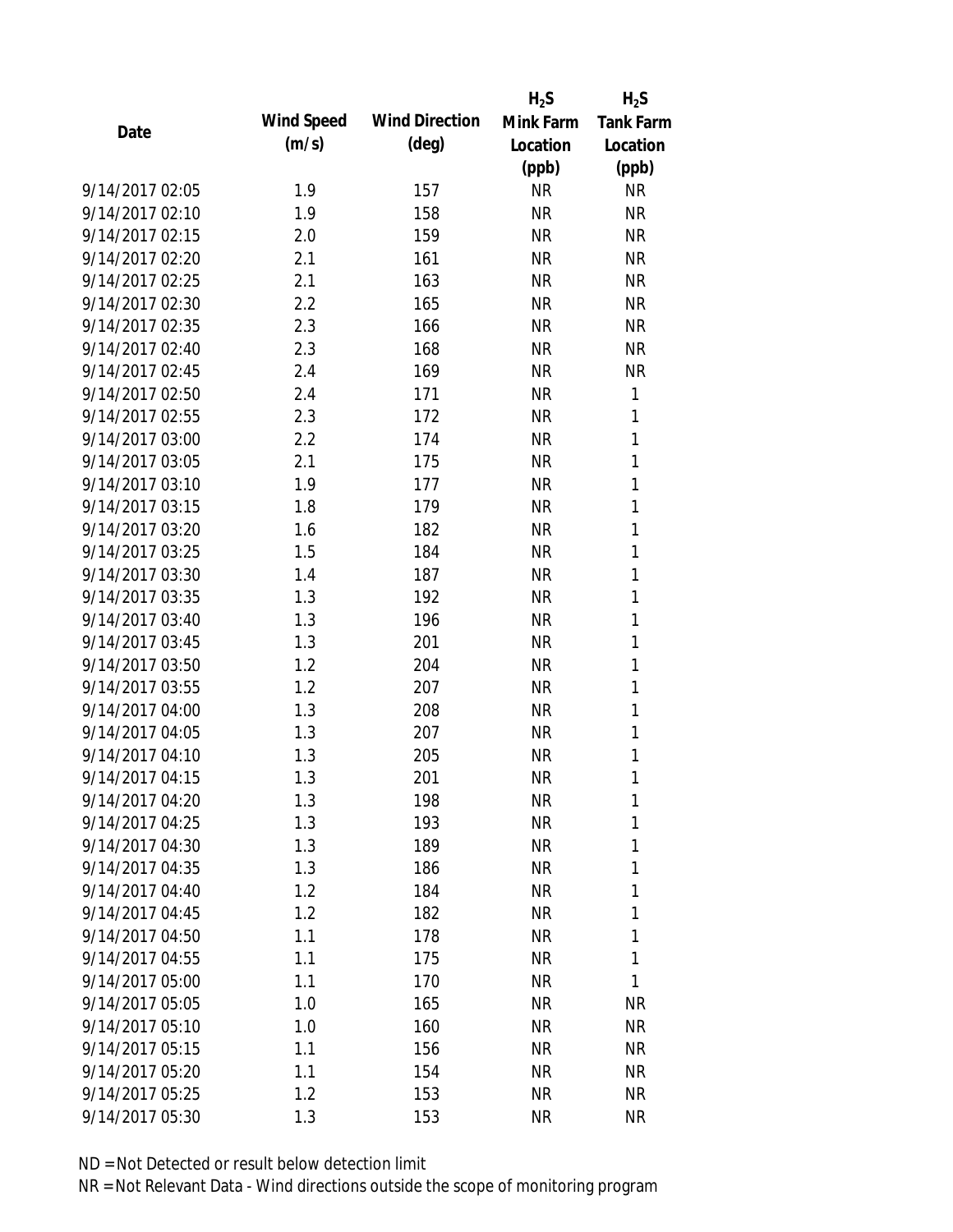|                 |            |                       | $H_2S$    | $H_2S$           |
|-----------------|------------|-----------------------|-----------|------------------|
| Date            | Wind Speed | <b>Wind Direction</b> | Mink Farm | <b>Tank Farm</b> |
|                 | (m/s)      | $(\text{deg})$        | Location  | Location         |
|                 |            |                       | (ppb)     | (ppb)            |
| 9/14/2017 05:35 | 1.4        | 154                   | <b>NR</b> | <b>NR</b>        |
| 9/14/2017 05:40 | 1.5        | 155                   | <b>NR</b> | <b>NR</b>        |
| 9/14/2017 05:45 | 1.6        | 155                   | <b>NR</b> | <b>NR</b>        |
| 9/14/2017 05:50 | 1.7        | 154                   | <b>NR</b> | <b>NR</b>        |
| 9/14/2017 05:55 | 1.8        | 154                   | <b>NR</b> | <b>NR</b>        |
| 9/14/2017 06:00 | 1.9        | 154                   | <b>NR</b> | <b>NR</b>        |
| 9/14/2017 06:05 | 1.9        | 155                   | <b>NR</b> | <b>NR</b>        |
| 9/14/2017 06:10 | 1.9        | 156                   | <b>NR</b> | <b>NR</b>        |
| 9/14/2017 06:15 | 1.8        | 158                   | <b>NR</b> | <b>NR</b>        |
| 9/14/2017 06:20 | 1.7        | 160                   | <b>NR</b> | <b>NR</b>        |
| 9/14/2017 06:25 | 1.6        | 164                   | <b>NR</b> | <b>NR</b>        |
| 9/14/2017 06:30 | 1.6        | 167                   | <b>NR</b> | <b>NR</b>        |
| 9/14/2017 06:35 | 1.5        | 170                   | <b>NR</b> | $\mathbf{1}$     |
| 9/14/2017 06:40 | 1.5        | 174                   | <b>NR</b> | 1                |
| 9/14/2017 06:45 | 1.5        | 178                   | <b>NR</b> | $\mathbf{1}$     |
| 9/14/2017 06:50 | 1.5        | 182                   | <b>NR</b> | 1                |
| 9/14/2017 06:55 | 1.6        | 186                   | <b>NR</b> | 1                |
| 9/14/2017 07:00 | 1.6        | 189                   | <b>NR</b> | 1                |
| 9/14/2017 07:05 | 1.6        | 191                   | <b>NR</b> | $\mathbf{1}$     |
| 9/14/2017 07:10 | 1.5        | 191                   | <b>NR</b> | $\mathbf{1}$     |
| 9/14/2017 07:15 | 1.5        | 190                   | <b>NR</b> | 1                |
| 9/14/2017 07:20 | 1.5        | 190                   | <b>NR</b> | $\mathbf{1}$     |
| 9/14/2017 07:25 | 1.4        | 188                   | <b>NR</b> | 1                |
| 9/14/2017 07:30 | 1.4        | 186                   | <b>NR</b> | 1                |
| 9/14/2017 07:35 | 1.3        | 186                   | <b>NR</b> | 1                |
| 9/14/2017 07:40 | 1.3        | 186                   | <b>NR</b> | 1                |
| 9/14/2017 07:45 | 1.2        | 186                   | <b>NR</b> | 1                |
| 9/14/2017 07:50 | 1.2        | 185                   | NR        | 1                |
| 9/14/2017 07:55 | 1.1        | 185                   | <b>NR</b> | 1                |
| 9/14/2017 08:00 | 1.1        | 184                   | <b>NR</b> | 1                |
| 9/14/2017 08:05 | 1.1        | 183                   | <b>NR</b> | 1                |
| 9/14/2017 08:10 | 1.1        | 183                   | <b>NR</b> | 1                |
| 9/14/2017 08:15 | 1.1        | 183                   | <b>NR</b> | 1                |
| 9/14/2017 08:20 | 1.2        | 184                   | <b>NR</b> | 1                |
| 9/14/2017 08:25 | 1.2        | 185                   | <b>NR</b> | 1                |
| 9/14/2017 08:30 | 1.2        | 187                   | <b>NR</b> | 1                |
| 9/14/2017 08:35 | 1.2        | 189                   | <b>NR</b> | 1                |
| 9/14/2017 08:40 | 1.2        | 189                   | <b>NR</b> | 1                |
| 9/14/2017 08:45 | 1.2        | 190                   | <b>NR</b> | 1                |
| 9/14/2017 08:50 | 1.2        | 191                   | <b>NR</b> | 1                |
| 9/14/2017 08:55 | 1.2        | 191                   | <b>NR</b> | 1                |
| 9/14/2017 09:00 | 1.2        | 192                   | <b>NR</b> | 1                |
|                 |            |                       |           |                  |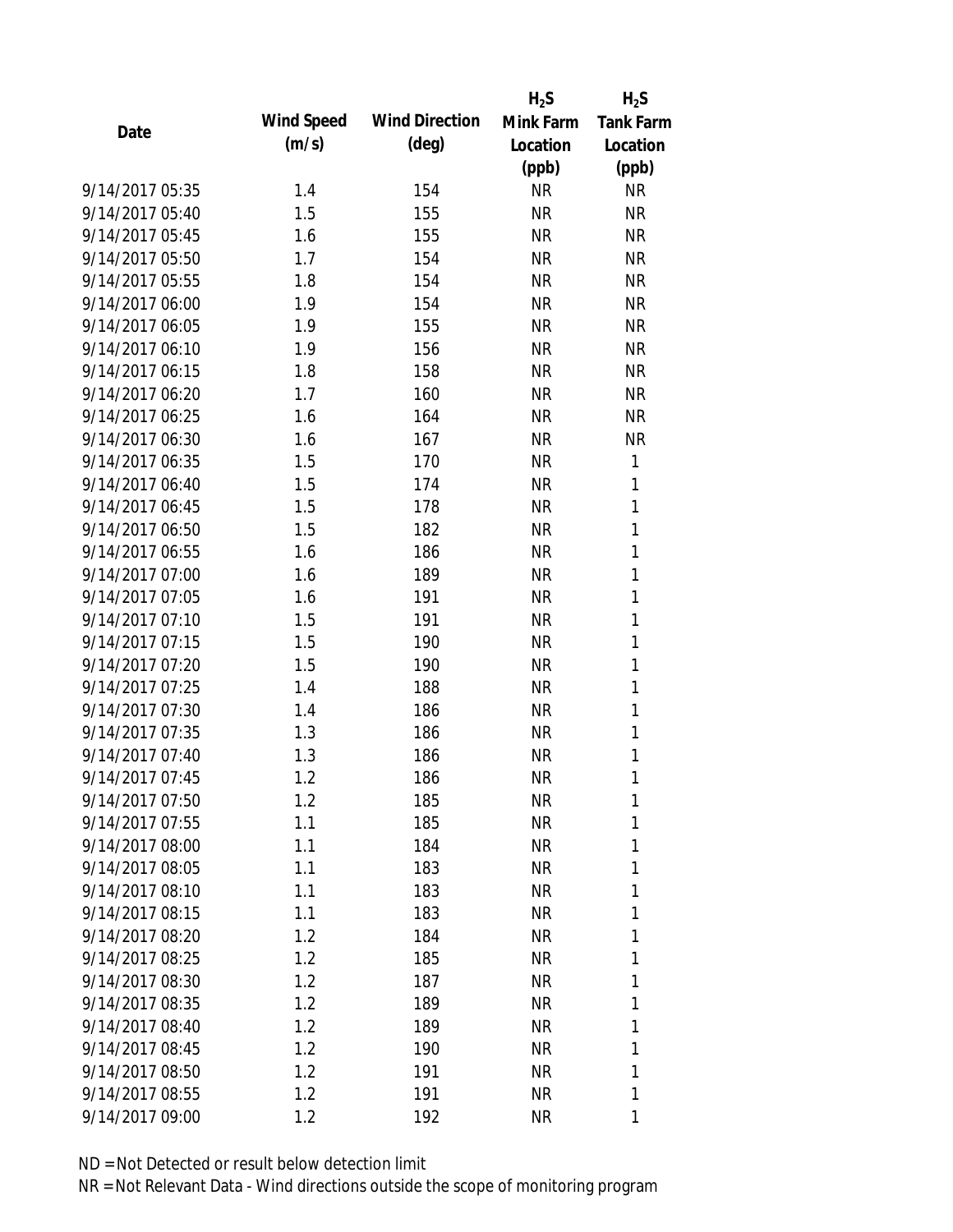|                 |                   |                       | $H_2S$    | $H_2S$           |
|-----------------|-------------------|-----------------------|-----------|------------------|
| Date            | <b>Wind Speed</b> | <b>Wind Direction</b> | Mink Farm | <b>Tank Farm</b> |
|                 | (m/s)             | $(\text{deg})$        | Location  | Location         |
|                 |                   |                       | (ppb)     | (ppb)            |
| 9/14/2017 09:05 | 1.2               | 193                   | <b>NR</b> | 1                |
| 9/14/2017 09:10 | 1.2               | 196                   | <b>NR</b> | 1                |
| 9/14/2017 09:15 | 1.2               | 197                   | <b>NR</b> | 1                |
| 9/14/2017 09:20 | 1.1               | 197                   | <b>NR</b> | 1                |
| 9/14/2017 09:25 | 1.1               | 195                   | <b>NR</b> | $\mathbf{1}$     |
| 9/14/2017 09:30 | 1.0               | 192                   | <b>NR</b> | 1                |
| 9/14/2017 09:35 | 1.0               | 187                   | <b>NR</b> | $\mathbf{1}$     |
| 9/14/2017 09:40 | 0.9               | 178                   | <b>NR</b> | $\mathbf{1}$     |
| 9/14/2017 09:45 | 0.9               | 169                   | <b>NR</b> | <b>NR</b>        |
| 9/14/2017 09:50 | 0.9               | 161                   | <b>NR</b> | <b>NR</b>        |
| 9/14/2017 09:55 | 0.9               | 153                   | <b>NR</b> | <b>NR</b>        |
| 9/14/2017 10:00 | 1.0               | 147                   | <b>NR</b> | <b>NR</b>        |
| 9/14/2017 10:05 | 1.1               | 142                   | <b>NR</b> | <b>NR</b>        |
| 9/14/2017 10:10 | 1.3               | 141                   | <b>NR</b> | <b>NR</b>        |
| 9/14/2017 10:15 | 1.4               | 142                   | <b>NR</b> | <b>NR</b>        |
| 9/14/2017 10:20 | 1.5               | 141                   | <b>NR</b> | <b>NR</b>        |
| 9/14/2017 10:25 | 1.6               | 142                   | <b>NR</b> | <b>NR</b>        |
| 9/14/2017 10:30 | 1.6               | 143                   | <b>NR</b> | <b>NR</b>        |
| 9/14/2017 10:35 | 1.6               | 143                   | <b>NR</b> | <b>NR</b>        |
| 9/14/2017 10:40 | 1.6               | 143                   | <b>NR</b> | <b>NR</b>        |
| 9/14/2017 10:45 | 1.5               | 143                   | <b>NR</b> | <b>NR</b>        |
| 9/14/2017 10:50 | 1.4               | 144                   | <b>NR</b> | <b>NR</b>        |
| 9/14/2017 10:55 | 1.4               | 144                   | <b>NR</b> | <b>NR</b>        |
| 9/14/2017 11:00 | 1.4               | 145                   | <b>NR</b> | <b>NR</b>        |
| 9/14/2017 11:05 | 1.5               | 146                   | <b>NR</b> | <b>NR</b>        |
| 9/14/2017 11:10 | 1.6               | 148                   | <b>NR</b> | <b>NR</b>        |
| 9/14/2017 11:15 | 1.7               | 150                   | <b>NR</b> | <b>NR</b>        |
| 9/14/2017 11:20 | 1.7               | 150                   | NR        | <b>NR</b>        |
| 9/14/2017 11:25 | 1.7               | 155                   | <b>NR</b> | <b>NR</b>        |
| 9/14/2017 11:30 | 1.8               | 161                   | NR        | <b>NR</b>        |
| 9/14/2017 11:35 | 1.8               | 167                   | <b>NR</b> | <b>NR</b>        |
| 9/14/2017 11:40 | 1.7               | 173                   | <b>NR</b> | 1                |
| 9/14/2017 11:45 | 1.7               | 179                   | <b>NR</b> | 1                |
| 9/14/2017 11:50 | 1.7               | 186                   | <b>NR</b> | 1                |
| 9/14/2017 11:55 | 1.8               | 190                   | <b>NR</b> | 1                |
| 9/14/2017 12:00 | 1.8               | 191                   | <b>NR</b> | 1                |
| 9/14/2017 12:05 | 1.9               | 193                   | <b>NR</b> | 1                |
| 9/14/2017 12:10 | 2.0               | 194                   | <b>NR</b> | 1                |
| 9/14/2017 12:15 | 2.1               | 195                   | <b>NR</b> | 1                |
| 9/14/2017 12:20 | 2.1               | 193                   | NR        | 1                |
| 9/14/2017 12:25 | 2.2               | 193                   | <b>NR</b> | 1                |
| 9/14/2017 12:30 | 2.2               | 193                   | <b>NR</b> | 1                |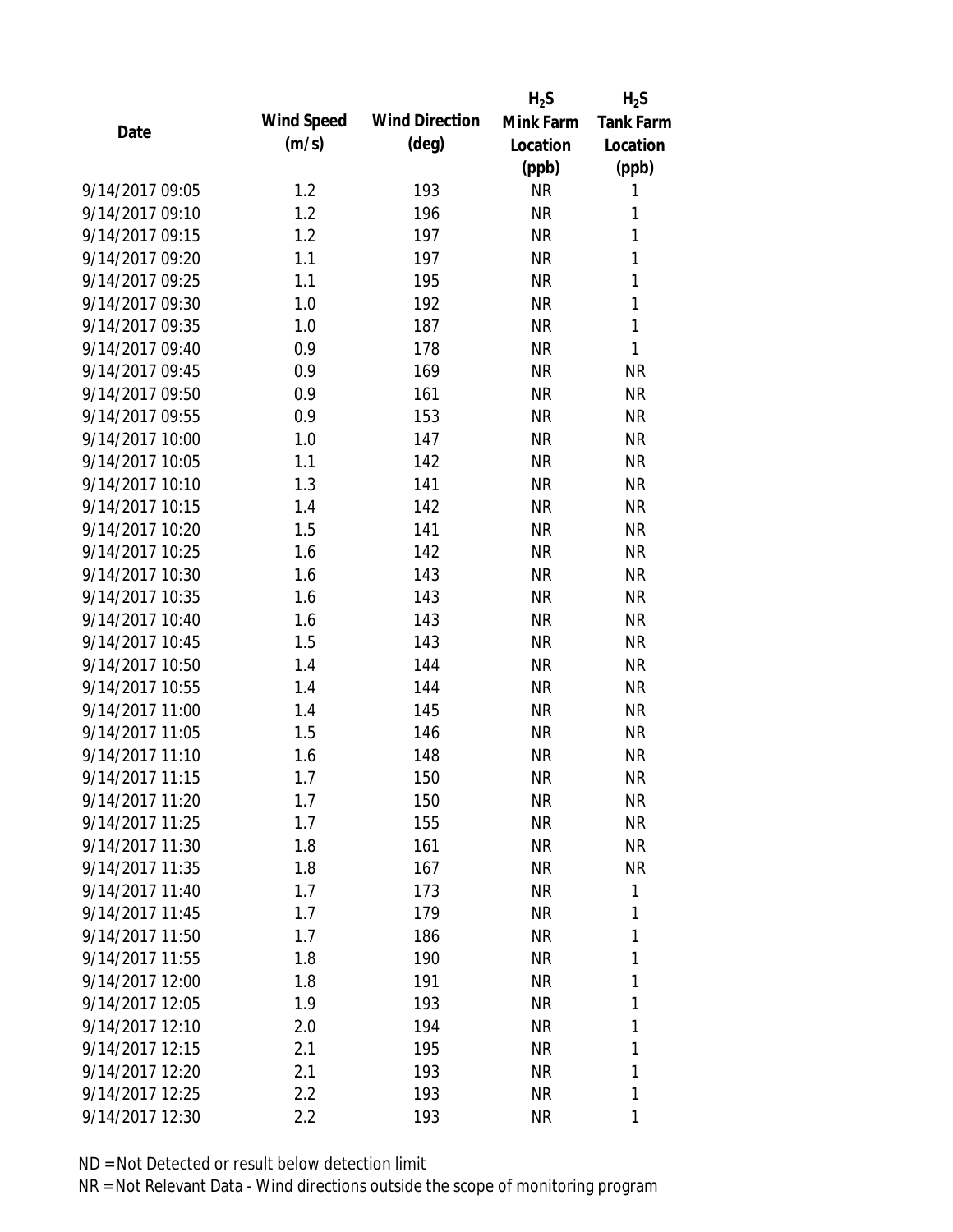|                 |            |                       | $H_2S$    | $H_2S$           |
|-----------------|------------|-----------------------|-----------|------------------|
| Date            | Wind Speed | <b>Wind Direction</b> | Mink Farm | <b>Tank Farm</b> |
|                 | (m/s)      | $(\text{deg})$        | Location  | Location         |
|                 |            |                       | (ppb)     | (ppb)            |
| 9/14/2017 12:35 | 2.3        | 191                   | <b>NR</b> | 1                |
| 9/14/2017 12:40 | 2.3        | 192                   | <b>NR</b> | 1                |
| 9/14/2017 12:45 | 2.4        | 192                   | <b>NR</b> | 1                |
| 9/14/2017 12:50 | 2.4        | 192                   | <b>NR</b> | 1                |
| 9/14/2017 12:55 | 2.4        | 191                   | <b>NR</b> | 1                |
| 9/14/2017 13:00 | 2.5        | 191                   | <b>NR</b> | 1                |
| 9/14/2017 13:05 | 2.5        | 191                   | <b>NR</b> | 1                |
| 9/14/2017 13:10 | 2.5        | 190                   | <b>NR</b> | 1                |
| 9/14/2017 13:15 | 2.4        | 189                   | <b>NR</b> | 1                |
| 9/14/2017 13:20 | 2.4        | 191                   | <b>NR</b> | 1                |
| 9/14/2017 13:25 | 2.4        | 194                   | <b>NR</b> | 1                |
| 9/14/2017 13:30 | 2.4        | 195                   | <b>NR</b> | 1                |
| 9/14/2017 13:35 | 2.4        | 193                   | <b>NR</b> | 1                |
| 9/14/2017 13:40 | 2.3        | 193                   | <b>NR</b> | 1                |
| 9/14/2017 13:45 | 2.3        | 192                   | <b>NR</b> | 1                |
| 9/14/2017 13:50 | 2.4        | 190                   | <b>NR</b> | 1                |
| 9/14/2017 13:55 | 2.4        | 190                   | <b>NR</b> | 1                |
| 9/14/2017 14:00 | 2.3        | 192                   | <b>NR</b> | 1                |
| 9/14/2017 14:05 | 2.4        | 197                   | <b>NR</b> | 1                |
| 9/14/2017 14:10 | 2.4        | 201                   | <b>NR</b> | 1                |
| 9/14/2017 14:15 | 2.4        | 205                   | <b>NR</b> | 1                |
| 9/14/2017 14:20 | 2.4        | 206                   | <b>NR</b> | 1                |
| 9/14/2017 14:25 | 2.4        | 205                   | <b>NR</b> | 1                |
| 9/14/2017 14:30 | 2.5        | 203                   | <b>NR</b> | 1                |
| 9/14/2017 14:35 | 2.5        | 200                   | <b>NR</b> | 1                |
| 9/14/2017 14:40 | 2.5        | 199                   | <b>NR</b> | 1                |
| 9/14/2017 14:45 | 2.5        | 199                   | <b>NR</b> | 1                |
| 9/14/2017 14:50 | 2.5        | 199                   | NR        | 1                |
| 9/14/2017 14:55 | 2.5        | 197                   | <b>NR</b> | 1                |
| 9/14/2017 15:00 | 2.5        | 196                   | <b>NR</b> | 1                |
| 9/14/2017 15:05 | 2.5        | 194                   | <b>NR</b> | 1                |
| 9/14/2017 15:10 | 2.5        | 189                   | <b>NR</b> | 1                |
| 9/14/2017 15:15 | 2.5        | 182                   | NR        | 1                |
| 9/14/2017 15:20 | 2.4        | 177                   | <b>NR</b> | 1                |
| 9/14/2017 15:25 | 2.4        | 176                   | <b>NR</b> | 1                |
| 9/14/2017 15:30 | 2.4        | 174                   | <b>NR</b> | 1                |
| 9/14/2017 15:35 | 2.4        | 171                   | <b>NR</b> | 1                |
| 9/14/2017 15:40 | 2.4        | 169                   | NR        | ΝR               |
| 9/14/2017 15:45 | 2.5        | 170                   | <b>NR</b> | $\mathbf{1}$     |
| 9/14/2017 15:50 | 2.6        | 169                   | NR        | <b>NR</b>        |
| 9/14/2017 15:55 | 2.6        | 168                   | <b>NR</b> | <b>NR</b>        |
| 9/14/2017 16:00 | 2.7        | 169                   | <b>NR</b> | <b>NR</b>        |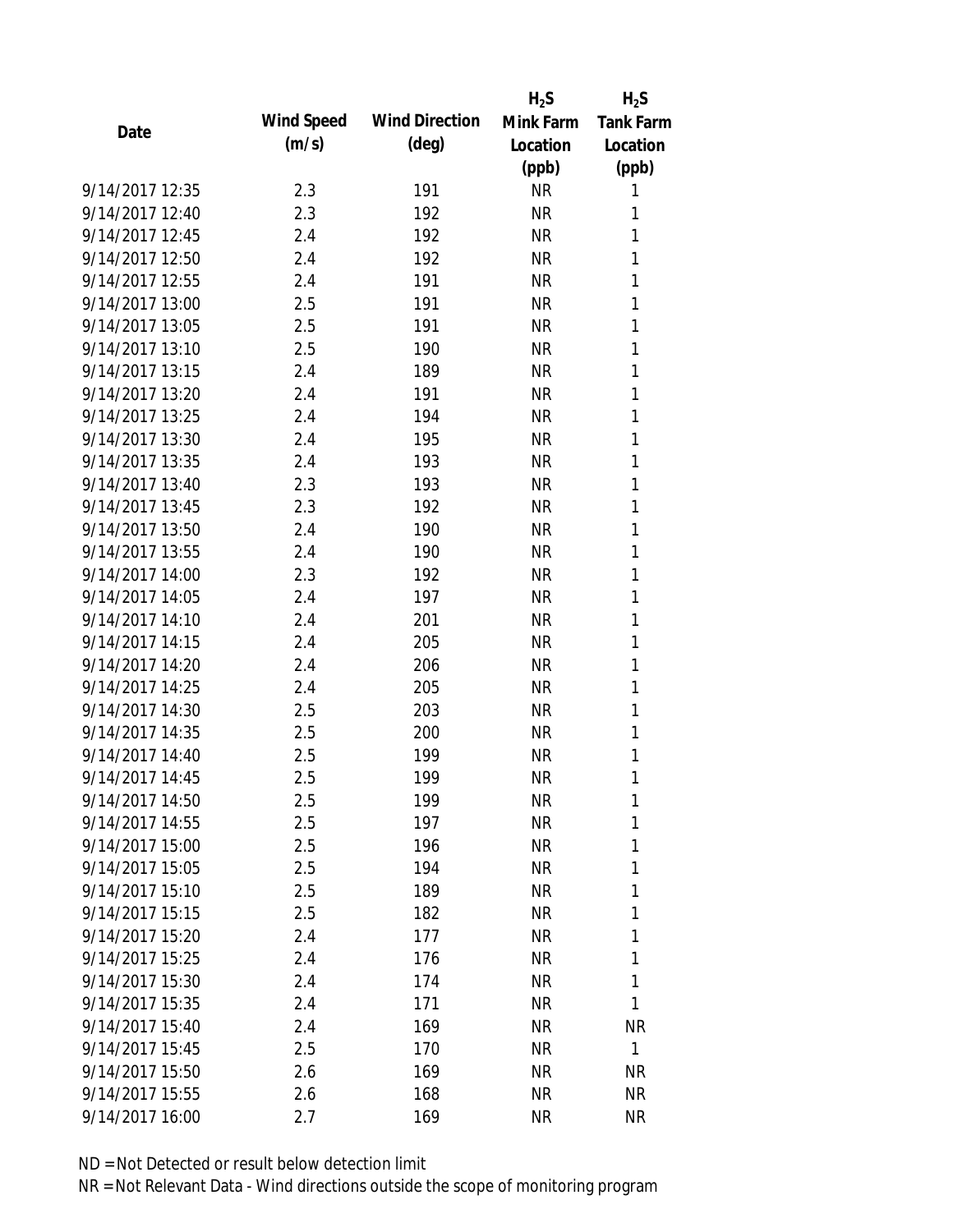|                 |            |                       | $H_2S$    | $H_2S$           |
|-----------------|------------|-----------------------|-----------|------------------|
| Date            | Wind Speed | <b>Wind Direction</b> | Mink Farm | <b>Tank Farm</b> |
|                 | (m/s)      | $(\text{deg})$        | Location  | Location         |
|                 |            |                       | (ppb)     | (ppb)            |
| 9/14/2017 16:05 | 2.7        | 172                   | <b>NR</b> | 1                |
| 9/14/2017 16:10 | 2.7        | 176                   | <b>NR</b> | 1                |
| 9/14/2017 16:15 | 2.7        | 181                   | <b>NR</b> | 1                |
| 9/14/2017 16:20 | 2.7        | 186                   | <b>NR</b> | 1                |
| 9/14/2017 16:25 | 2.7        | 190                   | <b>NR</b> | 1                |
| 9/14/2017 16:30 | 2.7        | 192                   | <b>NR</b> | 1                |
| 9/14/2017 16:35 | 2.6        | 194                   | <b>NR</b> | 1                |
| 9/14/2017 16:40 | 2.7        | 194                   | <b>NR</b> | 1                |
| 9/14/2017 16:45 | 2.7        | 191                   | <b>NR</b> | 1                |
| 9/14/2017 16:50 | 2.7        | 188                   | <b>NR</b> | 1                |
| 9/14/2017 16:55 | 2.8        | 185                   | <b>NR</b> | 1                |
| 9/14/2017 17:00 | 2.8        | 182                   | <b>NR</b> | 1                |
| 9/14/2017 17:05 | 2.8        | 178                   | <b>NR</b> | 1                |
| 9/14/2017 17:10 | 2.8        | 175                   | <b>NR</b> | 1                |
| 9/14/2017 17:15 | 2.9        | 173                   | <b>NR</b> | 1                |
| 9/14/2017 17:20 | 2.9        | 170                   | <b>NR</b> | 1                |
| 9/14/2017 17:25 | 2.9        | 169                   | <b>NR</b> | <b>NR</b>        |
| 9/14/2017 17:30 | 2.9        | 168                   | <b>NR</b> | <b>NR</b>        |
| 9/14/2017 17:35 | 2.9        | 168                   | <b>NR</b> | <b>NR</b>        |
| 9/14/2017 17:40 | 2.9        | 168                   | <b>NR</b> | <b>NR</b>        |
| 9/14/2017 17:45 | 2.9        | 169                   | <b>NR</b> | <b>NR</b>        |
| 9/14/2017 17:50 | 2.9        | 171                   | <b>NR</b> | 1                |
| 9/14/2017 17:55 | 2.9        | 171                   | <b>NR</b> | 1                |
| 9/14/2017 18:00 | 2.9        | 171                   | <b>NR</b> | 1                |
| 9/14/2017 18:05 | 2.9        | 171                   | <b>NR</b> | 1                |
| 9/14/2017 18:10 | 2.9        | 171                   | <b>NR</b> | 1                |
| 9/14/2017 18:15 | 3.0        | 168                   | <b>NR</b> | <b>NR</b>        |
| 9/14/2017 18:20 | 2.9        | 165                   | <b>NR</b> | <b>NR</b>        |
| 9/14/2017 18:25 | 2.9        | 164                   | <b>NR</b> | <b>NR</b>        |
| 9/14/2017 18:30 | 2.9        | 162                   | <b>NR</b> | <b>NR</b>        |
| 9/14/2017 18:35 | 2.9        | 160                   | <b>NR</b> | <b>NR</b>        |
| 9/14/2017 18:40 | 2.9        | 157                   | <b>NR</b> | <b>NR</b>        |
| 9/14/2017 18:45 | 2.8        | 156                   | <b>NR</b> | <b>NR</b>        |
| 9/14/2017 18:50 | 2.8        | 156                   | <b>NR</b> | <b>NR</b>        |
| 9/14/2017 18:55 | 2.7        | 155                   | <b>NR</b> | <b>NR</b>        |
| 9/14/2017 19:00 | 2.7        | 155                   | <b>NR</b> | <b>NR</b>        |
| 9/14/2017 19:05 | 2.7        | 156                   | <b>NR</b> | <b>NR</b>        |
| 9/14/2017 19:10 | 2.6        | 157                   | <b>NR</b> | <b>NR</b>        |
| 9/14/2017 19:15 | 2.6        | 158                   | <b>NR</b> | <b>NR</b>        |
| 9/14/2017 19:20 | 2.6        | 159                   | <b>NR</b> | <b>NR</b>        |
| 9/14/2017 19:25 | 2.5        | 160                   | <b>NR</b> | <b>NR</b>        |
| 9/14/2017 19:30 | 2.5        | 161                   | <b>NR</b> | <b>NR</b>        |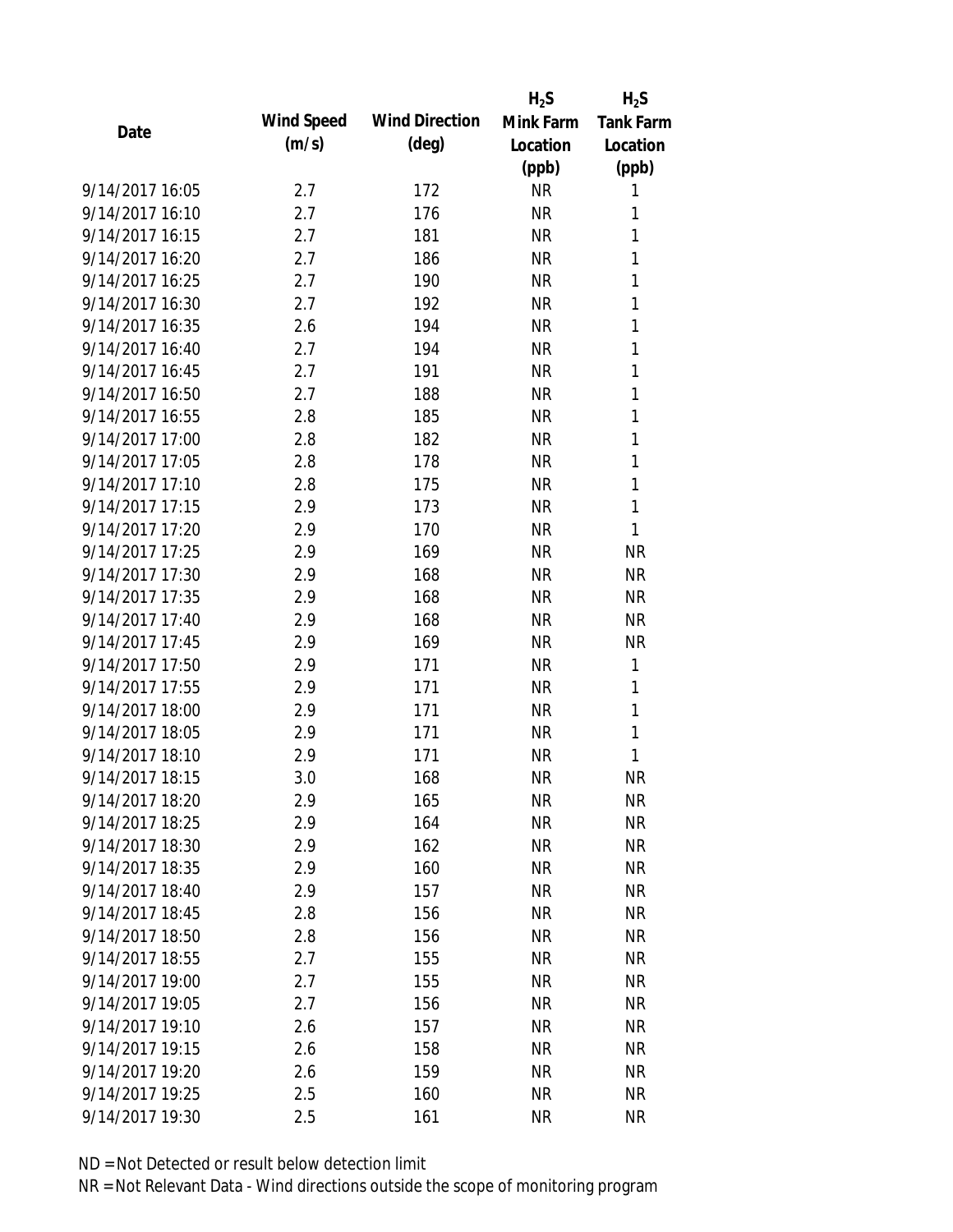|                 |            |                       | $H_2S$    | $H_2S$           |
|-----------------|------------|-----------------------|-----------|------------------|
| Date            | Wind Speed | <b>Wind Direction</b> | Mink Farm | <b>Tank Farm</b> |
|                 | (m/s)      | $(\text{deg})$        | Location  | Location         |
|                 |            |                       | (ppb)     | (ppb)            |
| 9/14/2017 19:35 | 2.4        | 161                   | <b>NR</b> | <b>NR</b>        |
| 9/14/2017 19:40 | 2.4        | 160                   | <b>NR</b> | <b>NR</b>        |
| 9/14/2017 19:45 | 2.4        | 158                   | <b>NR</b> | <b>NR</b>        |
| 9/14/2017 19:50 | 2.4        | 156                   | <b>NR</b> | <b>NR</b>        |
| 9/14/2017 19:55 | 2.4        | 153                   | <b>NR</b> | <b>NR</b>        |
| 9/14/2017 20:00 | 2.4        | 151                   | <b>NR</b> | <b>NR</b>        |
| 9/14/2017 20:05 | 2.5        | 149                   | <b>NR</b> | <b>NR</b>        |
| 9/14/2017 20:10 | 2.5        | 149                   | <b>NR</b> | <b>NR</b>        |
| 9/14/2017 20:15 | 2.5        | 148                   | <b>NR</b> | <b>NR</b>        |
| 9/14/2017 20:20 | 2.5        | 148                   | <b>NR</b> | <b>NR</b>        |
| 9/14/2017 20:25 | 2.5        | 149                   | <b>NR</b> | <b>NR</b>        |
| 9/14/2017 20:30 | 2.5        | 149                   | <b>NR</b> | <b>NR</b>        |
| 9/14/2017 20:35 | 2.6        | 149                   | <b>NR</b> | <b>NR</b>        |
| 9/14/2017 20:40 | 2.6        | 149                   | <b>NR</b> | <b>NR</b>        |
| 9/14/2017 20:45 | 2.7        | 149                   | <b>NR</b> | <b>NR</b>        |
| 9/14/2017 20:50 | 2.7        | 149                   | <b>NR</b> | <b>NR</b>        |
| 9/14/2017 20:55 | 2.8        | 149                   | <b>NR</b> | <b>NR</b>        |
| 9/14/2017 21:00 | 2.8        | 150                   | <b>NR</b> | <b>NR</b>        |
| 9/14/2017 21:05 | 2.8        | 150                   | <b>NR</b> | <b>NR</b>        |
| 9/14/2017 21:10 | 2.9        | 150                   | <b>NR</b> | <b>NR</b>        |
| 9/14/2017 21:15 | 2.9        | 151                   | <b>NR</b> | <b>NR</b>        |
| 9/14/2017 21:20 | 3.0        | 152                   | <b>NR</b> | <b>NR</b>        |
| 9/14/2017 21:25 | 3.2        | 152                   | <b>NR</b> | <b>NR</b>        |
| 9/14/2017 21:30 | 3.4        | 153                   | <b>NR</b> | <b>NR</b>        |
| 9/14/2017 21:35 | 3.5        | 154                   | <b>NR</b> | <b>NR</b>        |
| 9/14/2017 21:40 | 3.7        | 155                   | <b>NR</b> | <b>NR</b>        |
| 9/14/2017 21:45 | 3.9        | 156                   | <b>NR</b> | <b>NR</b>        |
| 9/14/2017 21:50 | 4.0        | 156                   | NR        | <b>NR</b>        |
| 9/14/2017 21:55 | 4.0        | 156                   | <b>NR</b> | <b>NR</b>        |
| 9/14/2017 22:00 | 4.0        | 156                   | <b>NR</b> | <b>NR</b>        |
| 9/14/2017 22:05 | 4.0        | 156                   | <b>NR</b> | <b>NR</b>        |
| 9/14/2017 22:10 | 3.9        | 156                   | <b>NR</b> | <b>NR</b>        |
| 9/14/2017 22:15 | 3.9        | 156                   | <b>NR</b> | <b>NR</b>        |
| 9/14/2017 22:20 | 3.9        | 155                   | <b>NR</b> | <b>NR</b>        |
| 9/14/2017 22:25 | 3.8        | 155                   | <b>NR</b> | <b>NR</b>        |
| 9/14/2017 22:30 | 3.8        | 155                   | <b>NR</b> | <b>NR</b>        |
| 9/14/2017 22:35 | 3.7        | 155                   | <b>NR</b> | <b>NR</b>        |
| 9/14/2017 22:40 | 3.7        | 155                   | <b>NR</b> | <b>NR</b>        |
| 9/14/2017 22:45 | 3.7        | 155                   | <b>NR</b> | <b>NR</b>        |
| 9/14/2017 22:50 | 3.6        | 155                   | <b>NR</b> | <b>NR</b>        |
| 9/14/2017 22:55 | 3.6        | 155                   | <b>NR</b> | <b>NR</b>        |
| 9/14/2017 23:00 | 3.6        | 155                   | <b>NR</b> | <b>NR</b>        |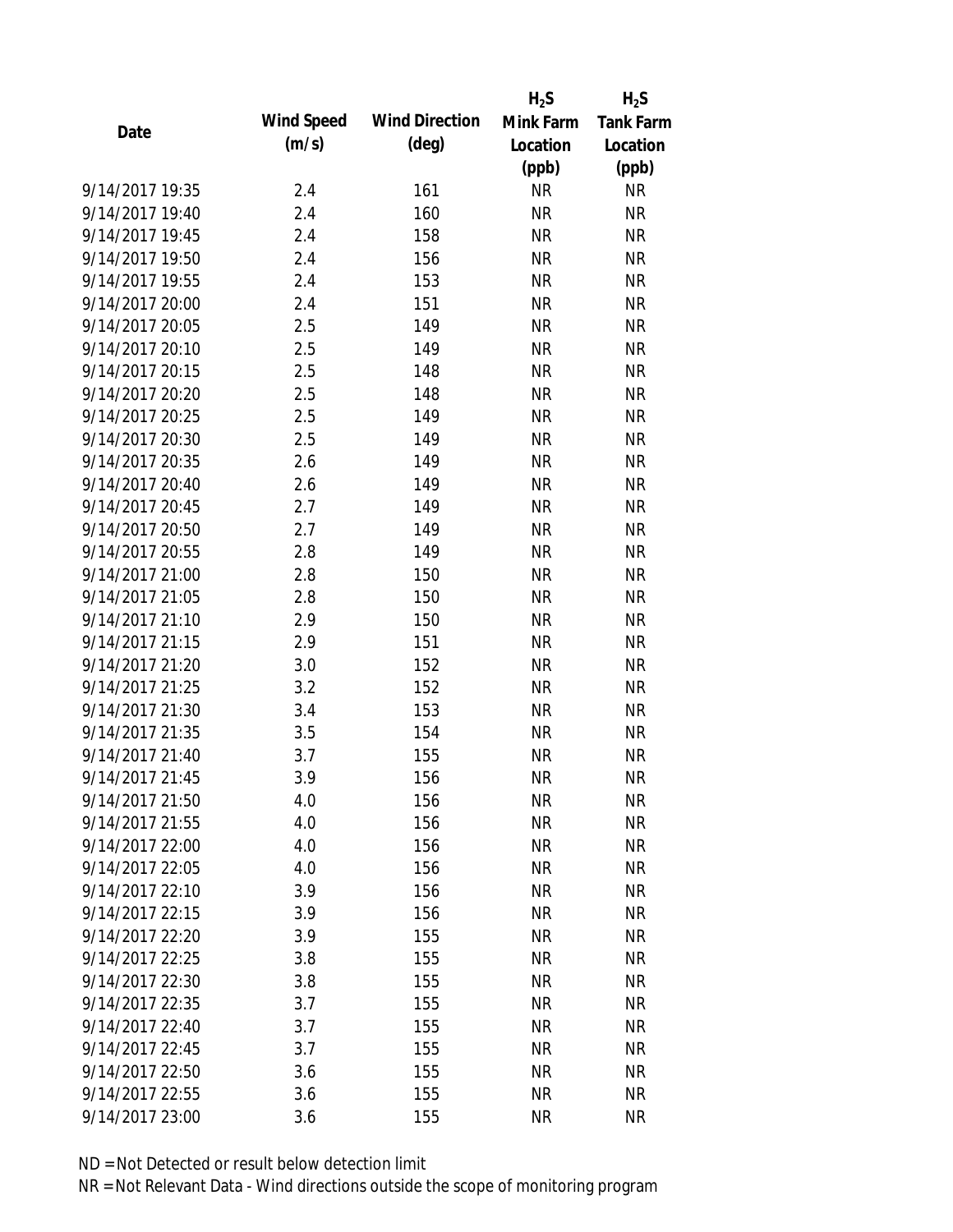|                 |            |                       | $H_2S$    | $H_2S$           |
|-----------------|------------|-----------------------|-----------|------------------|
| Date            | Wind Speed | <b>Wind Direction</b> | Mink Farm | <b>Tank Farm</b> |
|                 | (m/s)      | $(\text{deg})$        | Location  | Location         |
|                 |            |                       | (ppb)     | (ppb)            |
| 9/14/2017 23:05 | 3.6        | 155                   | <b>NR</b> | <b>NR</b>        |
| 9/14/2017 23:10 | 3.6        | 154                   | <b>NR</b> | <b>NR</b>        |
| 9/14/2017 23:15 | 3.6        | 154                   | <b>NR</b> | <b>NR</b>        |
| 9/14/2017 23:20 | 3.6        | 154                   | <b>NR</b> | <b>NR</b>        |
| 9/14/2017 23:25 | 3.6        | 153                   | <b>NR</b> | <b>NR</b>        |
| 9/14/2017 23:30 | 3.6        | 153                   | <b>NR</b> | <b>NR</b>        |
| 9/14/2017 23:35 | 3.6        | 152                   | <b>NR</b> | <b>NR</b>        |
| 9/14/2017 23:40 | 3.5        | 151                   | <b>NR</b> | <b>NR</b>        |
| 9/14/2017 23:45 | 3.5        | 150                   | <b>NR</b> | <b>NR</b>        |
| 9/14/2017 23:50 | 3.4        | 149                   | <b>NR</b> | <b>NR</b>        |
| 9/14/2017 23:55 | 3.4        | 148                   | <b>NR</b> | <b>NR</b>        |
| 9/14/2017 24:00 | 3.3        | 147                   | <b>NR</b> | <b>NR</b>        |
| 9/15/2017 00:05 | 3.2        | 146                   | <b>NR</b> | <b>NR</b>        |
| 9/15/2017 00:10 | 3.2        | 146                   | <b>NR</b> | <b>NR</b>        |
| 9/15/2017 00:15 | 3.1        | 145                   | <b>NR</b> | <b>NR</b>        |
| 9/15/2017 00:20 | 3.1        | 146                   | <b>NR</b> | <b>NR</b>        |
| 9/15/2017 00:25 | 3.2        | 146                   | <b>NR</b> | <b>NR</b>        |
| 9/15/2017 00:30 | 3.2        | 146                   | <b>NR</b> | <b>NR</b>        |
| 9/15/2017 00:35 | 3.3        | 147                   | <b>NR</b> | <b>NR</b>        |
| 9/15/2017 00:40 | 3.3        | 148                   | <b>NR</b> | <b>NR</b>        |
| 9/15/2017 00:45 | 3.3        | 150                   | <b>NR</b> | <b>NR</b>        |
| 9/15/2017 00:50 | 3.2        | 151                   | <b>NR</b> | <b>NR</b>        |
| 9/15/2017 00:55 | 3.2        | 152                   | <b>NR</b> | <b>NR</b>        |
| 9/15/2017 01:00 | 3.2        | 152                   | <b>NR</b> | <b>NR</b>        |
| 9/15/2017 01:05 | 3.2        | 153                   | <b>NR</b> | <b>NR</b>        |
| 9/15/2017 01:10 | 3.2        | 152                   | <b>NR</b> | <b>NR</b>        |
| 9/15/2017 01:15 | 3.2        | 152                   | <b>NR</b> | <b>NR</b>        |
| 9/15/2017 01:20 | 3.2        | 151                   | ΝR        | <b>NR</b>        |
| 9/15/2017 01:25 | 3.3        | 151                   | <b>NR</b> | <b>NR</b>        |
| 9/15/2017 01:30 | 3.3        | 152                   | <b>NR</b> | <b>NR</b>        |
| 9/15/2017 01:35 | 3.4        | 153                   | <b>NR</b> | <b>NR</b>        |
| 9/15/2017 01:40 | 3.4        | 154                   | <b>NR</b> | <b>NR</b>        |
| 9/15/2017 01:45 | 3.5        | 155                   | <b>NR</b> | <b>NR</b>        |
| 9/15/2017 01:50 | 3.5        | 156                   | <b>NR</b> | <b>NR</b>        |
| 9/15/2017 01:55 | 3.5        | 156                   | <b>NR</b> | <b>NR</b>        |
| 9/15/2017 02:00 | 3.5        | 156                   | <b>NR</b> | <b>NR</b>        |
| 9/15/2017 02:05 | 3.5        | 156                   | <b>NR</b> | <b>NR</b>        |
| 9/15/2017 02:10 | 3.5        | 156                   | <b>NR</b> | <b>NR</b>        |
| 9/15/2017 02:15 | 3.5        | 155                   | <b>NR</b> | <b>NR</b>        |
| 9/15/2017 02:20 | 3.6        | 155                   | ΝR        | <b>NR</b>        |
| 9/15/2017 02:25 | 3.6        | 155                   | <b>NR</b> | <b>NR</b>        |
| 9/15/2017 02:30 | 3.6        | 156                   | <b>NR</b> | <b>NR</b>        |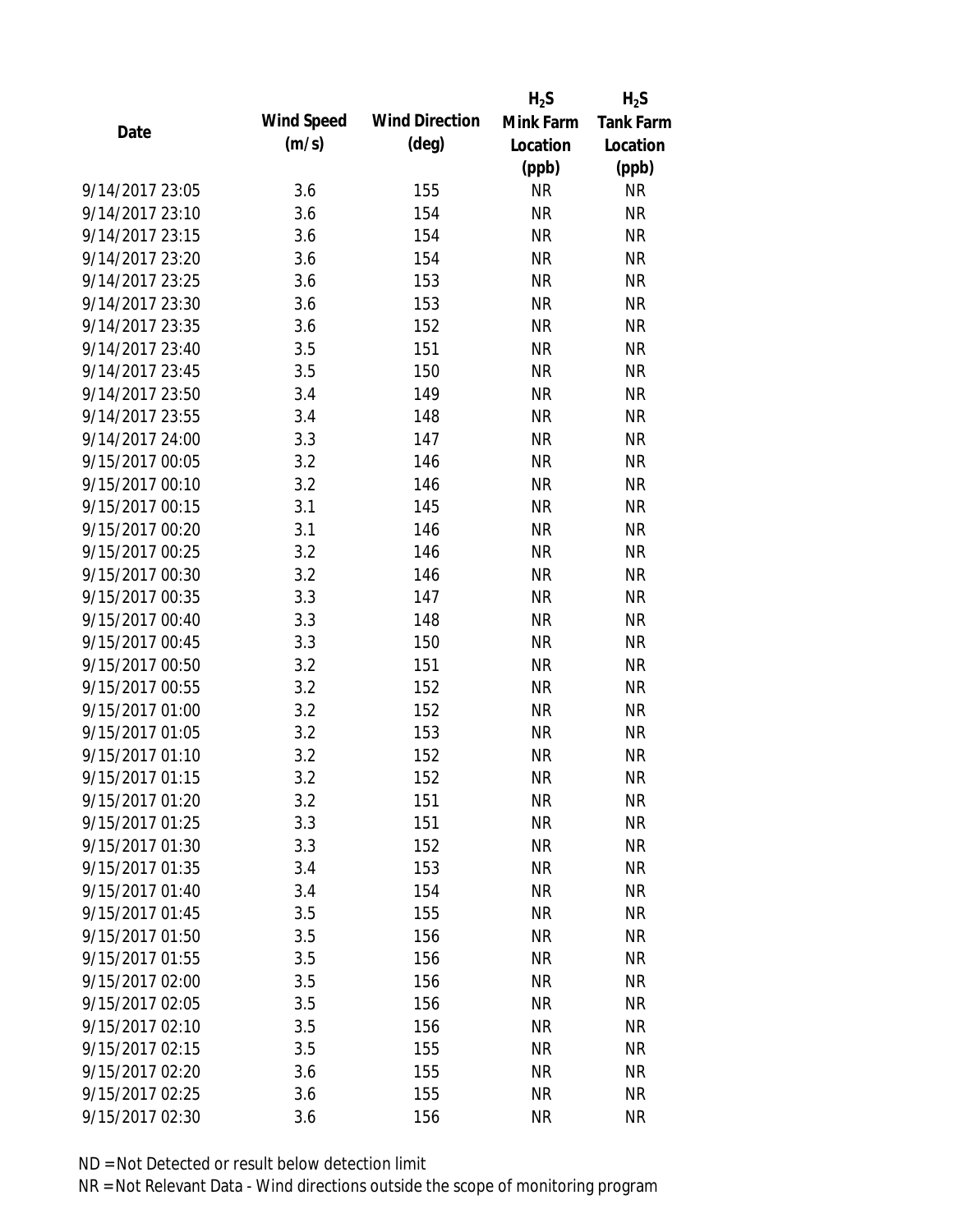|                 |            |                       | $H_2S$    | $H_2S$           |
|-----------------|------------|-----------------------|-----------|------------------|
| Date            | Wind Speed | <b>Wind Direction</b> | Mink Farm | <b>Tank Farm</b> |
|                 | (m/s)      | $(\text{deg})$        | Location  | Location         |
|                 |            |                       | (ppb)     | (ppb)            |
| 9/15/2017 02:35 | 3.5        | 157                   | <b>NR</b> | <b>NR</b>        |
| 9/15/2017 02:40 | 3.4        | 159                   | <b>NR</b> | <b>NR</b>        |
| 9/15/2017 02:45 | 3.3        | 160                   | <b>NR</b> | <b>NR</b>        |
| 9/15/2017 02:50 | 3.1        | 162                   | <b>NR</b> | <b>NR</b>        |
| 9/15/2017 02:55 | 3.0        | 164                   | <b>NR</b> | <b>NR</b>        |
| 9/15/2017 03:00 | 2.9        | 165                   | <b>NR</b> | <b>NR</b>        |
| 9/15/2017 03:05 | 2.9        | 165                   | <b>NR</b> | <b>NR</b>        |
| 9/15/2017 03:10 | 2.8        | 165                   | <b>NR</b> | <b>NR</b>        |
| 9/15/2017 03:15 | 2.8        | 165                   | <b>NR</b> | <b>NR</b>        |
| 9/15/2017 03:20 | 2.7        | 165                   | <b>NR</b> | <b>NR</b>        |
| 9/15/2017 03:25 | 2.7        | 166                   | <b>NR</b> | <b>NR</b>        |
| 9/15/2017 03:30 | 2.7        | 167                   | <b>NR</b> | <b>NR</b>        |
| 9/15/2017 03:35 | 2.8        | 168                   | <b>NR</b> | <b>NR</b>        |
| 9/15/2017 03:40 | 2.8        | 169                   | <b>NR</b> | <b>NR</b>        |
| 9/15/2017 03:45 | 2.9        | 170                   | <b>NR</b> | 1                |
| 9/15/2017 03:50 | 3.0        | 171                   | <b>NR</b> | 1                |
| 9/15/2017 03:55 | 3.1        | 171                   | <b>NR</b> | 1                |
| 9/15/2017 04:00 | 3.2        | 171                   | <b>NR</b> | $\mathbf{1}$     |
| 9/15/2017 04:05 | 3.3        | 170                   | <b>NR</b> | $\mathbf{1}$     |
| 9/15/2017 04:10 | 3.3        | 170                   | <b>NR</b> | 1                |
| 9/15/2017 04:15 | 3.4        | 169                   | <b>NR</b> | <b>NR</b>        |
| 9/15/2017 04:20 | 3.4        | 169                   | <b>NR</b> | <b>NR</b>        |
| 9/15/2017 04:25 | 3.4        | 168                   | <b>NR</b> | <b>NR</b>        |
| 9/15/2017 04:30 | 3.3        | 168                   | <b>NR</b> | <b>NR</b>        |
| 9/15/2017 04:35 | 3.3        | 168                   | <b>NR</b> | <b>NR</b>        |
| 9/15/2017 04:40 | 3.2        | 168                   | <b>NR</b> | <b>NR</b>        |
| 9/15/2017 04:45 | 3.2        | 168                   | <b>NR</b> | <b>NR</b>        |
| 9/15/2017 04:50 | 3.1        | 167                   | ΝR        | <b>NR</b>        |
| 9/15/2017 04:55 | 3.1        | 167                   | <b>NR</b> | <b>NR</b>        |
| 9/15/2017 05:00 | 3.0        | 167                   | <b>NR</b> | <b>NR</b>        |
| 9/15/2017 05:05 | 3.1        | 166                   | <b>NR</b> | <b>NR</b>        |
| 9/15/2017 05:10 | 3.1        | 166                   | <b>NR</b> | <b>NR</b>        |
| 9/15/2017 05:15 | 3.1        | 165                   | <b>NR</b> | <b>NR</b>        |
| 9/15/2017 05:20 | 3.2        | 164                   | <b>NR</b> | <b>NR</b>        |
| 9/15/2017 05:25 | 3.2        | 163                   | <b>NR</b> | <b>NR</b>        |
| 9/15/2017 05:30 | 3.3        | 162                   | <b>NR</b> | <b>NR</b>        |
| 9/15/2017 05:35 | 3.3        | 161                   | <b>NR</b> | <b>NR</b>        |
| 9/15/2017 05:40 | 3.3        | 160                   | <b>NR</b> | <b>NR</b>        |
| 9/15/2017 05:45 | 3.3        | 159                   | <b>NR</b> | <b>NR</b>        |
| 9/15/2017 05:50 | 3.4        | 159                   | <b>NR</b> | <b>NR</b>        |
| 9/15/2017 05:55 | 3.5        | 158                   | <b>NR</b> | <b>NR</b>        |
| 9/15/2017 06:00 | 3.5        | 158                   | <b>NR</b> | <b>NR</b>        |
|                 |            |                       |           |                  |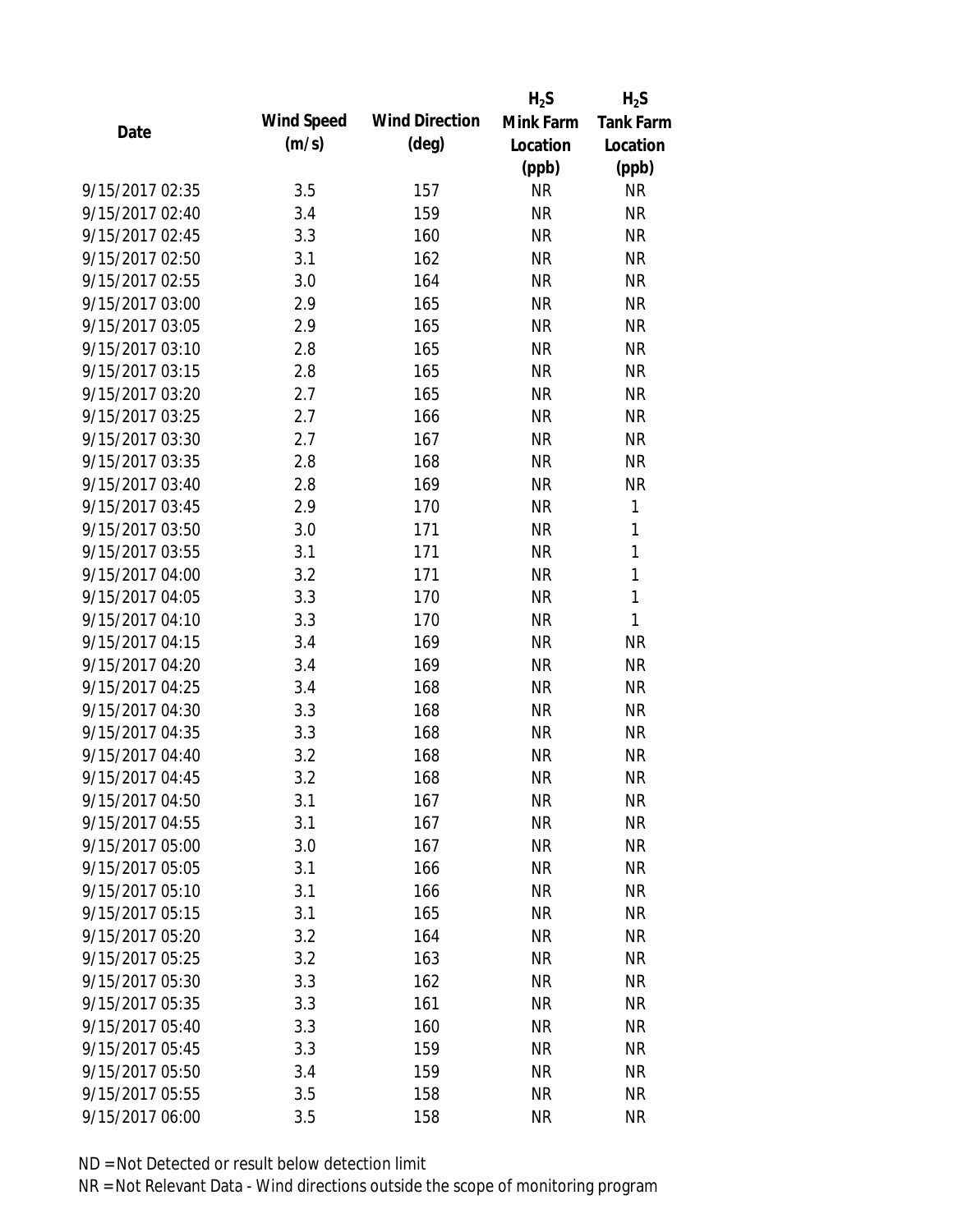|                 |            |                       | $H_2S$    | $H_2S$           |
|-----------------|------------|-----------------------|-----------|------------------|
| Date            | Wind Speed | <b>Wind Direction</b> | Mink Farm | <b>Tank Farm</b> |
|                 | (m/s)      | $(\text{deg})$        | Location  | Location         |
|                 |            |                       | (ppb)     | (ppb)            |
| 9/15/2017 06:05 | 3.6        | 157                   | <b>NR</b> | <b>NR</b>        |
| 9/15/2017 06:10 | 3.7        | 157                   | <b>NR</b> | <b>NR</b>        |
| 9/15/2017 06:15 | 3.8        | 157                   | <b>NR</b> | <b>NR</b>        |
| 9/15/2017 06:20 | 3.8        | 157                   | <b>NR</b> | <b>NR</b>        |
| 9/15/2017 06:25 | 3.8        | 157                   | <b>NR</b> | <b>NR</b>        |
| 9/15/2017 06:30 | 3.8        | 158                   | <b>NR</b> | <b>NR</b>        |
| 9/15/2017 06:35 | 3.7        | 158                   | <b>NR</b> | <b>NR</b>        |
| 9/15/2017 06:40 | 3.7        | 158                   | <b>NR</b> | <b>NR</b>        |
| 9/15/2017 06:45 | 3.7        | 158                   | <b>NR</b> | <b>NR</b>        |
| 9/15/2017 06:50 | 3.7        | 158                   | <b>NR</b> | <b>NR</b>        |
| 9/15/2017 06:55 | 3.7        | 158                   | <b>NR</b> | <b>NR</b>        |
| 9/15/2017 07:00 | 3.8        | 157                   | <b>NR</b> | <b>NR</b>        |
| 9/15/2017 07:05 | 3.9        | 157                   | <b>NR</b> | <b>NR</b>        |
| 9/15/2017 07:10 | 3.9        | 157                   | <b>NR</b> | <b>NR</b>        |
| 9/15/2017 07:15 | 3.9        | 157                   | <b>NR</b> | <b>NR</b>        |
| 9/15/2017 07:20 | 3.8        | 157                   | <b>NR</b> | <b>NR</b>        |
| 9/15/2017 07:25 | 3.7        | 158                   | <b>NR</b> | <b>NR</b>        |
| 9/15/2017 07:30 | 3.5        | 159                   | <b>NR</b> | <b>NR</b>        |
| 9/15/2017 07:35 | 3.3        | 161                   | <b>NR</b> | <b>NR</b>        |
| 9/15/2017 07:40 | 3.2        | 162                   | <b>NR</b> | <b>NR</b>        |
| 9/15/2017 07:45 | 3.1        | 163                   | <b>NR</b> | <b>NR</b>        |
| 9/15/2017 07:50 | 3.0        | 163                   | <b>NR</b> | <b>NR</b>        |
| 9/15/2017 07:55 | 3.0        | 163                   | <b>NR</b> | <b>NR</b>        |
| 9/15/2017 08:00 | 3.0        | 163                   | <b>NR</b> | <b>NR</b>        |
| 9/15/2017 08:05 | 3.1        | 163                   | <b>NR</b> | <b>NR</b>        |
| 9/15/2017 08:10 | 3.1        | 163                   | <b>NR</b> | <b>NR</b>        |
| 9/15/2017 08:15 | 3.1        | 163                   | <b>NR</b> | <b>NR</b>        |
| 9/15/2017 08:20 | 3.2        | 163                   | ΝR        | <b>NR</b>        |
| 9/15/2017 08:25 | 3.2        | 164                   | <b>NR</b> | <b>NR</b>        |
| 9/15/2017 08:30 | 3.2        | 164                   | <b>NR</b> | <b>NR</b>        |
| 9/15/2017 08:35 | 3.2        | 165                   | <b>NR</b> | <b>NR</b>        |
| 9/15/2017 08:40 | 3.2        | 165                   | <b>NR</b> | <b>NR</b>        |
| 9/15/2017 08:45 | 3.2        | 164                   | <b>NR</b> | <b>NR</b>        |
| 9/15/2017 08:50 | 3.2        | 164                   | <b>NR</b> | <b>NR</b>        |
| 9/15/2017 08:55 | 3.2        | 163                   | <b>NR</b> | <b>NR</b>        |
| 9/15/2017 09:00 | 3.2        | 163                   | <b>NR</b> | <b>NR</b>        |
| 9/15/2017 09:05 | 3.3        | 163                   | <b>NR</b> | <b>NR</b>        |
| 9/15/2017 09:10 | 3.4        | 163                   | <b>NR</b> | <b>NR</b>        |
| 9/15/2017 09:15 | 3.4        | 164                   | <b>NR</b> | <b>NR</b>        |
| 9/15/2017 09:20 | 3.5        | 165                   | <b>NR</b> | <b>NR</b>        |
| 9/15/2017 09:25 | 3.5        | 166                   | <b>NR</b> | <b>NR</b>        |
| 9/15/2017 09:30 | 3.4        | 167                   | <b>NR</b> | <b>NR</b>        |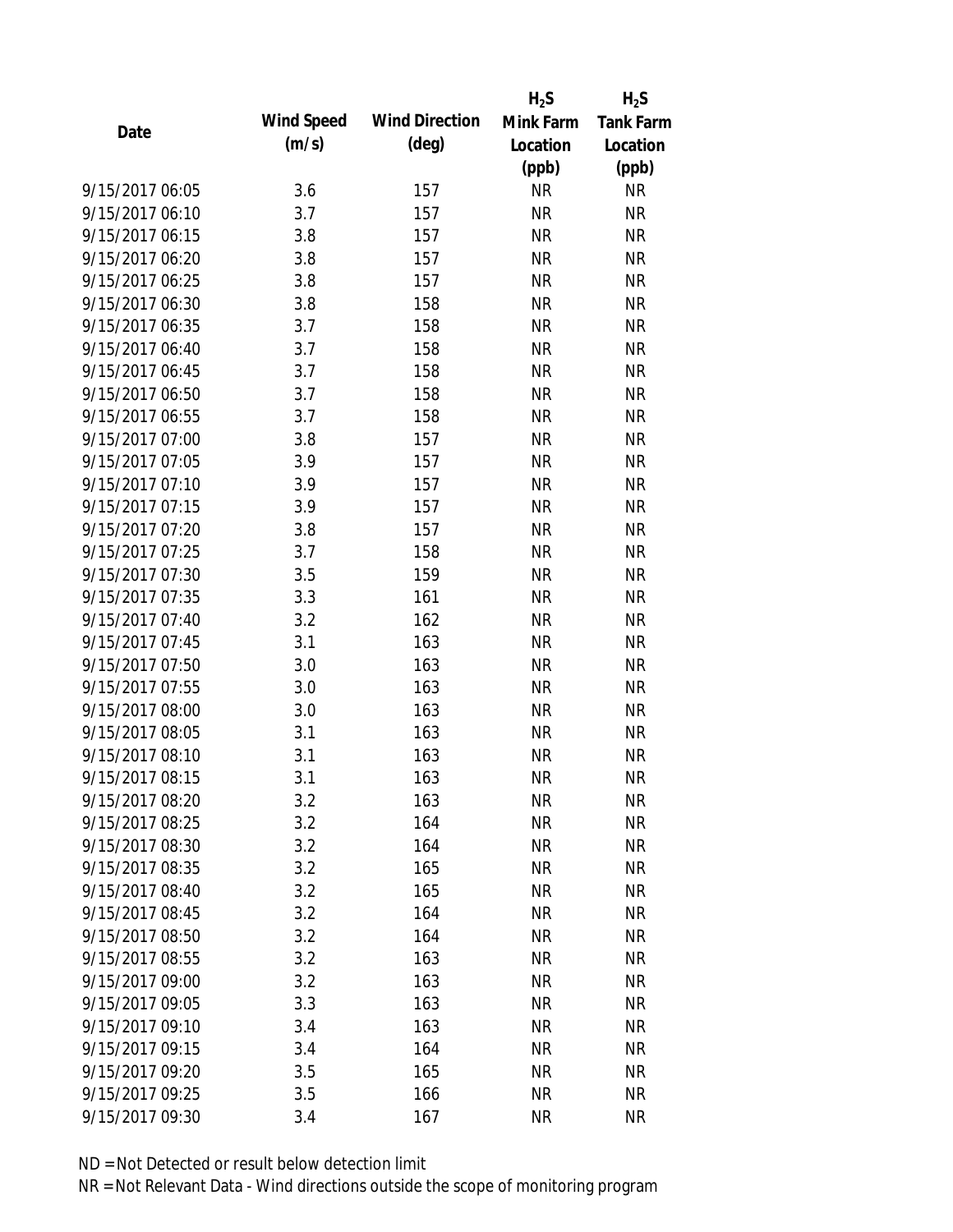|                 |                   |                       | $H_2S$    | $H_2S$           |
|-----------------|-------------------|-----------------------|-----------|------------------|
| Date            | <b>Wind Speed</b> | <b>Wind Direction</b> | Mink Farm | <b>Tank Farm</b> |
|                 | (m/s)             | $(\text{deg})$        | Location  | Location         |
|                 |                   |                       | (ppb)     | (ppb)            |
| 9/15/2017 09:35 | 3.3               | 166                   | <b>NR</b> | <b>NR</b>        |
| 9/15/2017 09:40 | 3.2               | 165                   | <b>NR</b> | <b>NR</b>        |
| 9/15/2017 09:45 | 3.1               | 164                   | <b>NR</b> | <b>NR</b>        |
| 9/15/2017 09:50 | 3.0               | 163                   | <b>NR</b> | <b>NR</b>        |
| 9/15/2017 09:55 | 2.9               | 162                   | <b>NR</b> | <b>NR</b>        |
| 9/15/2017 10:00 | 2.9               | 162                   | <b>NR</b> | <b>NR</b>        |
| 9/15/2017 10:05 | 2.8               | 162                   | <b>NR</b> | <b>NR</b>        |
| 9/15/2017 10:10 | 2.8               | 163                   | <b>NR</b> | <b>NR</b>        |
| 9/15/2017 10:15 | 2.8               | 163                   | <b>NR</b> | <b>NR</b>        |
| 9/15/2017 10:20 | 2.9               | 163                   | <b>NR</b> | <b>NR</b>        |
| 9/15/2017 10:25 | 3.1               | 162                   | <b>NR</b> | <b>NR</b>        |
| 9/15/2017 10:30 | 3.2               | 162                   | <b>NR</b> | <b>NR</b>        |
| 9/15/2017 10:35 | 3.3               | 162                   | <b>NR</b> | <b>NR</b>        |
| 9/15/2017 10:40 | 3.5               | 162                   | <b>NR</b> | <b>NR</b>        |
| 9/15/2017 10:45 | 3.6               | 162                   | <b>NR</b> | <b>NR</b>        |
| 9/15/2017 10:50 | 3.7               | 162                   | <b>NR</b> | <b>NR</b>        |
| 9/15/2017 10:55 | 3.8               | 164                   | <b>NR</b> | <b>NR</b>        |
| 9/15/2017 11:00 | 3.9               | 165                   | <b>NR</b> | <b>NR</b>        |
| 9/15/2017 11:05 | 3.9               | 166                   | <b>NR</b> | <b>NR</b>        |
| 9/15/2017 11:10 | 4.0               | 166                   | <b>NR</b> | <b>NR</b>        |
| 9/15/2017 11:15 | 4.1               | 166                   | <b>NR</b> | <b>NR</b>        |
| 9/15/2017 11:20 | 4.2               | 166                   | <b>NR</b> | <b>NR</b>        |
| 9/15/2017 11:25 | 4.3               | 166                   | <b>NR</b> | <b>NR</b>        |
| 9/15/2017 11:30 | 4.3               | 164                   | <b>NR</b> | <b>NR</b>        |
| 9/15/2017 11:35 | 4.3               | 162                   | <b>NR</b> | <b>NR</b>        |
| 9/15/2017 11:40 | 4.3               | 161                   | <b>NR</b> | <b>NR</b>        |
| 9/15/2017 11:45 | 4.4               | 160                   | <b>NR</b> | <b>NR</b>        |
| 9/15/2017 11:50 | 4.4               | 159                   | ΝR        | <b>NR</b>        |
| 9/15/2017 11:55 | 4.4               | 159                   | <b>NR</b> | <b>NR</b>        |
| 9/15/2017 12:00 | 4.3               | 160                   | <b>NR</b> | <b>NR</b>        |
| 9/15/2017 12:05 | 4.3               | 162                   | <b>NR</b> | <b>NR</b>        |
| 9/15/2017 12:10 | 4.3               | 163                   | <b>NR</b> | <b>NR</b>        |
| 9/15/2017 12:15 | 4.2               | 165                   | <b>NR</b> | <b>NR</b>        |
| 9/15/2017 12:20 | 4.1               | 167                   | <b>NR</b> | <b>NR</b>        |
| 9/15/2017 12:25 | 4.2               | 168                   | <b>NR</b> | <b>NR</b>        |
| 9/15/2017 12:30 | 4.2               | 169                   | <b>NR</b> | <b>NR</b>        |
| 9/15/2017 12:35 | 4.2               | 168                   | <b>NR</b> | <b>NR</b>        |
| 9/15/2017 12:40 | 4.3               | 168                   | <b>NR</b> | <b>NR</b>        |
| 9/15/2017 12:45 | 4.4               | 169                   | <b>NR</b> | <b>NR</b>        |
| 9/15/2017 12:50 | 4.5               | 169                   | <b>NR</b> | <b>NR</b>        |
| 9/15/2017 12:55 | 4.5               | 169                   | <b>NR</b> | <b>NR</b>        |
| 9/15/2017 13:00 | 4.6               | 169                   | <b>NR</b> | <b>NR</b>        |
|                 |                   |                       |           |                  |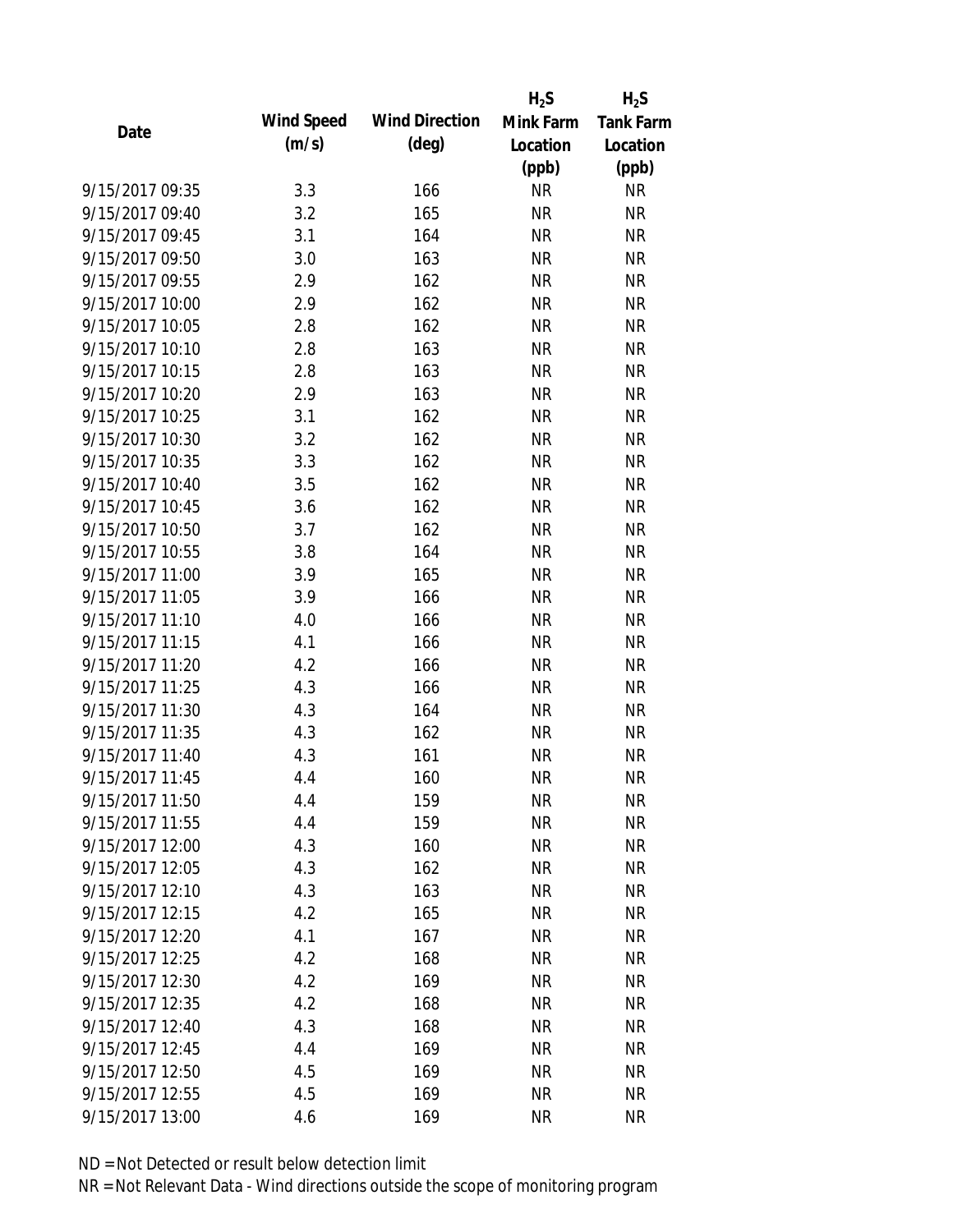|                 |            |                       | $H_2S$    | $H_2S$           |
|-----------------|------------|-----------------------|-----------|------------------|
| Date            | Wind Speed | <b>Wind Direction</b> | Mink Farm | <b>Tank Farm</b> |
|                 | (m/s)      | $(\text{deg})$        | Location  | Location         |
|                 |            |                       | (ppb)     | (ppb)            |
| 9/15/2017 13:05 | 4.6        | 170                   | <b>NR</b> | 1                |
| 9/15/2017 13:10 | 4.5        | 171                   | <b>NR</b> | 1                |
| 9/15/2017 13:15 | 4.5        | 170                   | <b>NR</b> | 1                |
| 9/15/2017 13:20 | 4.4        | 171                   | <b>NR</b> | 1                |
| 9/15/2017 13:25 | 4.4        | 171                   | <b>NR</b> | 1                |
| 9/15/2017 13:30 | 4.3        | 172                   | <b>NR</b> | 1                |
| 9/15/2017 13:35 | 4.3        | 172                   | <b>NR</b> | 1                |
| 9/15/2017 13:40 | 4.4        | 172                   | <b>NR</b> | 1                |
| 9/15/2017 13:45 | 4.4        | 172                   | <b>NR</b> | 1                |
| 9/15/2017 13:50 | 4.4        | 172                   | <b>NR</b> | 1                |
| 9/15/2017 13:55 | 4.5        | 172                   | <b>NR</b> | 1                |
| 9/15/2017 14:00 | 4.6        | 170                   | <b>NR</b> | 1                |
| 9/15/2017 14:05 | 4.6        | 169                   | <b>NR</b> | <b>NR</b>        |
| 9/15/2017 14:10 | 4.5        | 169                   | <b>NR</b> | <b>NR</b>        |
| 9/15/2017 14:15 | 4.4        | 170                   | <b>NR</b> | 1                |
| 9/15/2017 14:20 | 4.3        | 171                   | <b>NR</b> | 1                |
| 9/15/2017 14:25 | 4.2        | 173                   | <b>NR</b> | 1                |
| 9/15/2017 14:30 | 4.1        | 175                   | <b>NR</b> | 1                |
| 9/15/2017 14:35 | 4.1        | 178                   | <b>NR</b> | 1                |
| 9/15/2017 14:40 | 4.1        | 181                   | <b>NR</b> | 1                |
| 9/15/2017 14:45 | 4.1        | 183                   | <b>NR</b> | 1                |
| 9/15/2017 14:50 | 4.2        | 183                   | <b>NR</b> | 1                |
| 9/15/2017 14:55 | 4.2        | 182                   | <b>NR</b> | 1                |
| 9/15/2017 15:00 | 4.2        | 183                   | <b>NR</b> | 1                |
| 9/15/2017 15:05 | 4.2        | 182                   | <b>NR</b> | 1                |
| 9/15/2017 15:10 | 4.2        | 182                   | <b>NR</b> | 1                |
| 9/15/2017 15:15 | 4.1        | 182                   | <b>NR</b> | 1                |
| 9/15/2017 15:20 | 4.1        | 185                   | <b>NR</b> | 1                |
| 9/15/2017 15:25 | 4.0        | 187                   | <b>NR</b> | 1                |
| 9/15/2017 15:30 | 4.0        | 189                   | <b>NR</b> | 1                |
| 9/15/2017 15:35 | 4.0        | 189                   | <b>NR</b> | 1                |
| 9/15/2017 15:40 | 3.9        | 189                   | <b>NR</b> | 1                |
| 9/15/2017 15:45 | 3.9        | 188                   | <b>NR</b> | 1                |
| 9/15/2017 15:50 | 3.9        | 186                   | <b>NR</b> | 1                |
| 9/15/2017 15:55 | 3.9        | 183                   | <b>NR</b> | 1                |
| 9/15/2017 16:00 | 3.9        | 181                   | <b>NR</b> | $\mathbf{1}$     |
| 9/15/2017 16:05 | 3.9        | 180                   | <b>NR</b> | 1                |
| 9/15/2017 16:10 | 3.9        | 180                   | <b>NR</b> | 1                |
| 9/15/2017 16:15 | 4.0        | 180                   | <b>NR</b> | 1                |
| 9/15/2017 16:20 | 4.0        | 182                   | NR        | 1                |
| 9/15/2017 16:25 | 4.0        | 183                   | <b>NR</b> | 1                |
| 9/15/2017 16:30 | 4.0        | 185                   | <b>NR</b> | 1                |
|                 |            |                       |           |                  |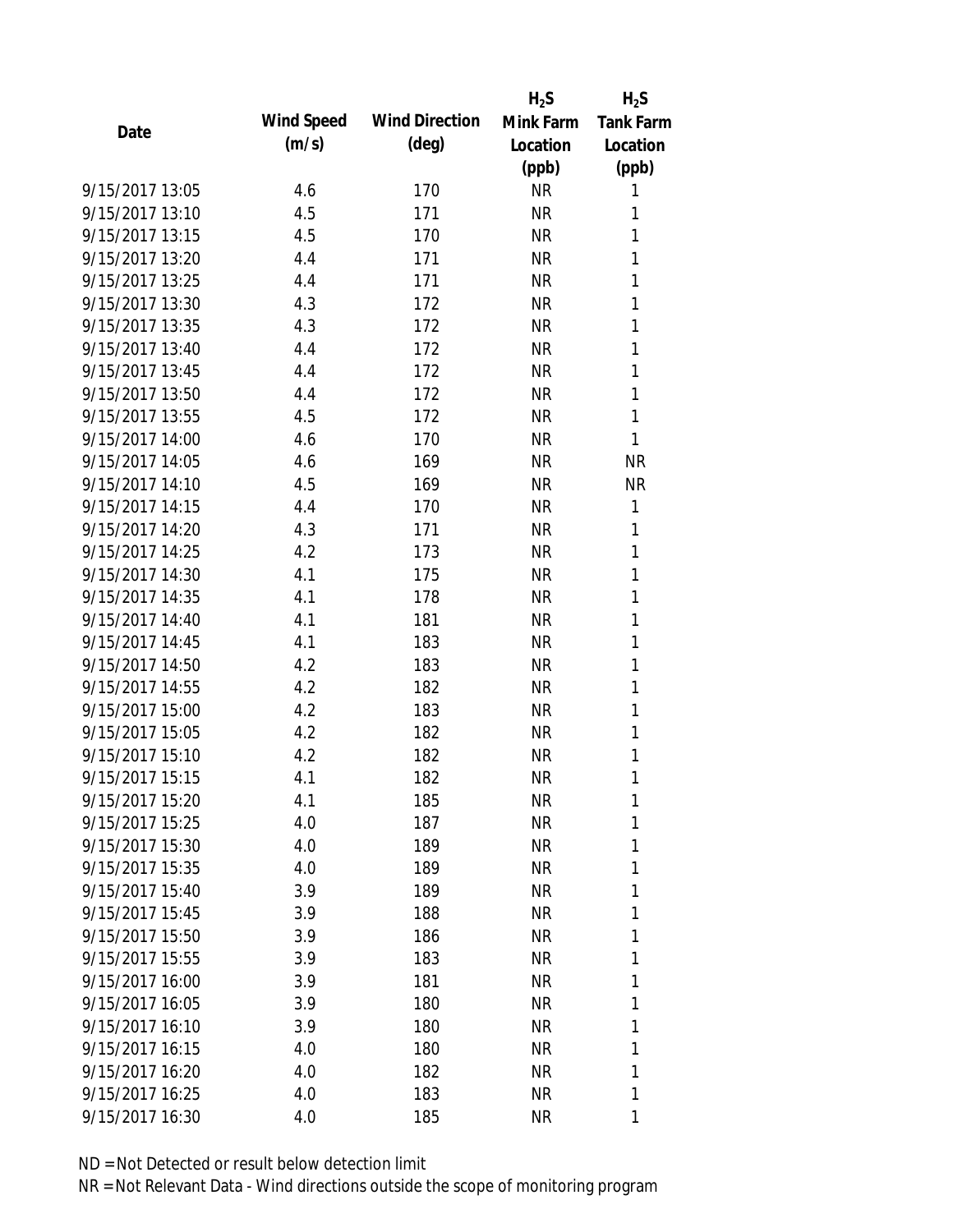|                 |            |                       | $H_2S$    | $H_2S$           |
|-----------------|------------|-----------------------|-----------|------------------|
| Date            | Wind Speed | <b>Wind Direction</b> | Mink Farm | <b>Tank Farm</b> |
|                 | (m/s)      | $(\text{deg})$        | Location  | Location         |
|                 |            |                       | (ppb)     | (ppb)            |
| 9/15/2017 16:35 | 4.0        | 186                   | <b>NR</b> | 1                |
| 9/15/2017 16:40 | 4.0        | 187                   | <b>NR</b> | 1                |
| 9/15/2017 16:45 | 4.0        | 186                   | <b>NR</b> | 1                |
| 9/15/2017 16:50 | 3.9        | 184                   | <b>NR</b> | 1                |
| 9/15/2017 16:55 | 3.9        | 182                   | <b>NR</b> | 1                |
| 9/15/2017 17:00 | 3.9        | 180                   | <b>NR</b> | 1                |
| 9/15/2017 17:05 | 3.8        | 178                   | <b>NR</b> | $\mathbf{1}$     |
| 9/15/2017 17:10 | 3.8        | 176                   | <b>NR</b> | 1                |
| 9/15/2017 17:15 | 3.8        | 175                   | <b>NR</b> | 1                |
| 9/15/2017 17:20 | 3.8        | 174                   | <b>NR</b> | 1                |
| 9/15/2017 17:25 | 3.8        | 172                   | <b>NR</b> | $\mathbf{1}$     |
| 9/15/2017 17:30 | 3.8        | 170                   | <b>NR</b> | 1                |
| 9/15/2017 17:35 | 3.8        | 168                   | <b>NR</b> | <b>NR</b>        |
| 9/15/2017 17:40 | 3.7        | 165                   | <b>NR</b> | <b>NR</b>        |
| 9/15/2017 17:45 | 3.6        | 163                   | <b>NR</b> | <b>NR</b>        |
| 9/15/2017 17:50 | 3.6        | 161                   | <b>NR</b> | <b>NR</b>        |
| 9/15/2017 17:55 | 3.5        | 161                   | <b>NR</b> | <b>NR</b>        |
| 9/15/2017 18:00 | 3.4        | 160                   | <b>NR</b> | <b>NR</b>        |
| 9/15/2017 18:05 | 3.3        | 160                   | <b>NR</b> | <b>NR</b>        |
| 9/15/2017 18:10 | 3.2        | 160                   | <b>NR</b> | <b>NR</b>        |
| 9/15/2017 18:15 | 3.2        | 160                   | <b>NR</b> | <b>NR</b>        |
| 9/15/2017 18:20 | 3.1        | 159                   | <b>NR</b> | <b>NR</b>        |
| 9/15/2017 18:25 | 3.0        | 157                   | <b>NR</b> | <b>NR</b>        |
| 9/15/2017 18:30 | 2.9        | 156                   | <b>NR</b> | <b>NR</b>        |
| 9/15/2017 18:35 | 2.8        | 154                   | <b>NR</b> | <b>NR</b>        |
| 9/15/2017 18:40 | 2.7        | 152                   | <b>NR</b> | <b>NR</b>        |
| 9/15/2017 18:45 | 2.6        | 150                   | <b>NR</b> | <b>NR</b>        |
| 9/15/2017 18:50 | 2.5        | 148                   | <b>NR</b> | <b>NR</b>        |
| 9/15/2017 18:55 | 2.5        | 146                   | <b>NR</b> | <b>NR</b>        |
| 9/15/2017 19:00 | 2.5        | 144                   | <b>NR</b> | <b>NR</b>        |
| 9/15/2017 19:05 | 2.5        | 142                   | <b>NR</b> | <b>NR</b>        |
| 9/15/2017 19:10 | 2.6        | 141                   | <b>NR</b> | <b>NR</b>        |
| 9/15/2017 19:15 | 2.7        | 139                   | <b>NR</b> | <b>NR</b>        |
| 9/15/2017 19:20 | 2.8        | 138                   | <b>NR</b> | <b>NR</b>        |
| 9/15/2017 19:25 | 2.9        | 137                   | <b>NR</b> | <b>NR</b>        |
| 9/15/2017 19:30 | 3.0        | 136                   | <b>NR</b> | <b>NR</b>        |
| 9/15/2017 19:35 | 3.1        | 136                   | <b>NR</b> | <b>NR</b>        |
| 9/15/2017 19:40 | 3.2        | 135                   | <b>NR</b> | <b>NR</b>        |
| 9/15/2017 19:45 | 3.2        | 135                   | <b>NR</b> | <b>NR</b>        |
| 9/15/2017 19:50 | 3.3        | 135                   | <b>NR</b> | <b>NR</b>        |
| 9/15/2017 19:55 | 3.4        | 135                   | <b>NR</b> | <b>NR</b>        |
| 9/15/2017 20:00 | 3.4        | 135                   | <b>NR</b> | <b>NR</b>        |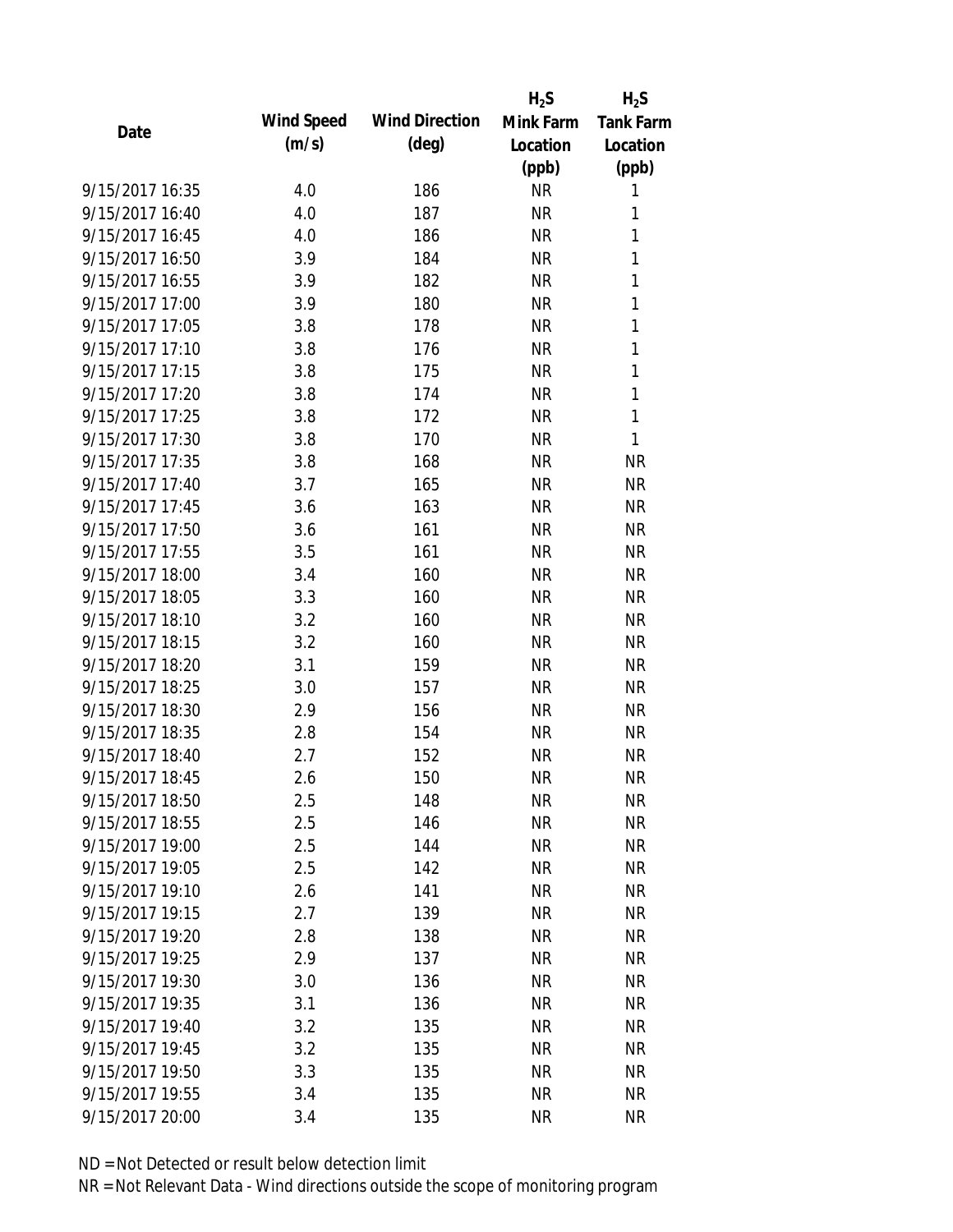|                 |            |                       | $H_2S$    | $H_2S$           |
|-----------------|------------|-----------------------|-----------|------------------|
| Date            | Wind Speed | <b>Wind Direction</b> | Mink Farm | <b>Tank Farm</b> |
|                 | (m/s)      | $(\text{deg})$        | Location  | Location         |
|                 |            |                       | (ppb)     | (ppb)            |
| 9/15/2017 20:05 | 3.5        | 135                   | <b>NR</b> | <b>NR</b>        |
| 9/15/2017 20:10 | 3.6        | 135                   | <b>NR</b> | <b>NR</b>        |
| 9/15/2017 20:15 | 3.7        | 135                   | <b>NR</b> | <b>NR</b>        |
| 9/15/2017 20:20 | 3.8        | 135                   | <b>NR</b> | <b>NR</b>        |
| 9/15/2017 20:25 | 3.9        | 135                   | <b>NR</b> | <b>NR</b>        |
| 9/15/2017 20:30 | 4.0        | 135                   | <b>NR</b> | <b>NR</b>        |
| 9/15/2017 20:35 | 4.0        | 135                   | <b>NR</b> | <b>NR</b>        |
| 9/15/2017 20:40 | 4.0        | 135                   | <b>NR</b> | <b>NR</b>        |
| 9/15/2017 20:45 | 4.0        | 135                   | <b>NR</b> | <b>NR</b>        |
| 9/15/2017 20:50 | 4.0        | 135                   | <b>NR</b> | <b>NR</b>        |
| 9/15/2017 20:55 | 4.0        | 135                   | <b>NR</b> | <b>NR</b>        |
| 9/15/2017 21:00 | 3.9        | 135                   | <b>NR</b> | <b>NR</b>        |
| 9/15/2017 21:05 | 3.9        | 136                   | <b>NR</b> | <b>NR</b>        |
| 9/15/2017 21:10 | 3.9        | 136                   | <b>NR</b> | <b>NR</b>        |
| 9/15/2017 21:15 | 3.8        | 136                   | <b>NR</b> | <b>NR</b>        |
| 9/15/2017 21:20 | 3.8        | 136                   | <b>NR</b> | <b>NR</b>        |
| 9/15/2017 21:25 | 3.8        | 136                   | <b>NR</b> | <b>NR</b>        |
| 9/15/2017 21:30 | 3.8        | 136                   | <b>NR</b> | <b>NR</b>        |
| 9/15/2017 21:35 | 3.9        | 136                   | <b>NR</b> | <b>NR</b>        |
| 9/15/2017 21:40 | 3.9        | 136                   | <b>NR</b> | <b>NR</b>        |
| 9/15/2017 21:45 | 4.0        | 136                   | <b>NR</b> | <b>NR</b>        |
| 9/15/2017 21:50 | 4.0        | 136                   | <b>NR</b> | <b>NR</b>        |
| 9/15/2017 21:55 | 4.1        | 135                   | <b>NR</b> | <b>NR</b>        |
| 9/15/2017 22:00 | 4.2        | 135                   | <b>NR</b> | <b>NR</b>        |
| 9/15/2017 22:05 | 4.2        | 135                   | <b>NR</b> | <b>NR</b>        |
| 9/15/2017 22:10 | 4.3        | 135                   | <b>NR</b> | <b>NR</b>        |
| 9/15/2017 22:15 | 4.4        | 135                   | <b>NR</b> | <b>NR</b>        |
| 9/15/2017 22:20 | 4.4        | 135                   | <b>NR</b> | <b>NR</b>        |
| 9/15/2017 22:25 | 4.4        | 136                   | <b>NR</b> | <b>NR</b>        |
| 9/15/2017 22:30 | 4.4        | 136                   | NR        | <b>NR</b>        |
| 9/15/2017 22:35 | 4.3        | 137                   | <b>NR</b> | <b>NR</b>        |
| 9/15/2017 22:40 | 4.2        | 137                   | <b>NR</b> | <b>NR</b>        |
| 9/15/2017 22:45 | 4.1        | 138                   | <b>NR</b> | <b>NR</b>        |
| 9/15/2017 22:50 | 4.1        | 138                   | <b>NR</b> | <b>NR</b>        |
| 9/15/2017 22:55 | 4.0        | 139                   | <b>NR</b> | <b>NR</b>        |
| 9/15/2017 23:00 | 4.0        | 139                   | <b>NR</b> | <b>NR</b>        |
| 9/15/2017 23:05 | 4.0        | 139                   | <b>NR</b> | <b>NR</b>        |
| 9/15/2017 23:10 | 4.1        | 139                   | <b>NR</b> | <b>NR</b>        |
| 9/15/2017 23:15 | 4.1        | 139                   | <b>NR</b> | <b>NR</b>        |
| 9/15/2017 23:20 | 4.1        | 139                   | <b>NR</b> | <b>NR</b>        |
| 9/15/2017 23:25 | 4.1        | 139                   | <b>NR</b> | <b>NR</b>        |
| 9/15/2017 23:30 | 4.1        | 139                   | <b>NR</b> | <b>NR</b>        |
|                 |            |                       |           |                  |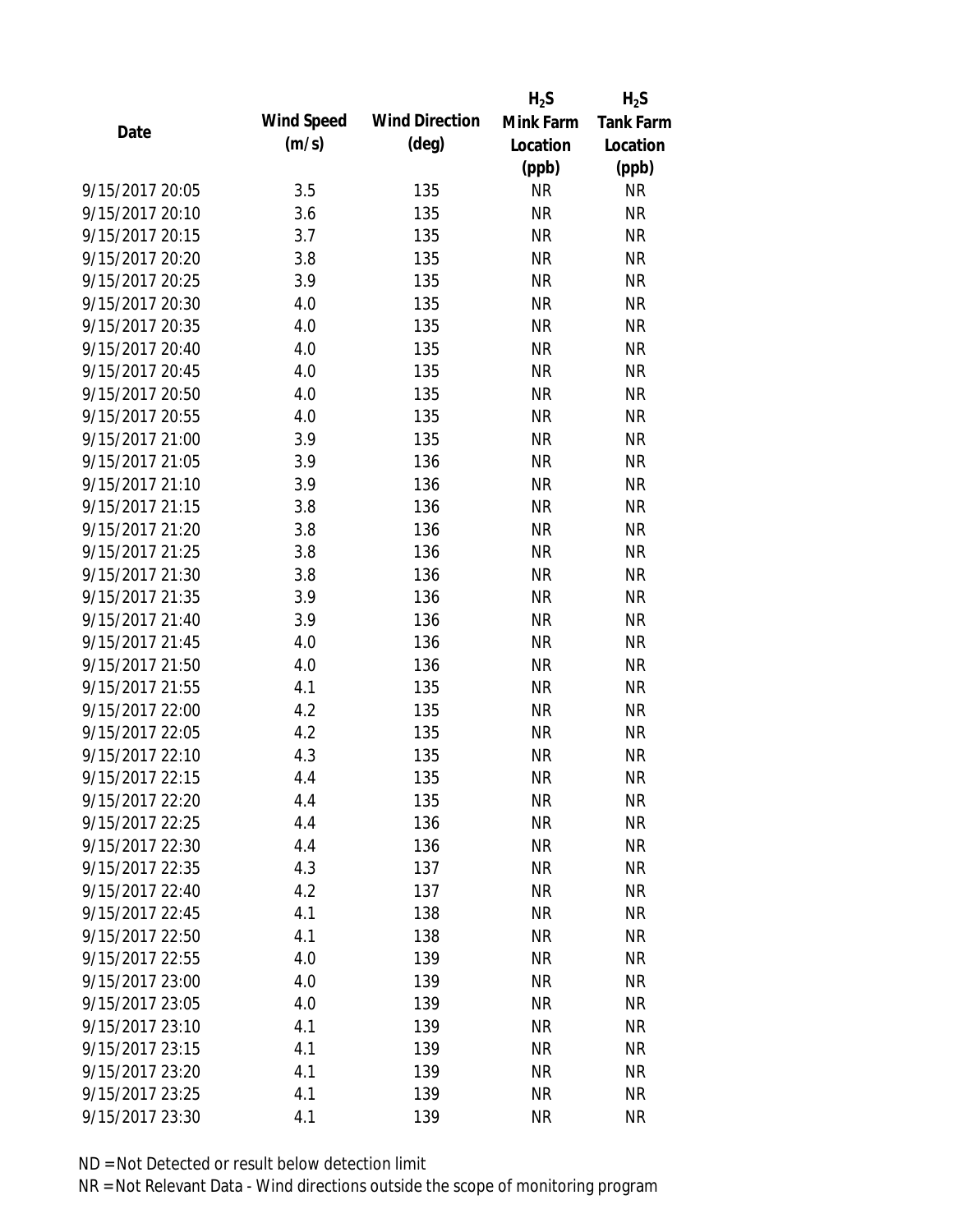|                 |            |                       | $H_2S$    | $H_2S$           |
|-----------------|------------|-----------------------|-----------|------------------|
| Date            | Wind Speed | <b>Wind Direction</b> | Mink Farm | <b>Tank Farm</b> |
|                 | (m/s)      | $(\text{deg})$        | Location  | Location         |
|                 |            |                       | (ppb)     | (ppb)            |
| 9/15/2017 23:35 | 4.0        | 140                   | <b>NR</b> | <b>NR</b>        |
| 9/15/2017 23:40 | 4.0        | 140                   | <b>NR</b> | <b>NR</b>        |
| 9/15/2017 23:45 | 3.9        | 140                   | <b>NR</b> | <b>NR</b>        |
| 9/15/2017 23:50 | 3.9        | 140                   | <b>NR</b> | <b>NR</b>        |
| 9/15/2017 23:55 | 3.8        | 141                   | <b>NR</b> | <b>NR</b>        |
| 9/15/2017 24:00 | 3.7        | 141                   | <b>NR</b> | <b>NR</b>        |
| 9/16/2017 00:05 | 3.6        | 142                   | <b>NR</b> | <b>NR</b>        |
| 9/16/2017 00:10 | 3.6        | 143                   | <b>NR</b> | <b>NR</b>        |
| 9/16/2017 00:15 | 3.5        | 144                   | <b>NR</b> | <b>NR</b>        |
| 9/16/2017 00:20 | 3.5        | 145                   | <b>NR</b> | <b>NR</b>        |
| 9/16/2017 00:25 | 3.6        | 147                   | <b>NR</b> | <b>NR</b>        |
| 9/16/2017 00:30 | 3.7        | 148                   | <b>NR</b> | <b>NR</b>        |
| 9/16/2017 00:35 | 3.8        | 149                   | <b>NR</b> | <b>NR</b>        |
| 9/16/2017 00:40 | 3.9        | 150                   | <b>NR</b> | <b>NR</b>        |
| 9/16/2017 00:45 | 4.1        | 151                   | <b>NR</b> | <b>NR</b>        |
| 9/16/2017 00:50 | 4.2        | 152                   | <b>NR</b> | <b>NR</b>        |
| 9/16/2017 00:55 | 4.4        | 153                   | <b>NR</b> | <b>NR</b>        |
| 9/16/2017 01:00 | 4.4        | 154                   | <b>NR</b> | <b>NR</b>        |
| 9/16/2017 01:05 | 4.5        | 154                   | <b>NR</b> | <b>NR</b>        |
| 9/16/2017 01:10 | 4.5        | 155                   | <b>NR</b> | <b>NR</b>        |
| 9/16/2017 01:15 | 4.6        | 156                   | <b>NR</b> | <b>NR</b>        |
| 9/16/2017 01:20 | 4.5        | 156                   | <b>NR</b> | <b>NR</b>        |
| 9/16/2017 01:25 | 4.5        | 156                   | <b>NR</b> | <b>NR</b>        |
| 9/16/2017 01:30 | 4.5        | 157                   | <b>NR</b> | <b>NR</b>        |
| 9/16/2017 01:35 | 4.4        | 157                   | <b>NR</b> | <b>NR</b>        |
| 9/16/2017 01:40 | 4.4        | 157                   | <b>NR</b> | <b>NR</b>        |
| 9/16/2017 01:45 | 4.3        | 157                   | <b>NR</b> | <b>NR</b>        |
| 9/16/2017 01:50 | 4.2        | 157                   | ΝR        | <b>NR</b>        |
| 9/16/2017 01:55 | 4.1        | 158                   | <b>NR</b> | <b>NR</b>        |
| 9/16/2017 02:00 | 4.1        | 158                   | <b>NR</b> | <b>NR</b>        |
| 9/16/2017 02:05 | 4.0        | 158                   | <b>NR</b> | <b>NR</b>        |
| 9/16/2017 02:10 | 4.0        | 159                   | <b>NR</b> | <b>NR</b>        |
| 9/16/2017 02:15 | 4.0        | 158                   | <b>NR</b> | <b>NR</b>        |
| 9/16/2017 02:20 | 4.0        | 158                   | <b>NR</b> | <b>NR</b>        |
| 9/16/2017 02:25 | 4.1        | 158                   | <b>NR</b> | <b>NR</b>        |
| 9/16/2017 02:30 | 4.1        | 157                   | <b>NR</b> | <b>NR</b>        |
| 9/16/2017 02:35 | 4.1        | 157                   | <b>NR</b> | <b>NR</b>        |
| 9/16/2017 02:40 | 4.1        | 156                   | <b>NR</b> | <b>NR</b>        |
| 9/16/2017 02:45 | 4.1        | 156                   | <b>NR</b> | <b>NR</b>        |
| 9/16/2017 02:50 | 4.1        | 156                   | ΝR        | <b>NR</b>        |
| 9/16/2017 02:55 | 4.1        | 156                   | <b>NR</b> | <b>NR</b>        |
| 9/16/2017 03:00 | 4.1        | 156                   | <b>NR</b> | <b>NR</b>        |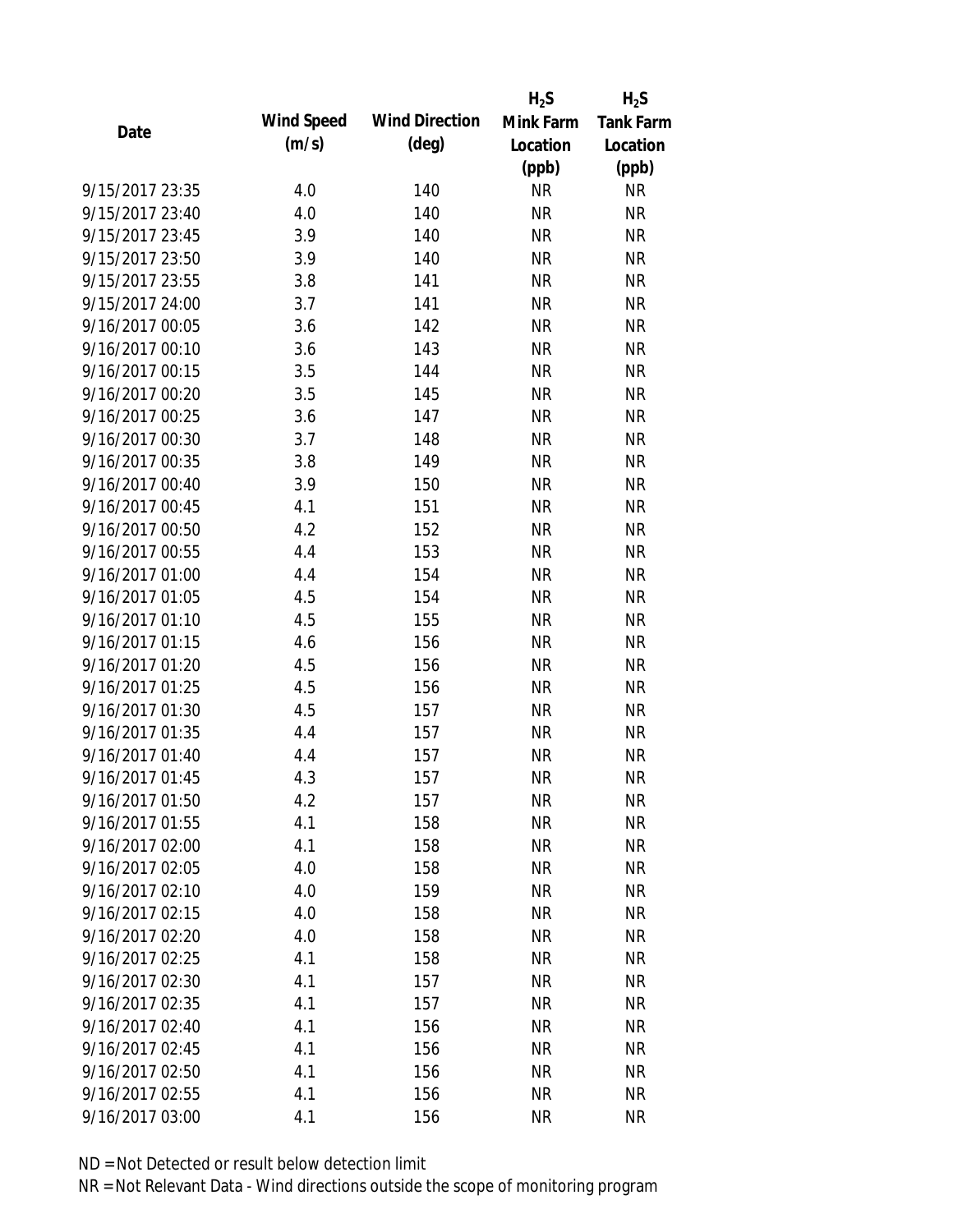|                 |            |                       | $H_2S$    | $H_2S$           |
|-----------------|------------|-----------------------|-----------|------------------|
| Date            | Wind Speed | <b>Wind Direction</b> | Mink Farm | <b>Tank Farm</b> |
|                 | (m/s)      | $(\text{deg})$        | Location  | Location         |
|                 |            |                       | (ppb)     | (ppb)            |
| 9/16/2017 03:05 | 4.1        | 156                   | <b>NR</b> | <b>NR</b>        |
| 9/16/2017 03:10 | 4.1        | 156                   | <b>NR</b> | <b>NR</b>        |
| 9/16/2017 03:15 | 4.1        | 156                   | <b>NR</b> | <b>NR</b>        |
| 9/16/2017 03:20 | 4.2        | 157                   | <b>NR</b> | <b>NR</b>        |
| 9/16/2017 03:25 | 4.2        | 157                   | <b>NR</b> | <b>NR</b>        |
| 9/16/2017 03:30 | 4.3        | 157                   | <b>NR</b> | <b>NR</b>        |
| 9/16/2017 03:35 | 4.3        | 158                   | <b>NR</b> | <b>NR</b>        |
| 9/16/2017 03:40 | 4.3        | 159                   | <b>NR</b> | <b>NR</b>        |
| 9/16/2017 03:45 | 4.3        | 159                   | <b>NR</b> | <b>NR</b>        |
| 9/16/2017 03:50 | 4.3        | 160                   | <b>NR</b> | <b>NR</b>        |
| 9/16/2017 03:55 | 4.3        | 161                   | <b>NR</b> | <b>NR</b>        |
| 9/16/2017 04:00 | 4.2        | 161                   | <b>NR</b> | <b>NR</b>        |
| 9/16/2017 04:05 | 4.2        | 162                   | <b>NR</b> | <b>NR</b>        |
| 9/16/2017 04:10 | 4.1        | 162                   | <b>NR</b> | <b>NR</b>        |
| 9/16/2017 04:15 | 4.0        | 163                   | <b>NR</b> | <b>NR</b>        |
| 9/16/2017 04:20 | 4.0        | 164                   | <b>NR</b> | <b>NR</b>        |
| 9/16/2017 04:25 | 3.9        | 165                   | <b>NR</b> | <b>NR</b>        |
| 9/16/2017 04:30 | 3.9        | 165                   | <b>NR</b> | <b>NR</b>        |
| 9/16/2017 04:35 | 3.9        | 166                   | <b>NR</b> | <b>NR</b>        |
| 9/16/2017 04:40 | 3.9        | 166                   | <b>NR</b> | <b>NR</b>        |
| 9/16/2017 04:45 | 3.8        | 166                   | <b>NR</b> | <b>NR</b>        |
| 9/16/2017 04:50 | 3.7        | 166                   | <b>NR</b> | <b>NR</b>        |
| 9/16/2017 04:55 | 3.6        | 165                   | <b>NR</b> | <b>NR</b>        |
| 9/16/2017 05:00 | 3.5        | 165                   | <b>NR</b> | <b>NR</b>        |
| 9/16/2017 05:05 | 3.3        | 164                   | <b>NR</b> | <b>NR</b>        |
| 9/16/2017 05:10 | 3.2        | 163                   | <b>NR</b> | <b>NR</b>        |
| 9/16/2017 05:15 | 3.1        | 163                   | <b>NR</b> | <b>NR</b>        |
| 9/16/2017 05:20 | 3.1        | 162                   | ΝR        | <b>NR</b>        |
| 9/16/2017 05:25 | 3.1        | 162                   | <b>NR</b> | <b>NR</b>        |
| 9/16/2017 05:30 | 3.2        | 162                   | <b>NR</b> | <b>NR</b>        |
| 9/16/2017 05:35 | 3.2        | 163                   | <b>NR</b> | <b>NR</b>        |
| 9/16/2017 05:40 | 3.3        | 163                   | <b>NR</b> | <b>NR</b>        |
| 9/16/2017 05:45 | 3.4        | 164                   | <b>NR</b> | <b>NR</b>        |
| 9/16/2017 05:50 | 3.5        | 165                   | <b>NR</b> | <b>NR</b>        |
| 9/16/2017 05:55 | 3.5        | 166                   | <b>NR</b> | <b>NR</b>        |
| 9/16/2017 06:00 | 3.5        | 167                   | <b>NR</b> | <b>NR</b>        |
| 9/16/2017 06:05 | 3.5        | 167                   | <b>NR</b> | <b>NR</b>        |
| 9/16/2017 06:10 | 3.5        | 168                   | <b>NR</b> | <b>NR</b>        |
| 9/16/2017 06:15 | 3.5        | 169                   | <b>NR</b> | <b>NR</b>        |
| 9/16/2017 06:20 | 3.5        | 169                   | ΝR        | <b>NR</b>        |
| 9/16/2017 06:25 | 3.5        | 169                   | <b>NR</b> | <b>NR</b>        |
| 9/16/2017 06:30 | 3.5        | 169                   | <b>NR</b> | <b>NR</b>        |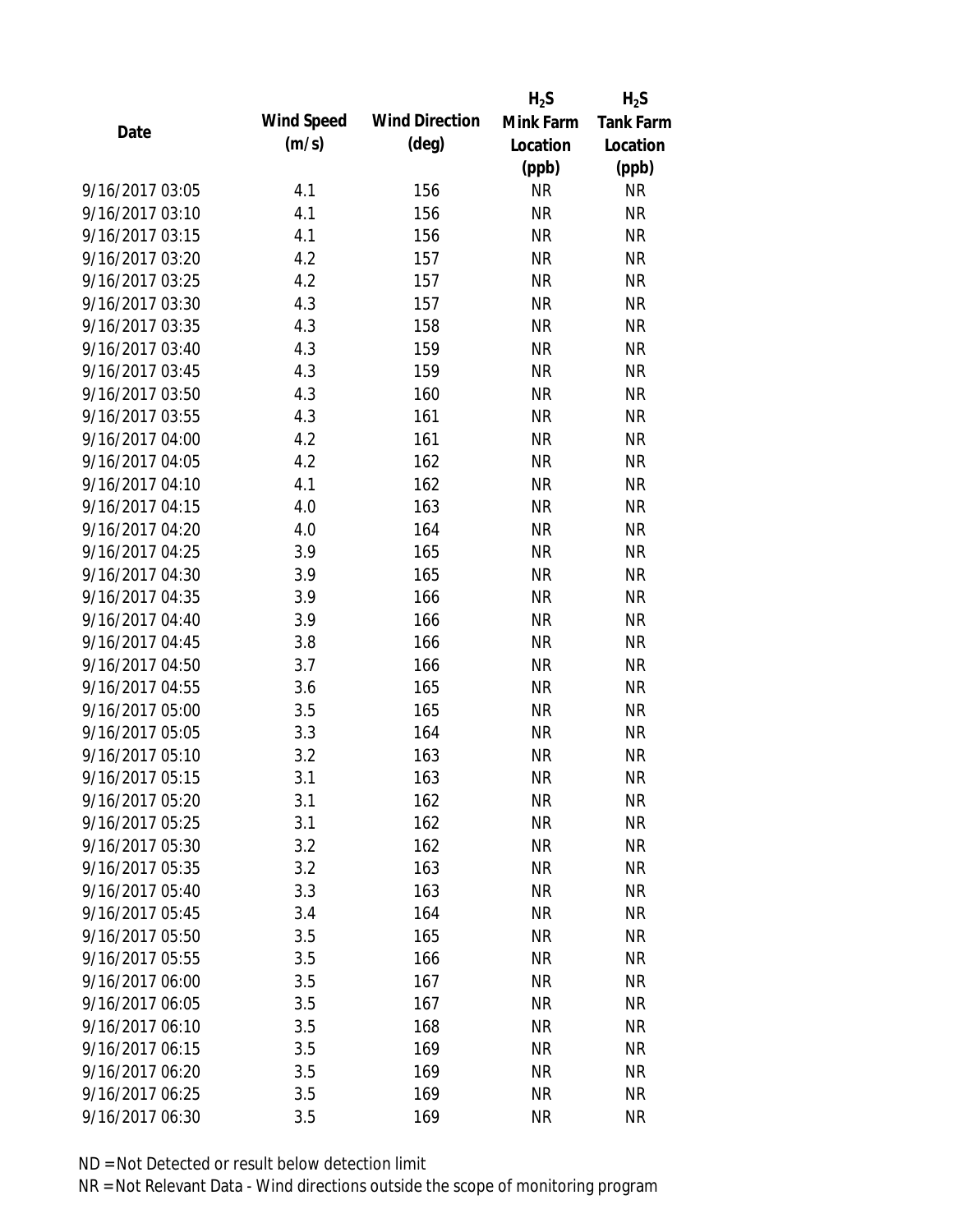|                 |                   |                       | $H_2S$    | $H_2S$           |
|-----------------|-------------------|-----------------------|-----------|------------------|
| Date            | <b>Wind Speed</b> | <b>Wind Direction</b> | Mink Farm | <b>Tank Farm</b> |
|                 | (m/s)             | $(\text{deg})$        | Location  | Location         |
|                 |                   |                       | (ppb)     | (ppb)            |
| 9/16/2017 06:35 | 3.5               | 169                   | <b>NR</b> | <b>NR</b>        |
| 9/16/2017 06:40 | 3.5               | 168                   | <b>NR</b> | <b>NR</b>        |
| 9/16/2017 06:45 | 3.4               | 168                   | <b>NR</b> | <b>NR</b>        |
| 9/16/2017 06:50 | 3.4               | 168                   | <b>NR</b> | <b>NR</b>        |
| 9/16/2017 06:55 | 3.3               | 167                   | <b>NR</b> | <b>NR</b>        |
| 9/16/2017 07:00 | 3.3               | 167                   | <b>NR</b> | <b>NR</b>        |
| 9/16/2017 07:05 | 3.2               | 167                   | <b>NR</b> | <b>NR</b>        |
| 9/16/2017 07:10 | 3.2               | 167                   | <b>NR</b> | <b>NR</b>        |
| 9/16/2017 07:15 | 3.1               | 166                   | <b>NR</b> | <b>NR</b>        |
| 9/16/2017 07:20 | 3.1               | 166                   | <b>NR</b> | <b>NR</b>        |
| 9/16/2017 07:25 | 3.1               | 165                   | <b>NR</b> | <b>NR</b>        |
| 9/16/2017 07:30 | 3.0               | 165                   | <b>NR</b> | <b>NR</b>        |
| 9/16/2017 07:35 | 3.0               | 164                   | <b>NR</b> | <b>NR</b>        |
| 9/16/2017 07:40 | 3.0               | 164                   | <b>NR</b> | <b>NR</b>        |
| 9/16/2017 07:45 | 3.0               | 164                   | <b>NR</b> | <b>NR</b>        |
| 9/16/2017 07:50 | 3.0               | 164                   | <b>NR</b> | <b>NR</b>        |
| 9/16/2017 07:55 | 3.0               | 164                   | <b>NR</b> | <b>NR</b>        |
| 9/16/2017 08:00 | 2.9               | 164                   | <b>NR</b> | <b>NR</b>        |
| 9/16/2017 08:05 | 2.9               | 164                   | <b>NR</b> | <b>NR</b>        |
| 9/16/2017 08:10 | 2.8               | 164                   | <b>NR</b> | <b>NR</b>        |
| 9/16/2017 08:15 | 2.7               | 165                   | <b>NR</b> | <b>NR</b>        |
| 9/16/2017 08:20 | 2.6               | 167                   | <b>NR</b> | <b>NR</b>        |
| 9/16/2017 08:25 | 2.6               | 170                   | <b>NR</b> | $\mathbf{1}$     |
| 9/16/2017 08:30 | 2.5               | 173                   | <b>NR</b> | 1                |
| 9/16/2017 08:35 | 2.5               | 176                   | <b>NR</b> | 1                |
| 9/16/2017 08:40 | 2.5               | 180                   | <b>NR</b> | $\mathbf{1}$     |
| 9/16/2017 08:45 | 2.5               | 184                   | <b>NR</b> | $\mathbf{1}$     |
| 9/16/2017 08:50 | 2.5               | 188                   | <b>NR</b> | 1                |
| 9/16/2017 08:55 | 2.6               | 192                   | <b>NR</b> | 1                |
| 9/16/2017 09:00 | 2.6               | 195                   | <b>NR</b> | 1                |
| 9/16/2017 09:05 | 2.6               | 199                   | <b>NR</b> | 1                |
| 9/16/2017 09:10 | 2.6               | 202                   | <b>NR</b> | 1                |
| 9/16/2017 09:15 | 2.7               | 204                   | <b>NR</b> | 1                |
| 9/16/2017 09:20 | 2.7               | 204                   | <b>NR</b> | 1                |
| 9/16/2017 09:25 | 2.8               | 203                   | <b>NR</b> | 1                |
| 9/16/2017 09:30 | 2.8               | 201                   | <b>NR</b> | 1                |
| 9/16/2017 09:35 | 2.8               | 198                   | <b>NR</b> | 1                |
| 9/16/2017 09:40 | 2.8               | 195                   | <b>NR</b> | 1                |
| 9/16/2017 09:45 | 2.8               | 191                   | <b>NR</b> | 1                |
| 9/16/2017 09:50 | 2.8               | 189                   | NR        | 1                |
| 9/16/2017 09:55 | 2.7               | 188                   | <b>NR</b> | 1                |
| 9/16/2017 10:00 | 2.7               | 188                   | <b>NR</b> | 1                |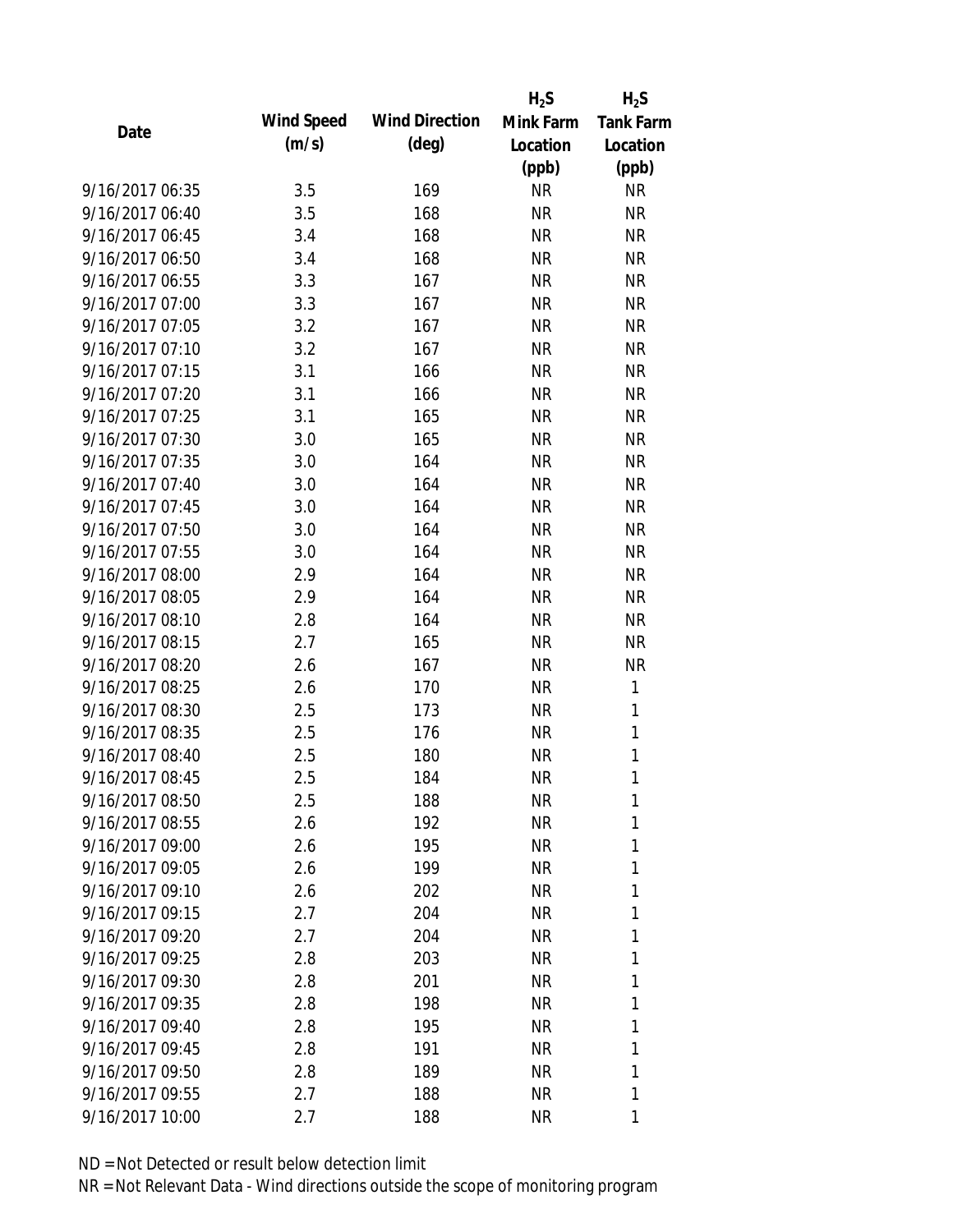|                 |            |                       | $H_2S$    | $H_2S$           |
|-----------------|------------|-----------------------|-----------|------------------|
| Date            | Wind Speed | <b>Wind Direction</b> | Mink Farm | <b>Tank Farm</b> |
|                 | (m/s)      | $(\text{deg})$        | Location  | Location         |
|                 |            |                       | (ppb)     | (ppb)            |
| 9/16/2017 10:05 | 2.7        | 188                   | <b>NR</b> | 1                |
| 9/16/2017 10:10 | 2.6        | 188                   | <b>NR</b> | 1                |
| 9/16/2017 10:15 | 2.6        | 189                   | <b>NR</b> | 1                |
| 9/16/2017 10:20 | 2.6        | 189                   | <b>NR</b> | 1                |
| 9/16/2017 10:25 | 2.6        | 189                   | <b>NR</b> | 1                |
| 9/16/2017 10:30 | 2.7        | 188                   | <b>NR</b> | 1                |
| 9/16/2017 10:35 | 2.7        | 188                   | <b>NR</b> | 1                |
| 9/16/2017 10:40 | 2.7        | 188                   | <b>NR</b> | $\mathbf{1}$     |
| 9/16/2017 10:45 | 2.8        | 188                   | <b>NR</b> | 1                |
| 9/16/2017 10:50 | 2.8        | 188                   | <b>NR</b> | 1                |
| 9/16/2017 10:55 | 2.8        | 189                   | <b>NR</b> | 1                |
| 9/16/2017 11:00 | 2.8        | 190                   | <b>NR</b> | 1                |
| 9/16/2017 11:05 | 2.9        | 191                   | <b>NR</b> | 1                |
| 9/16/2017 11:10 | 2.9        | 192                   | <b>NR</b> | 1                |
| 9/16/2017 11:15 | 3.0        | 192                   | <b>NR</b> | 1                |
| 9/16/2017 11:20 | 3.1        | 191                   | <b>NR</b> | 1                |
| 9/16/2017 11:25 | 3.2        | 190                   | <b>NR</b> | 1                |
| 9/16/2017 11:30 | 3.3        | 187                   | <b>NR</b> | 1                |
| 9/16/2017 11:35 | 3.3        | 183                   | <b>NR</b> | 1                |
| 9/16/2017 11:40 | 3.4        | 180                   | <b>NR</b> | 1                |
| 9/16/2017 11:45 | 3.4        | 178                   | <b>NR</b> | $\mathbf{1}$     |
| 9/16/2017 11:50 | 3.4        | 177                   | <b>NR</b> | 1                |
| 9/16/2017 11:55 | 3.4        | 178                   | <b>NR</b> | 1                |
| 9/16/2017 12:00 | 3.5        | 180                   | <b>NR</b> | 1                |
| 9/16/2017 12:05 | 3.6        | 183                   | <b>NR</b> | 1                |
| 9/16/2017 12:10 | 3.7        | 185                   | <b>NR</b> | $\mathbf{1}$     |
| 9/16/2017 12:15 | 3.9        | 186                   | <b>NR</b> | 1                |
| 9/16/2017 12:20 | 4.1        | 186                   | <b>NR</b> | 1                |
| 9/16/2017 12:25 | 4.2        | 186                   | <b>NR</b> | 1                |
| 9/16/2017 12:30 | 4.3        | 187                   | <b>NR</b> | 1                |
| 9/16/2017 12:35 | 4.3        | 186                   | <b>NR</b> | 1                |
| 9/16/2017 12:40 | 4.4        | 187                   | <b>NR</b> | 1                |
| 9/16/2017 12:45 | 4.4        | 189                   | NR        | 1                |
| 9/16/2017 12:50 | 4.4        | 192                   | <b>NR</b> | 1                |
| 9/16/2017 12:55 | 4.4        | 193                   | <b>NR</b> | 1                |
| 9/16/2017 13:00 | 4.4        | 195                   | <b>NR</b> | 1                |
| 9/16/2017 13:05 | 4.5        | 197                   | <b>NR</b> | 1                |
| 9/16/2017 13:10 | 4.5        | 200                   | <b>NR</b> | 1                |
| 9/16/2017 13:15 | 4.5        | 203                   | <b>NR</b> | 1                |
| 9/16/2017 13:20 | 4.5        | 207                   | NR        | 1                |
| 9/16/2017 13:25 | 4.4        | 209                   | <b>NR</b> | 1                |
| 9/16/2017 13:30 | 4.4        | 210                   | <b>NR</b> | 1                |
|                 |            |                       |           |                  |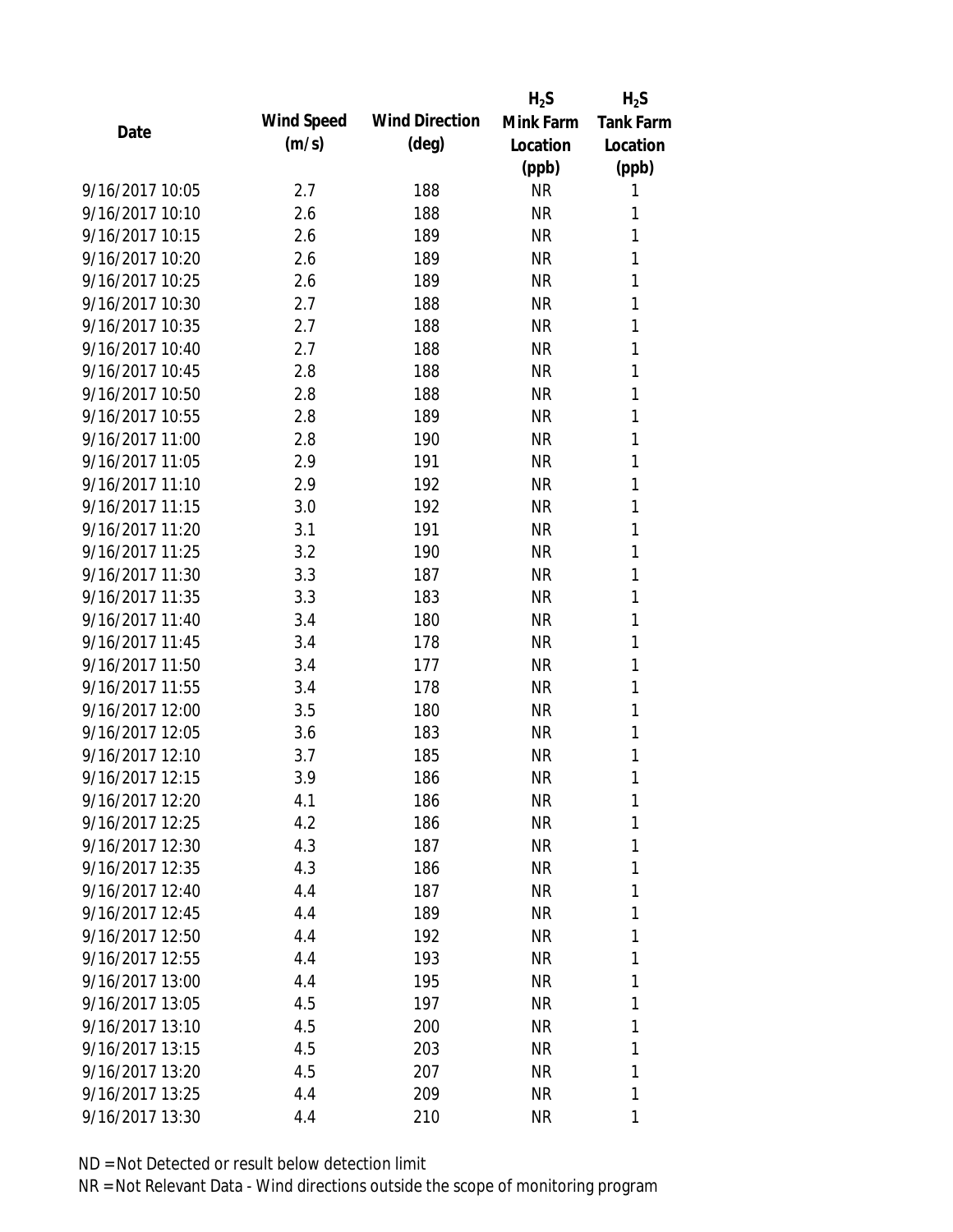|                 |            |                       | $H_2S$    | $H_2S$           |
|-----------------|------------|-----------------------|-----------|------------------|
| Date            | Wind Speed | <b>Wind Direction</b> | Mink Farm | <b>Tank Farm</b> |
|                 | (m/s)      | $(\text{deg})$        | Location  | Location         |
|                 |            |                       | (ppb)     | (ppb)            |
| 9/16/2017 13:35 | 4.3        | 210                   | <b>NR</b> | 1                |
| 9/16/2017 13:40 | 4.2        | 209                   | <b>NR</b> | 1                |
| 9/16/2017 13:45 | 4.1        | 207                   | <b>NR</b> | 1                |
| 9/16/2017 13:50 | 4.1        | 204                   | <b>NR</b> | 1                |
| 9/16/2017 13:55 | 4.0        | 203                   | <b>NR</b> | 1                |
| 9/16/2017 14:00 | 4.0        | 204                   | <b>NR</b> | 1                |
| 9/16/2017 14:05 | 3.9        | 204                   | <b>NR</b> | 1                |
| 9/16/2017 14:10 | 3.8        | 205                   | <b>NR</b> | 1                |
| 9/16/2017 14:15 | 3.7        | 206                   | NR        | 1                |
| 9/16/2017 14:20 | 3.6        | 206                   | <b>NR</b> | 1                |
| 9/16/2017 14:25 | 3.6        | 204                   | <b>NR</b> | 1                |
| 9/16/2017 14:30 | 3.5        | 199                   | <b>NR</b> | 1                |
| 9/16/2017 14:35 | 3.5        | 196                   | <b>NR</b> | 1                |
| 9/16/2017 14:40 | 3.5        | 193                   | <b>NR</b> | 1                |
| 9/16/2017 14:45 | 3.4        | 191                   | <b>NR</b> | 1                |
| 9/16/2017 14:50 | 3.4        | 192                   | <b>NR</b> | 1                |
| 9/16/2017 14:55 | 3.4        | 194                   | <b>NR</b> | 1                |
| 9/16/2017 15:00 | 3.5        | 197                   | <b>NR</b> | 1                |
| 9/16/2017 15:05 | 3.5        | 200                   | <b>NR</b> | 1                |
| 9/16/2017 15:10 | 3.6        | 203                   | <b>NR</b> | 1                |
| 9/16/2017 15:15 | 3.7        | 205                   | <b>NR</b> | 1                |
| 9/16/2017 15:20 | 3.9        | 204                   | <b>NR</b> | 1                |
| 9/16/2017 15:25 | 4.0        | 203                   | <b>NR</b> | 1                |
| 9/16/2017 15:30 | 4.1        | 202                   | <b>NR</b> | 1                |
| 9/16/2017 15:35 | 4.1        | 200                   | <b>NR</b> | 1                |
| 9/16/2017 15:40 | 4.1        | 199                   | <b>NR</b> | 1                |
| 9/16/2017 15:45 | 4.1        | 198                   | <b>NR</b> | 1                |
| 9/16/2017 15:50 | 4.1        | 198                   | NR        | 1                |
| 9/16/2017 15:55 | 4.1        | 199                   | <b>NR</b> | 1                |
| 9/16/2017 16:00 | 4.1        | 199                   | NR        | 1                |
| 9/16/2017 16:05 | 4.0        | 200                   | <b>NR</b> | 1                |
| 9/16/2017 16:10 | 3.9        | 200                   | <b>NR</b> | 1                |
| 9/16/2017 16:15 | 3.9        | 200                   | NR        | 1                |
| 9/16/2017 16:20 | 3.9        | 197                   | <b>NR</b> | 1                |
| 9/16/2017 16:25 | 3.8        | 194                   | NR        | 1                |
| 9/16/2017 16:30 | 3.9        | 192                   | <b>NR</b> | 1                |
| 9/16/2017 16:35 | 4.0        | 190                   | <b>NR</b> | 1                |
| 9/16/2017 16:40 | 4.1        | 186                   | NR        | 1                |
| 9/16/2017 16:45 | 4.1        | 184                   | <b>NR</b> | 1                |
| 9/16/2017 16:50 | 4.1        | 183                   | NR        | 1                |
| 9/16/2017 16:55 | 4.1        | 182                   | <b>NR</b> | 1                |
| 9/16/2017 17:00 | 4.0        | 180                   | <b>NR</b> | 1                |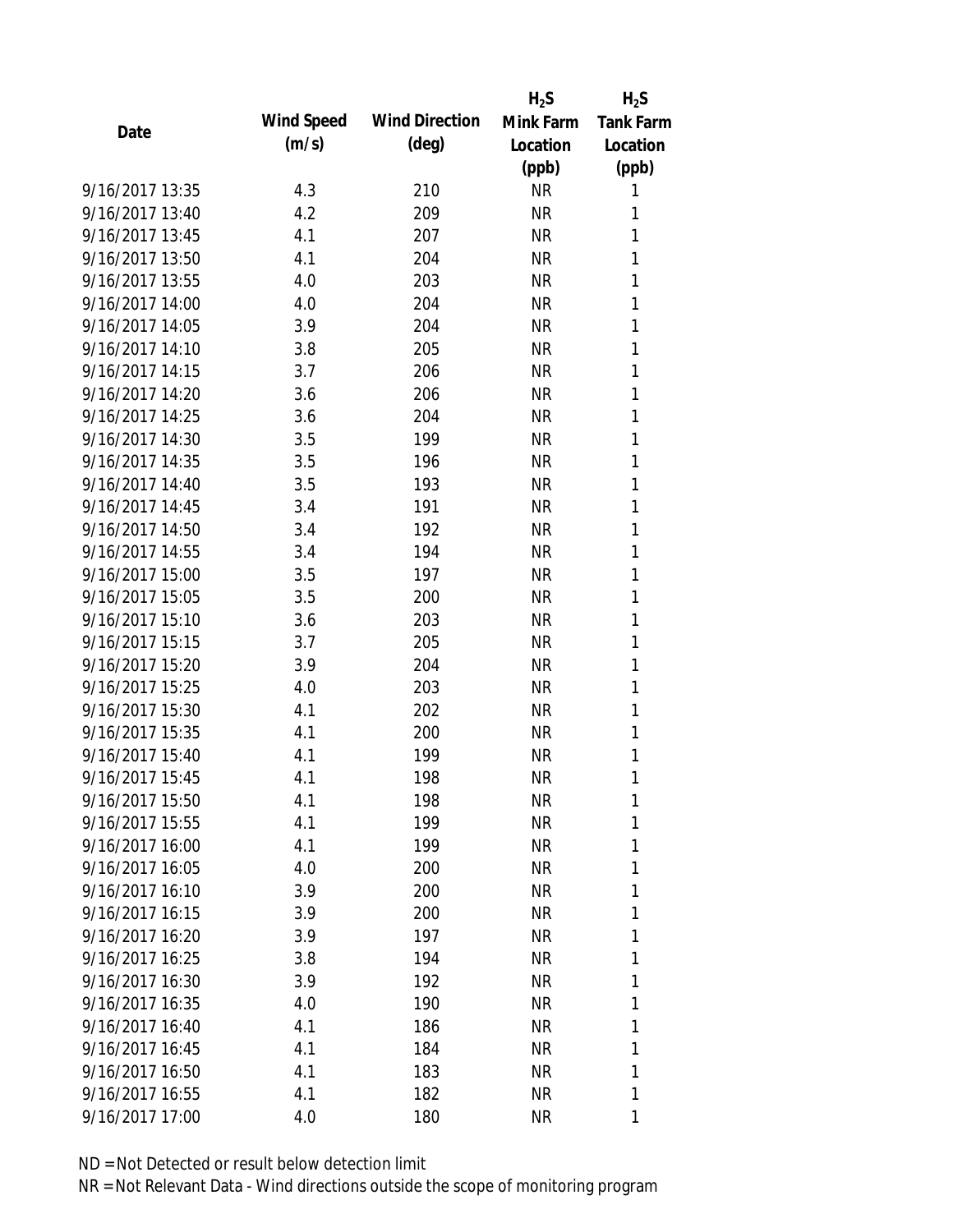|                 |            |                       | $H_2S$    | $H_2S$           |
|-----------------|------------|-----------------------|-----------|------------------|
| Date            | Wind Speed | <b>Wind Direction</b> | Mink Farm | <b>Tank Farm</b> |
|                 | (m/s)      | $(\text{deg})$        | Location  | Location         |
|                 |            |                       | (ppb)     | (ppb)            |
| 9/16/2017 17:05 | 3.9        | 179                   | <b>NR</b> | 1                |
| 9/16/2017 17:10 | 3.8        | 178                   | <b>NR</b> | 1                |
| 9/16/2017 17:15 | 3.7        | 178                   | <b>NR</b> | 1                |
| 9/16/2017 17:20 | 3.7        | 177                   | <b>NR</b> | 1                |
| 9/16/2017 17:25 | 3.7        | 177                   | <b>NR</b> | 1                |
| 9/16/2017 17:30 | 3.7        | 177                   | <b>NR</b> | 1                |
| 9/16/2017 17:35 | 3.8        | 177                   | <b>NR</b> | 1                |
| 9/16/2017 17:40 | 3.8        | 177                   | <b>NR</b> | 1                |
| 9/16/2017 17:45 | 3.7        | 176                   | <b>NR</b> | 1                |
| 9/16/2017 17:50 | 3.6        | 175                   | <b>NR</b> | 1                |
| 9/16/2017 17:55 | 3.6        | 175                   | <b>NR</b> | 1                |
| 9/16/2017 18:00 | 3.6        | 174                   | <b>NR</b> | 1                |
| 9/16/2017 18:05 | 3.6        | 174                   | <b>NR</b> | 1                |
| 9/16/2017 18:10 | 3.6        | 174                   | <b>NR</b> | 1                |
| 9/16/2017 18:15 | 3.6        | 174                   | <b>NR</b> | 1                |
| 9/16/2017 18:20 | 3.6        | 174                   | <b>NR</b> | 1                |
| 9/16/2017 18:25 | 3.5        | 174                   | <b>NR</b> | 1                |
| 9/16/2017 18:30 | 3.3        | 175                   | <b>NR</b> | 1                |
| 9/16/2017 18:35 | 3.2        | 175                   | <b>NR</b> | 1                |
| 9/16/2017 18:40 | 3.0        | 174                   | <b>NR</b> | 1                |
| 9/16/2017 18:45 | 2.9        | 174                   | <b>NR</b> | 1                |
| 9/16/2017 18:50 | 2.7        | 173                   | <b>NR</b> | 1                |
| 9/16/2017 18:55 | 2.6        | 172                   | <b>NR</b> | 1                |
| 9/16/2017 19:00 | 2.6        | 169                   | <b>NR</b> | <b>NR</b>        |
| 9/16/2017 19:05 | 2.5        | 167                   | <b>NR</b> | <b>NR</b>        |
| 9/16/2017 19:10 | 2.5        | 164                   | <b>NR</b> | <b>NR</b>        |
| 9/16/2017 19:15 | 2.6        | 162                   | <b>NR</b> | <b>NR</b>        |
| 9/16/2017 19:20 | 2.6        | 159                   | NR        | <b>NR</b>        |
| 9/16/2017 19:25 | 2.6        | 156                   | <b>NR</b> | <b>NR</b>        |
| 9/16/2017 19:30 | 2.5        | 154                   | <b>NR</b> | <b>NR</b>        |
| 9/16/2017 19:35 | 2.5        | 152                   | <b>NR</b> | <b>NR</b>        |
| 9/16/2017 19:40 | 2.5        | 151                   | <b>NR</b> | <b>NR</b>        |
| 9/16/2017 19:45 | 2.4        | 149                   | <b>NR</b> | <b>NR</b>        |
| 9/16/2017 19:50 | 2.4        | 148                   | <b>NR</b> | <b>NR</b>        |
| 9/16/2017 19:55 | 2.4        | 147                   | <b>NR</b> | <b>NR</b>        |
| 9/16/2017 20:00 | 2.5        | 146                   | <b>NR</b> | <b>NR</b>        |
| 9/16/2017 20:05 | 2.6        | 145                   | <b>NR</b> | <b>NR</b>        |
| 9/16/2017 20:10 | 2.7        | 145                   | NR        | <b>NR</b>        |
| 9/16/2017 20:15 | 2.7        | 145                   | <b>NR</b> | <b>NR</b>        |
| 9/16/2017 20:20 | 2.8        | 145                   | ΝR        | <b>NR</b>        |
| 9/16/2017 20:25 | 2.9        | 146                   | <b>NR</b> | <b>NR</b>        |
| 9/16/2017 20:30 | 2.9        | 148                   | <b>NR</b> | <b>NR</b>        |
|                 |            |                       |           |                  |